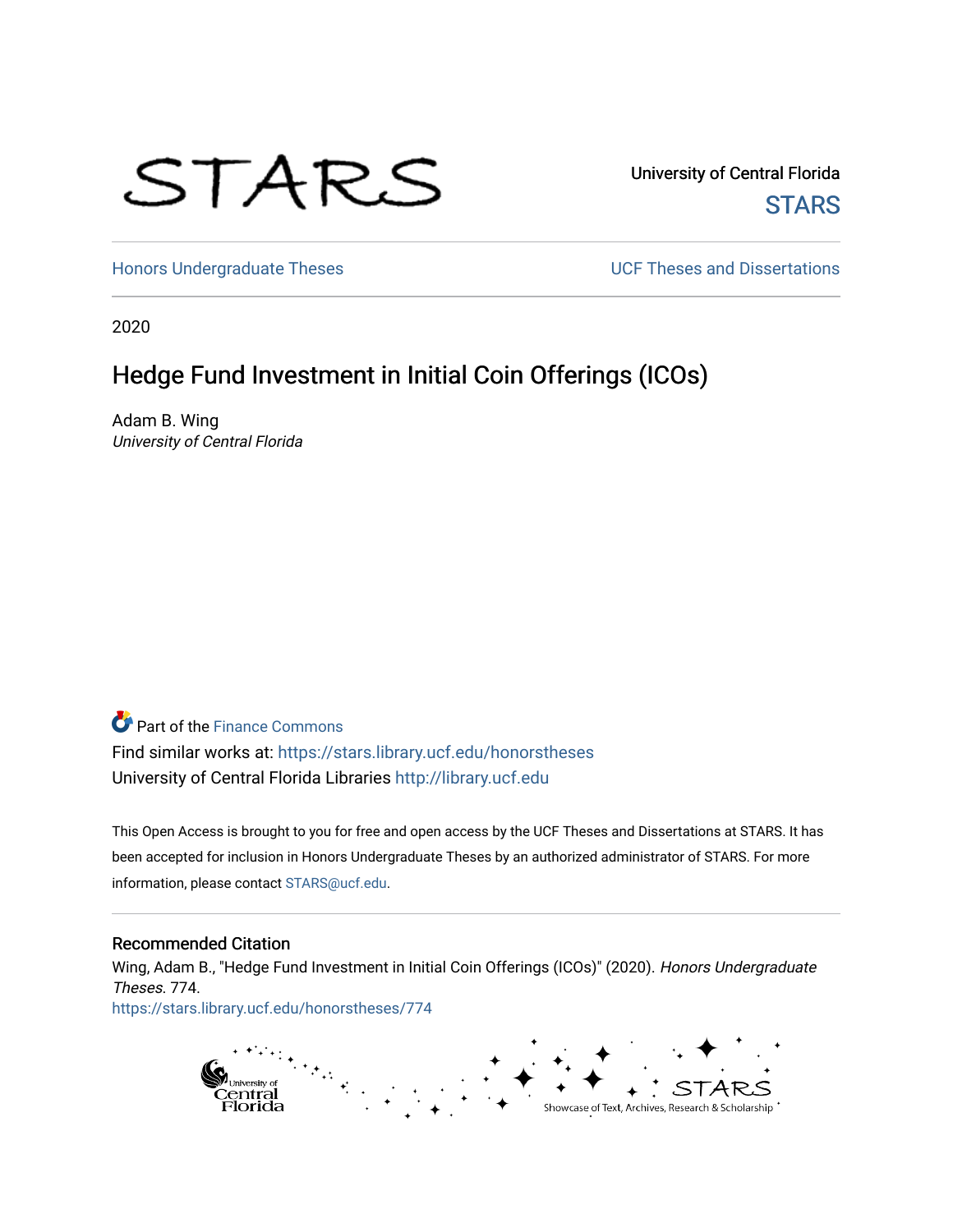#### HEDGE FUND INVESTMENT IN INITIAL COIN OFFERINGS (ICOs)

by

#### ADAM WING

A thesis submitted in partial fulfillment of the requirements for the Honors in the Major Program in Finance in the College of Business Administration and in The Burnett Honors College at the University of Central Florida Orlando, FL

> Spring Term 2020

Thesis Chair: Yan Lu, Ph.D.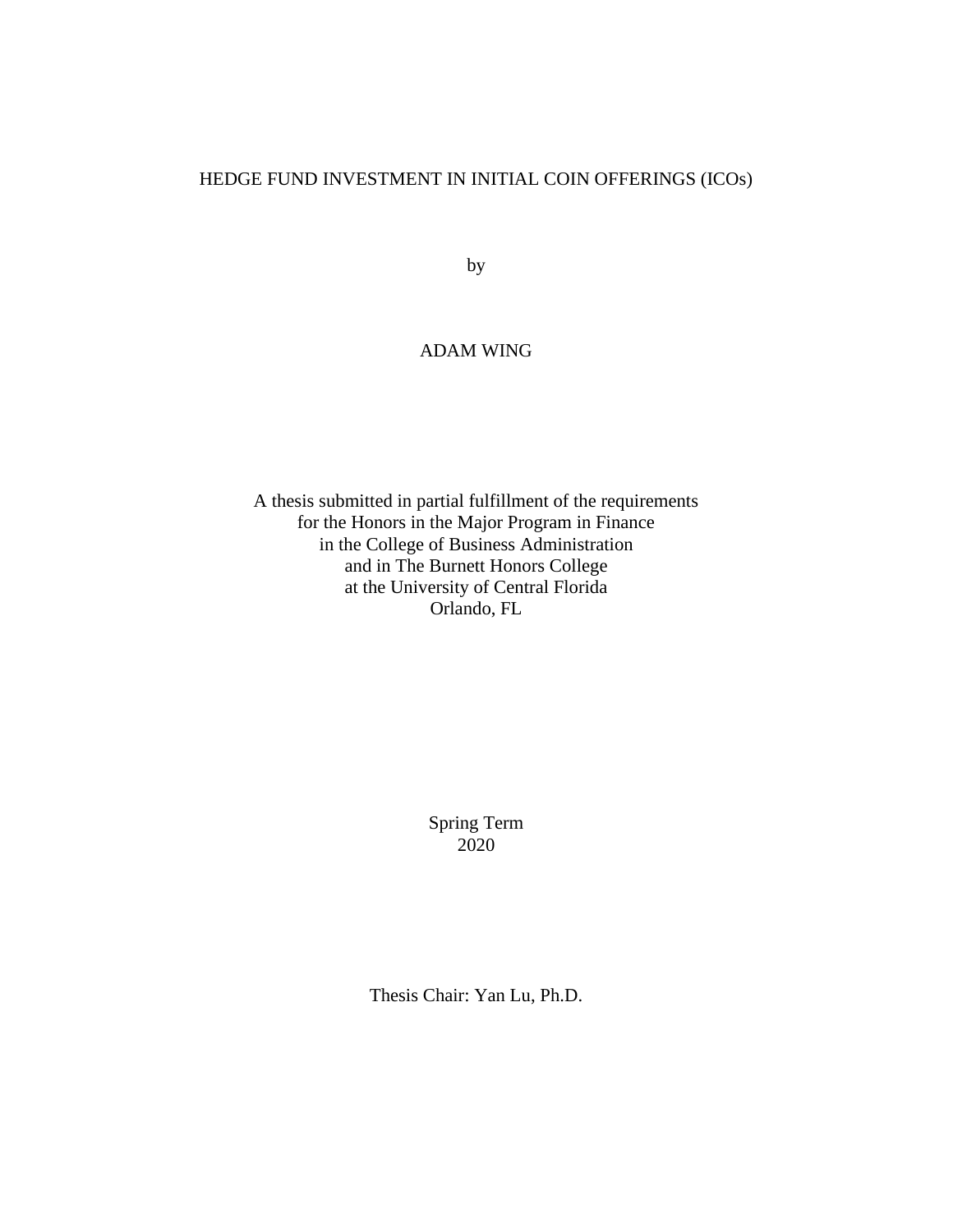#### **ABSTRACT**

Initial Coin Offerings (ICOs) came into worldwide attention in 2018, when over \$11.6 billion flowed through them. The CME Group launched Bitcoin futures contracts in December 2017, giving large funds their first regulated exposure to digital assets. As digital assets move towards the mainstream of finance, institutional investors have followed. This study comparatively analyzes Hedge Fund investment in digital assets against that of other institutional investment firm types (Private Equity and Venture Capital) by analyzing their crypto holdings and rebuilding an equally weighted portfolio for each fund. Under these conditions, the study succeeds in finding significant differences between hedge fund results in the sample and those of private equity/venture capital firms.

Specifically, this study shows through the composite portfolios built that digital asset investments made by hedge funds generate a much higher return than that of private equity and venture capital firms. Average hedge fund investments have much higher trading volumes and market capitalizations than those made by private equity and venture capital firms, suggesting that PE and VC firms are taking higher risks by investing in new and little-known crypto projects. The results of this study signal that the hedge fund business model is much better suited for the high-risk, high-volatility cryptocurrency market than strategies employed by venture capital and private equity firms.

ii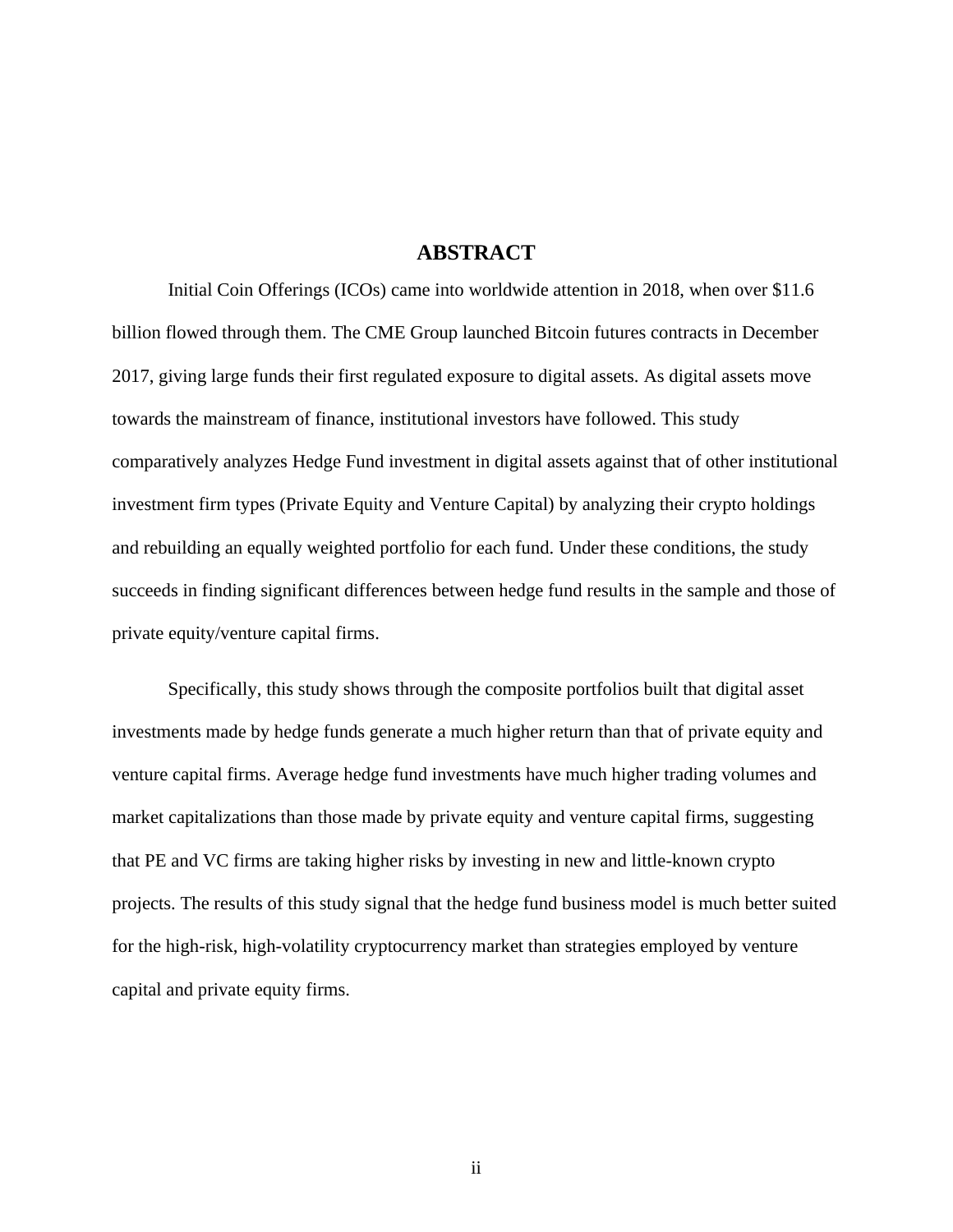# **DEDICATION**

For my mom, Barb, who has given me the opportunity to reach every goal I have ever had for myself. For my dad, Dan, who taught me how to hold myself accountable. For my twin brother, Trevor, who is my longest-tenured fan and supporter. I love you all.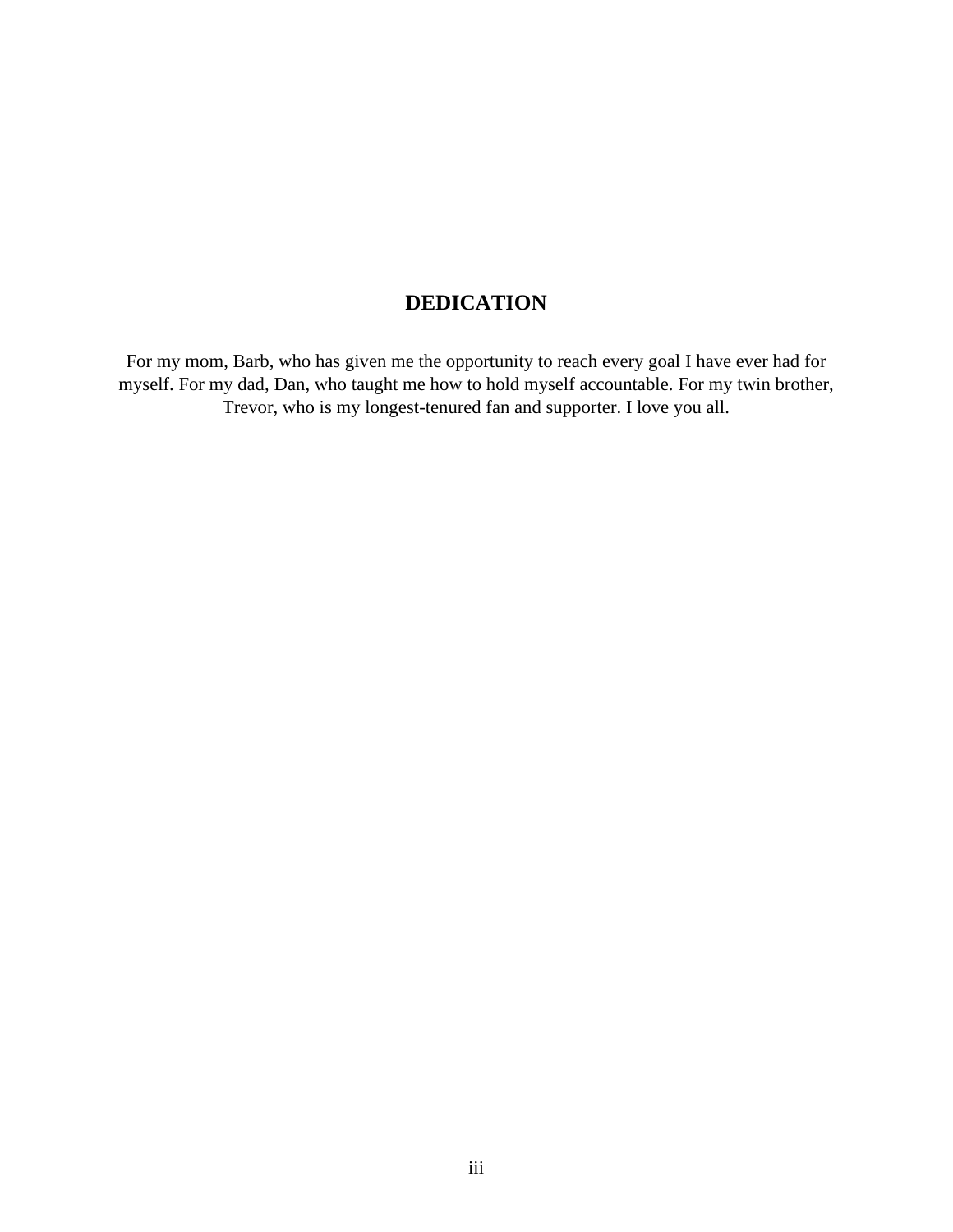### **ACKNOWLEDGEMENTS**

Special thanks to Dr. Yan Lu and Dr. Buvaneshwaran Venugopal for their guidance throughout this project. It certainly would not have been possible without you two. I would also like to thank Dr. Sean Snaith for giving me my first exposure to research, as well as being a great boss.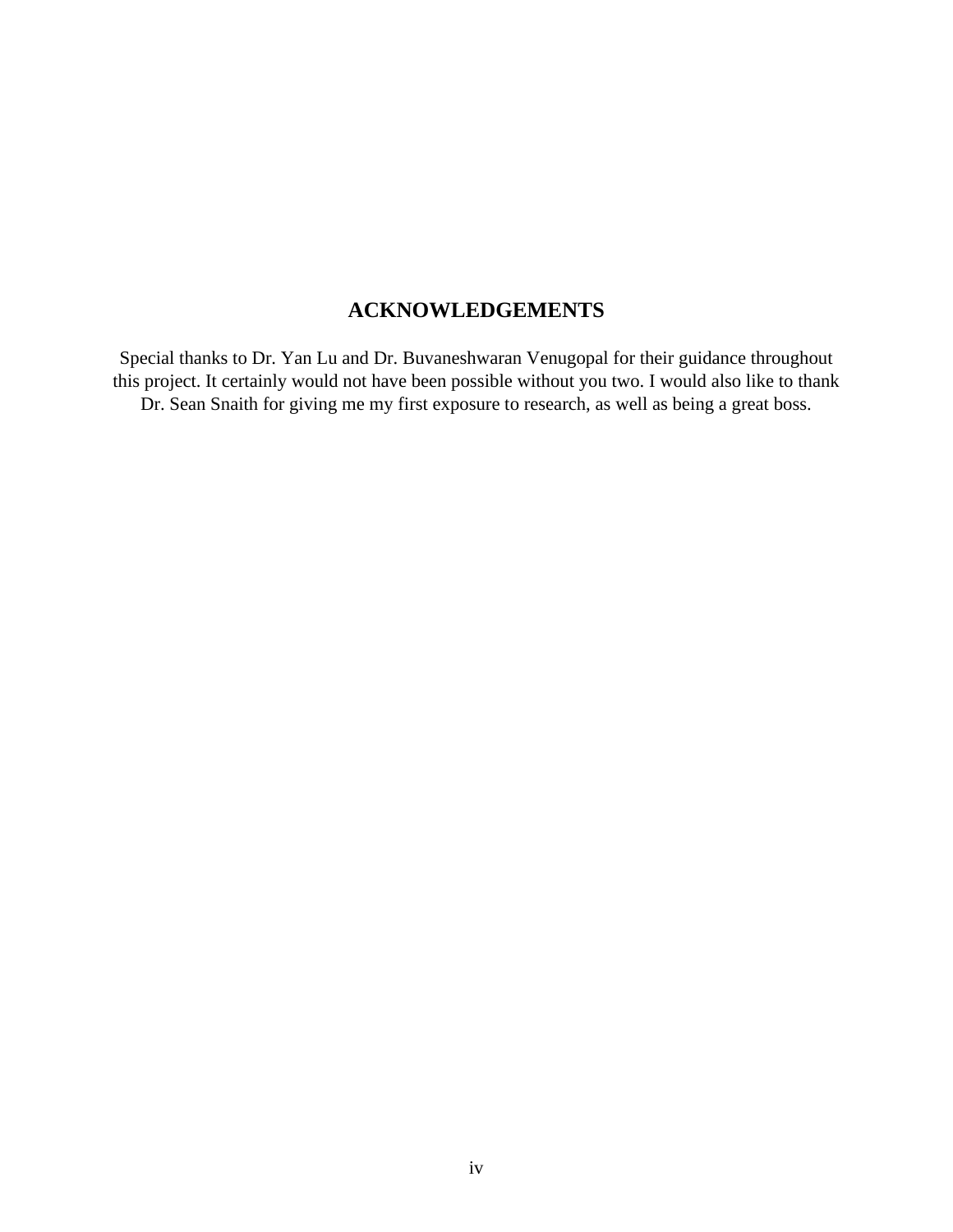# **TABLE OF CONTENTS**

| I. CRYPTOCURRENCY, HEDGE FUNDS, AND THE EMERGENT CRYPTO FUND: |  |
|---------------------------------------------------------------|--|
|                                                               |  |
|                                                               |  |
|                                                               |  |
|                                                               |  |
|                                                               |  |
| IV.                                                           |  |
|                                                               |  |
|                                                               |  |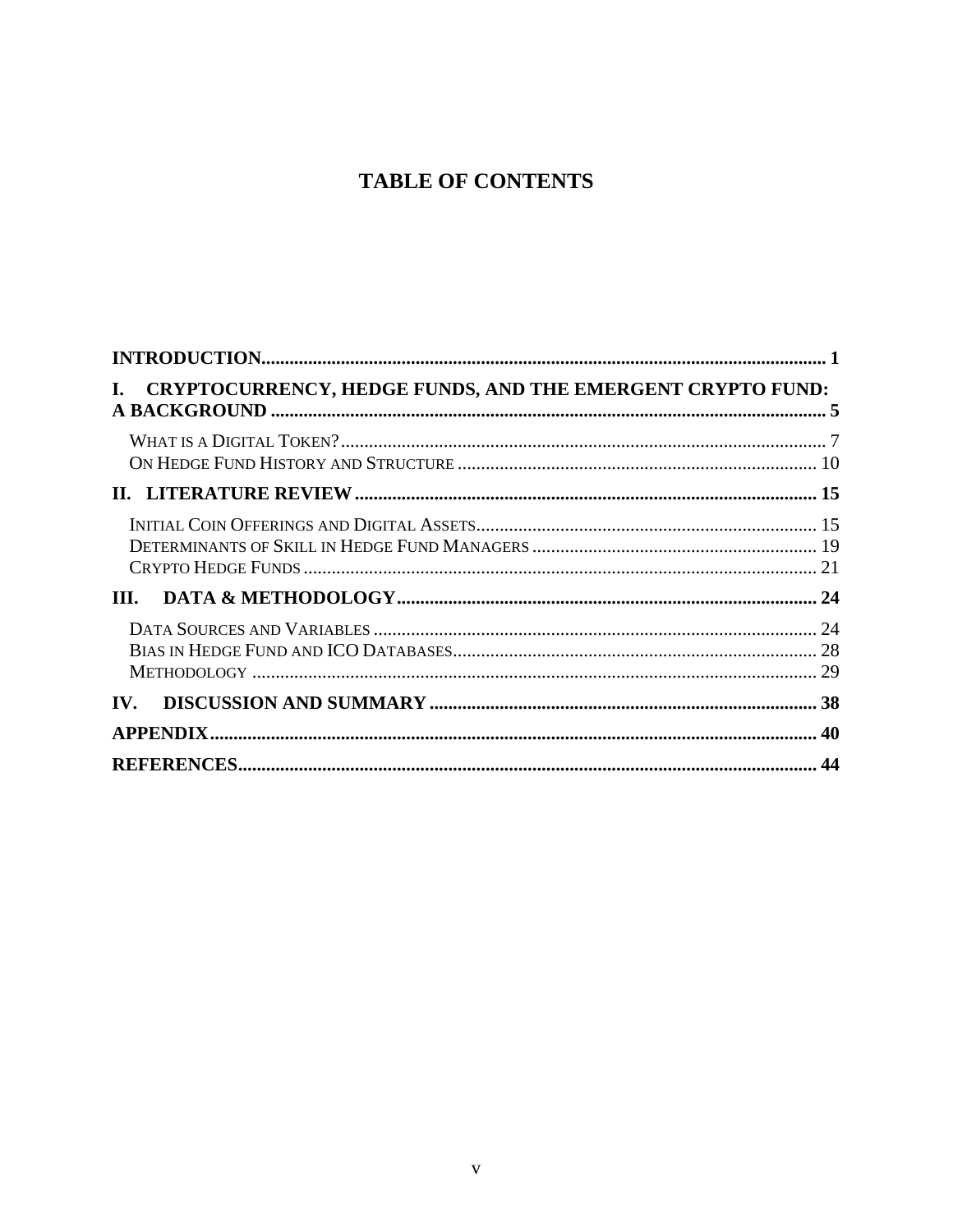#### **LIST OF FIGURES**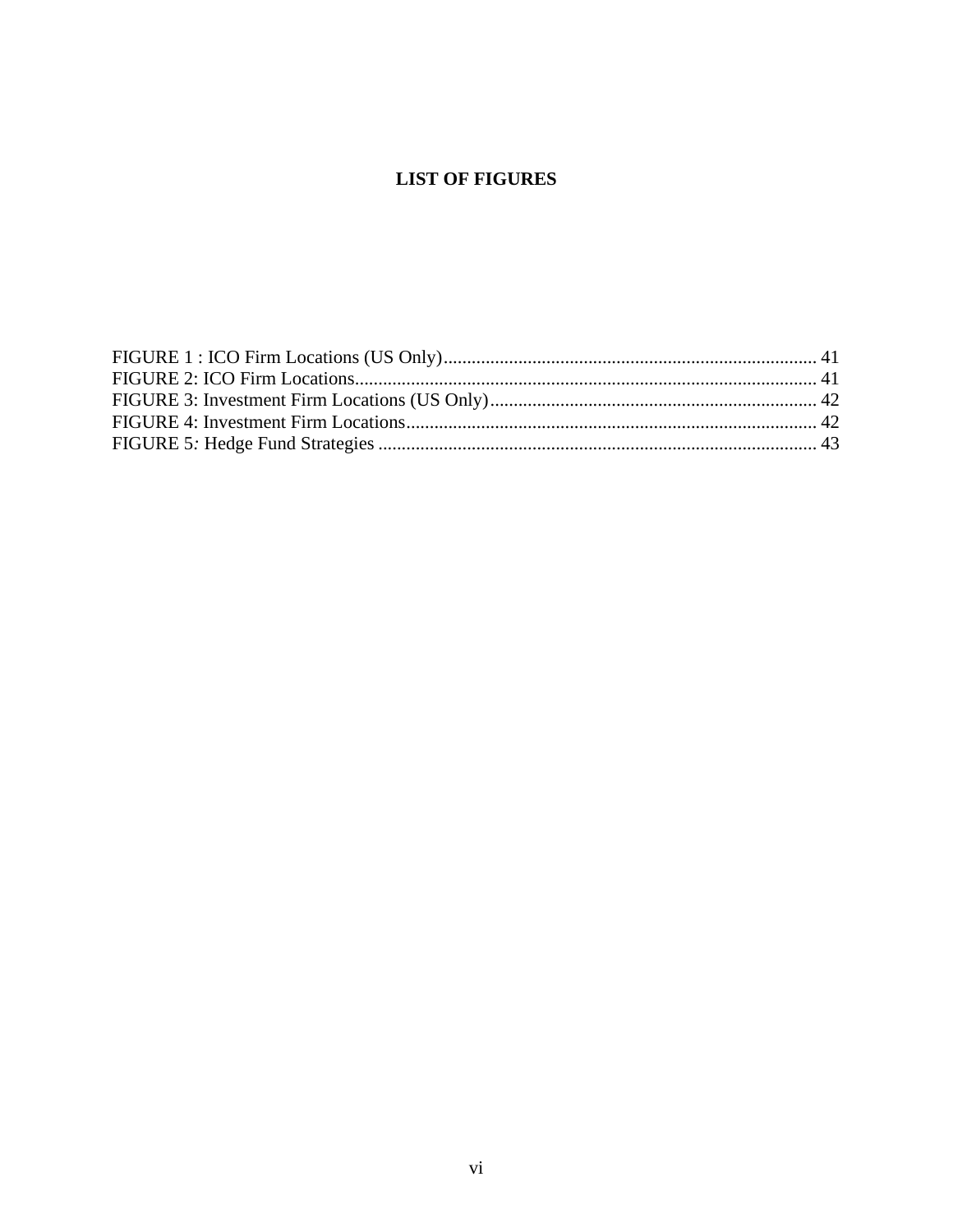#### **LIST OF TABLES**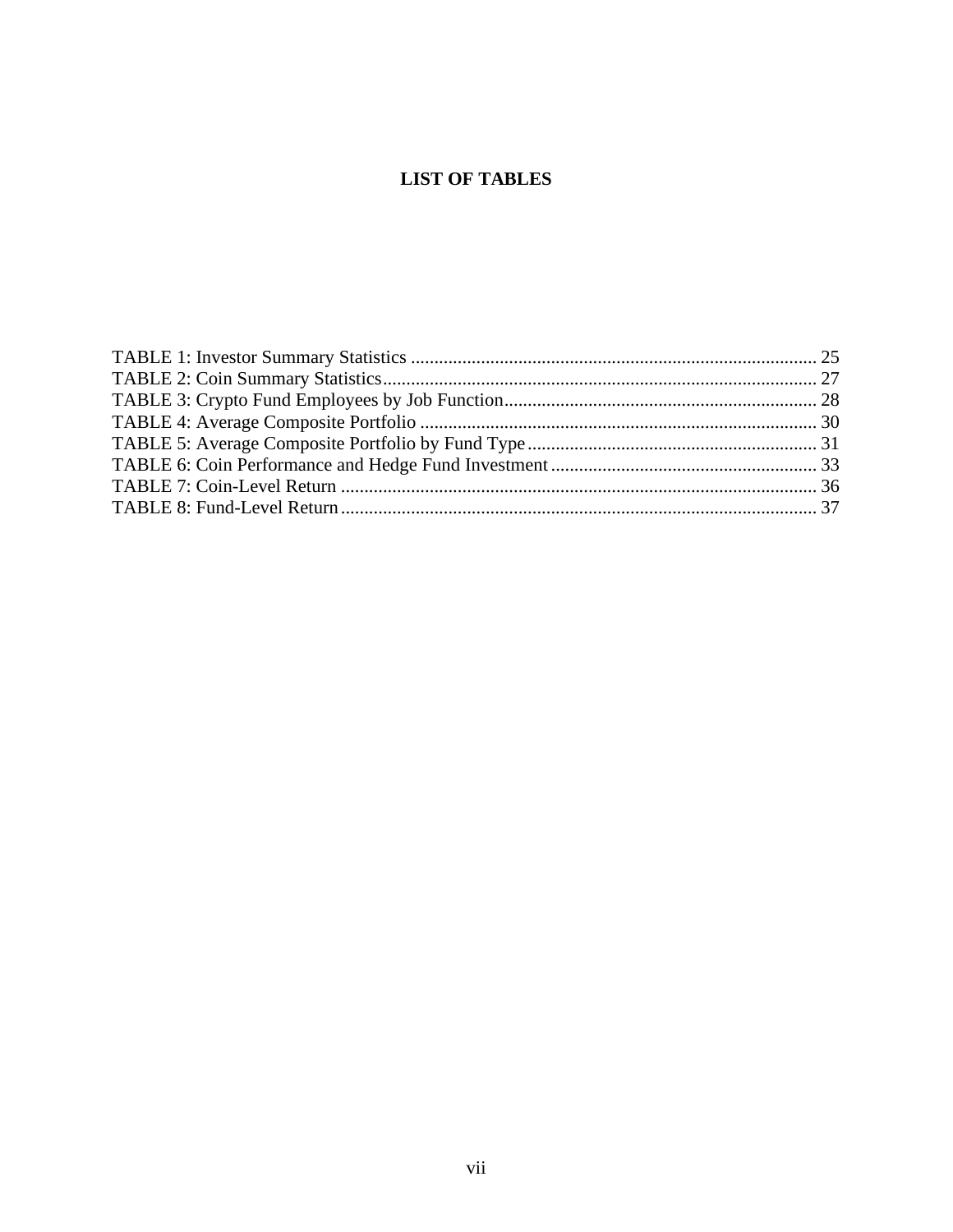#### **INTRODUCTION**

<span id="page-8-0"></span>An Initial Coin Offering (ICO, also referred to as a "token sale") is a method of venture fundraising that uses cryptocurrencies or other digital tokens. In an ICO, a specified quantity of cryptocurrency "tokens" or "coins" are sold to investors in exchange for legal currency or other popular cryptocurrencies such as Bitcoin or Ethereum. These tokens are marketed as either future functional units of, an equity stake in the company or project, or a key allowing the user to access some special utility brought by the venture. The tokens are only issued if the venture reaches a set funding goal during the specified ICO time.

ICOs have quickly garnered a reputation as a vehicle for scam artists and other securities law violators and have been heralded as unsafe and improper by many investors, mainly due to the unregulated and pseudonymous nature of their transactions and a pattern of exit scams. <sup>1</sup> Despite the controversy surrounding them, ICO interest continues to grow among institutional investors. This paper examines the dynamics of institutional investment in cryptocurrency markets and compares the largest types of firms – hedge funds, private equity firms, and venture capitalists.

Since the Chicago Mercantile Exchange launched Bitcoin futures in December 2017, investors have continued to use the cryptocurrency market as a tool for diversification and yield. Bitcoin futures saw their largest trading volume yet in May 2019, at 13,600 contracts traded daily. <sup>2</sup> Additionally, inflows to the Grayscale Bitcoin Investment Trust reached \$171.7 million in

<sup>1</sup> Fewer than half of all ICOs survive four months after the initial offering, and almost 50% of all 2017 ICOs had failed by February 2018 (bitcoin.com). See [https://www.bloomberg.com/news/articles/2018-07-09/half-of-icos-die](https://www.bloomberg.com/news/articles/2018-07-09/half-of-icos-die-within-four-months-after-token-sales-finalized)[within-four-months-after-token-sales-finalized](https://www.bloomberg.com/news/articles/2018-07-09/half-of-icos-die-within-four-months-after-token-sales-finalized) and<https://news.bitcoin.com/46-last-years-icos-failed-already/> <sup>2</sup> See<https://www.coindesk.com/may-was-best-month-for-cme-bitcoin-futures-volume-since-2017>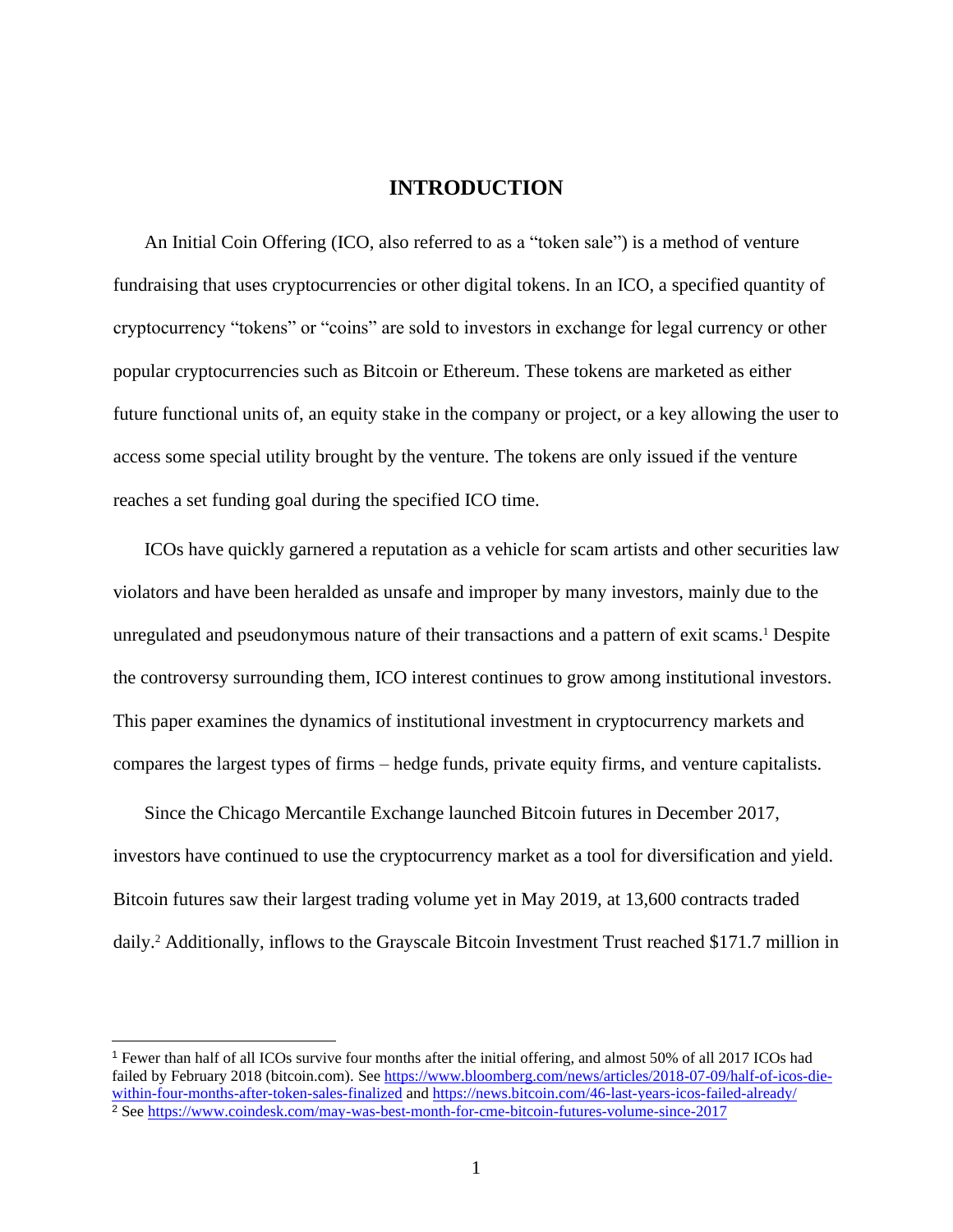Q3 2019, with 84% of funds coming from institutions "dominated by hedge funds." 3

Many hedge funds have already added digital assets to their portfolios. Hedge funds are investment firms that receive greater flexibility than traditional investors, with the ability to access large short positions, high leverage, and dynamically changing risk exposures. There are over 20,000 hedge funds currently in operation, with over \$3 trillion invested in the global market. As these investors have innovating since the 1940s, it is no surprise that they are one of the largest investor classes in digital tokens and ICOs. While some institutional firms treat cryptocurrencies as commodities due to their volatility, others take large funding proportions of Initial Coin Offerings in a strategy like venture capital or private equity investing.

Hedge funds are a particularly important frontier of finance due to their ability to use complex and almost unconstrained strategies involving short sales, leverage, and derivatives. Examining the implications of cryptocurrency adoption in this space could reveal strategies or patterns that may become popularized or commercialized to provide accessibility for retail investors later in the way that ETFs brought index mutual funds to the public. With over \$3 trillion of assets under management as of Q3 2019<sup>4</sup>, hedge funds are undeniably influential across all landscapes of global finance.

Concurrent with the emergence of thousands of digital tokens from ICOs, a completely new style of firm has also sprung up in recent years – the Crypto Fund. These investment firms usually adopt a hedge fund model except making investments only in digital assets or companies

<sup>3</sup> Grayscale is a digital asset investing firm and subsidiary of Digital Currency Group. Their Bitcoin Investment Trust (symbol: GBTC) was the first publicly quoted security to be solely invested in and derive its value from Bitcoin. It is the largest Bitcoin-backed security in markets and is only available to accredited investors. See their Q3 2019 repor[t https://grayscale.co/insights/grayscale-q3-2019-digital-asset-investment-report/](https://grayscale.co/insights/grayscale-q3-2019-digital-asset-investment-report/)

<sup>4</sup> See<https://www.barclayhedge.com/solutions/assets-under-management/hedge-fund-assets-under-management/>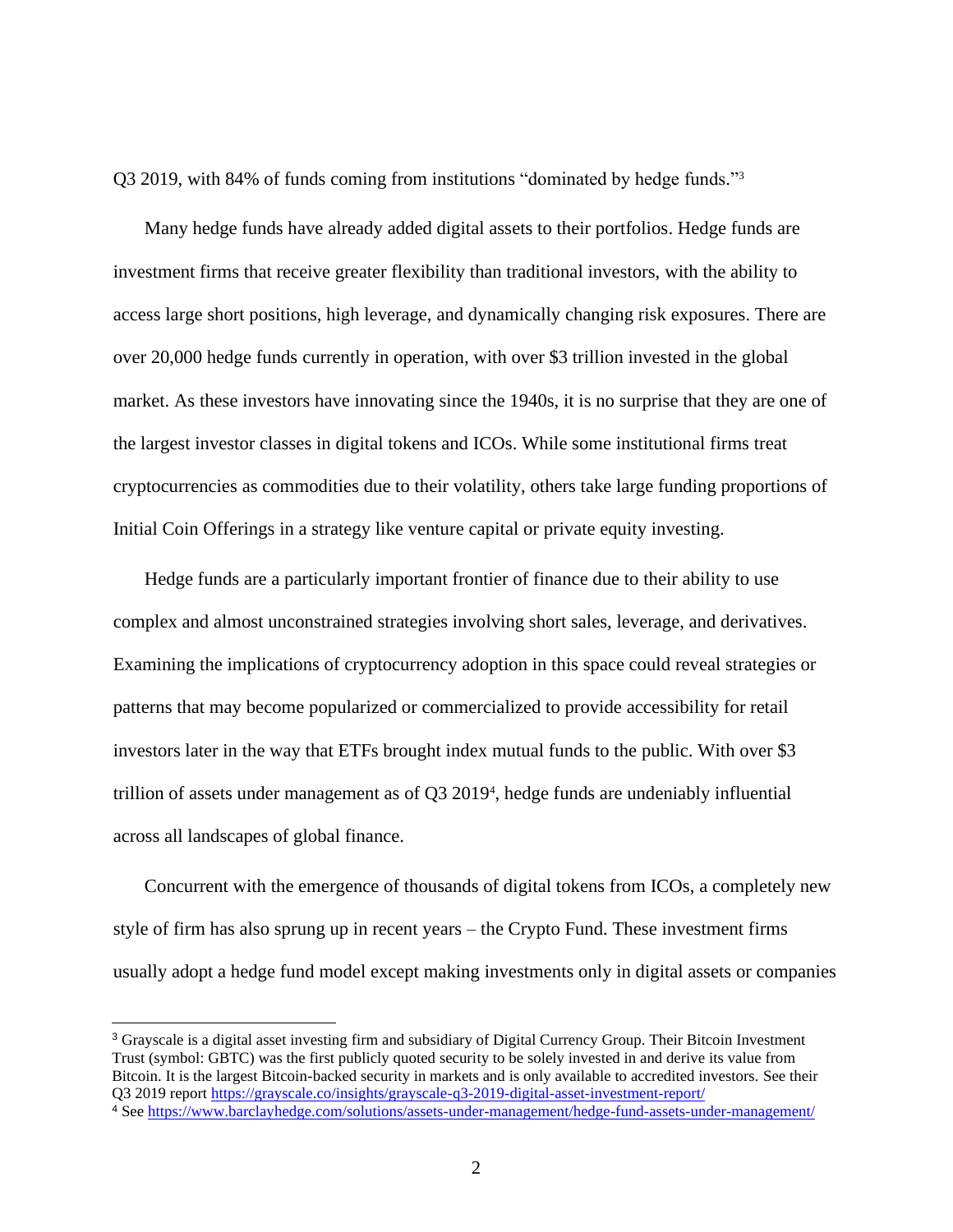involved with them. This means many of these firms are left within a legal gray area where they may not be obligated by the same regulations as a traditional hedge fund.

Since many of the coins invested in are venture projects, the relationship between the firms launching ICOs and the institutional investors backing their projects is particularly interesting and peculiar. Involvement of the investment firm can vary widely, with some funds helping the firms they invest in and others simply treating the tokens as a commodity. Research has yet to examine the strategies that institutional investment firms posit in the booming ICO industry, or which performs greatest.

The objective of this project is to examine the dynamics between the projects launched via ICO and the different types of institutional firms that invest in them. Using coin price records from *coingecko.com* and investment information from *cryptofundlist.com* complemented by other sites, we study if there are distinct differences in the investment relationship with digital token projects between firms distinguished as Hedge Funds, Private Equity firms, and Venture Capitalists. The results of investments by the firms will be examined in the form of return on ICO price, which may support already existing work on the investment skill of hedge fund managers. This research is especially timely due to the increased attention garnered by digital currencies as part of an investment portfolio, especially with institutions entering the fray. This research contributes to the rising catalogue of research on digital asset investment by providing exploratory research on the variances in investment strategy undertaken by institutional investors and the results seen by them. Research on the relationship between ICO firms and institutional investment on each other gives details on a part of the industry that has been underreported on in the past and may give those who are interested in regulation a better idea of how the space is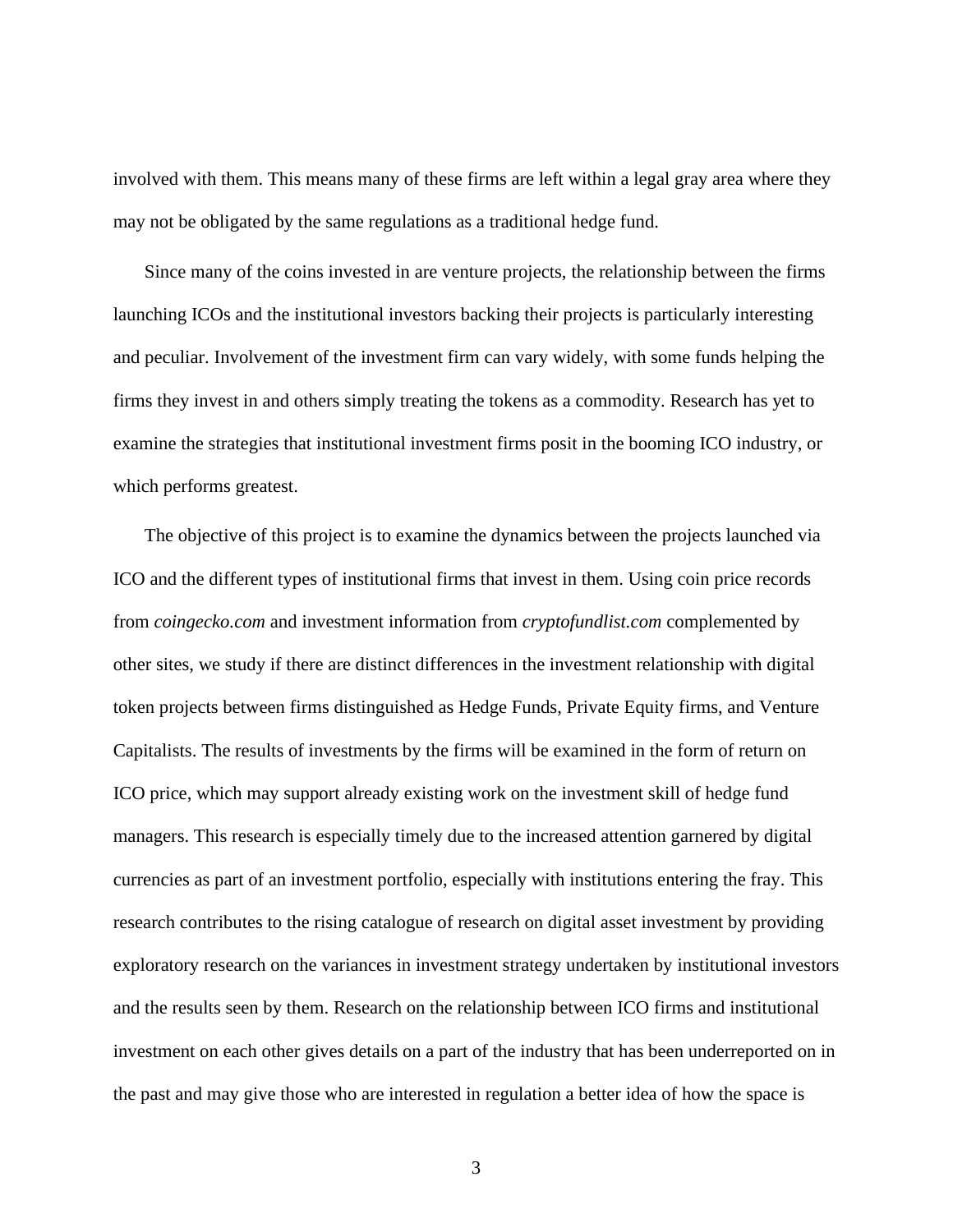operating currently.

To begin the study, Section I provides a perspective background on cryptocurrency, the hedge fund industry, and crypto funds. Section II summarizes relevant literature from the fields. Section III then details the data and methodology of the project, and Section IV concludes.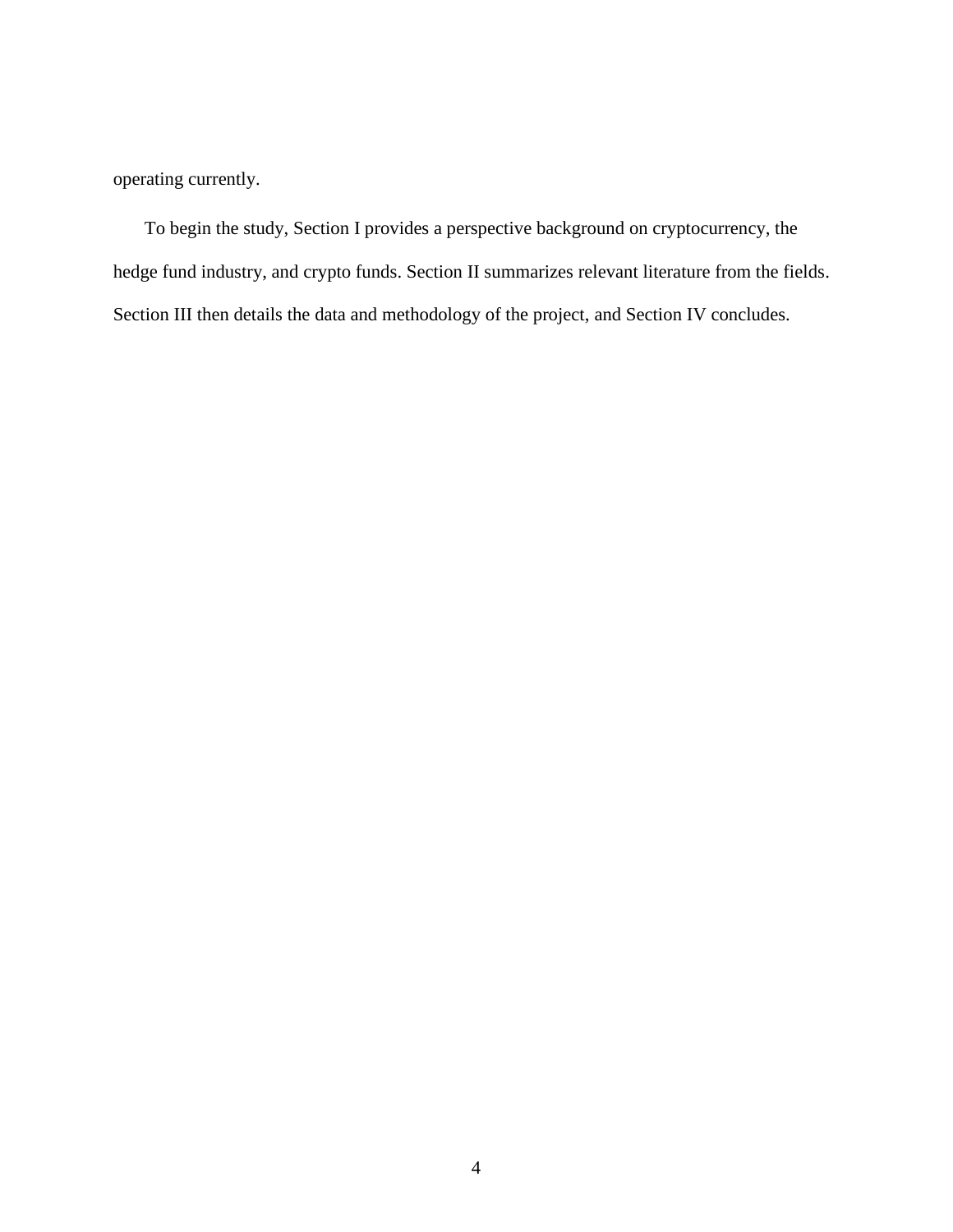# <span id="page-12-0"></span>**I. CRYPTOCURRENCY, HEDGE FUNDS, AND THE EMERGENT CRYPTO FUND: A BACKGROUND**

To understand an Initial Coin Offering, one must first understand the blockchain technology that most digital tokens are built on. First described by Nakamoto (2008), blockchain is a public, digitized ledger whose entries are time stamped and then confirmed by a decentralized system of peers. <sup>5</sup> When a transaction is created in the Bitcoin blockchain network, it is signed with a digital signature which verifies the sender's unique private identification key. After this, the transaction is broadcasted to all users on the network then reviewed and verified by network participants referred to as miners. After the miners confirm a consensus for every transaction, verified transactions are grouped into a block, which is appended directly onto the network's immutable ledger. This process leaves very little possibility for fraud because each node in the network stores their own record of the ledger and compares it with the network's record to reach a network-wide consensus. In some cases, tokens are required to use a system for its designed purpose. The most prevalent use of this design is that of Ethereum, which powers decentralized applications (dApps) through its blockchain infrastructure. In this case, projects built on the Ethereum platform require Ether such as a car requires gas and investors are asked to fund in Ether rather than dollars to continue operations and growth. This is not the only instance of tokens being necessary to access a product – smaller firms have issued tokens allowing holders to engage in a social network, or to access parts of electronic content otherwise unavailable.

In addition to the consensus model that blockchain networks are built on, most digital

<sup>5</sup> The Bitcoin white paper was published under the pseudonym *Satoshi Nakamoto*. Some believe it to be a group of individuals. See Nakamoto, Satoshi. Bitcoin: A Peer-to-Peer Electronic Cash System, 2008.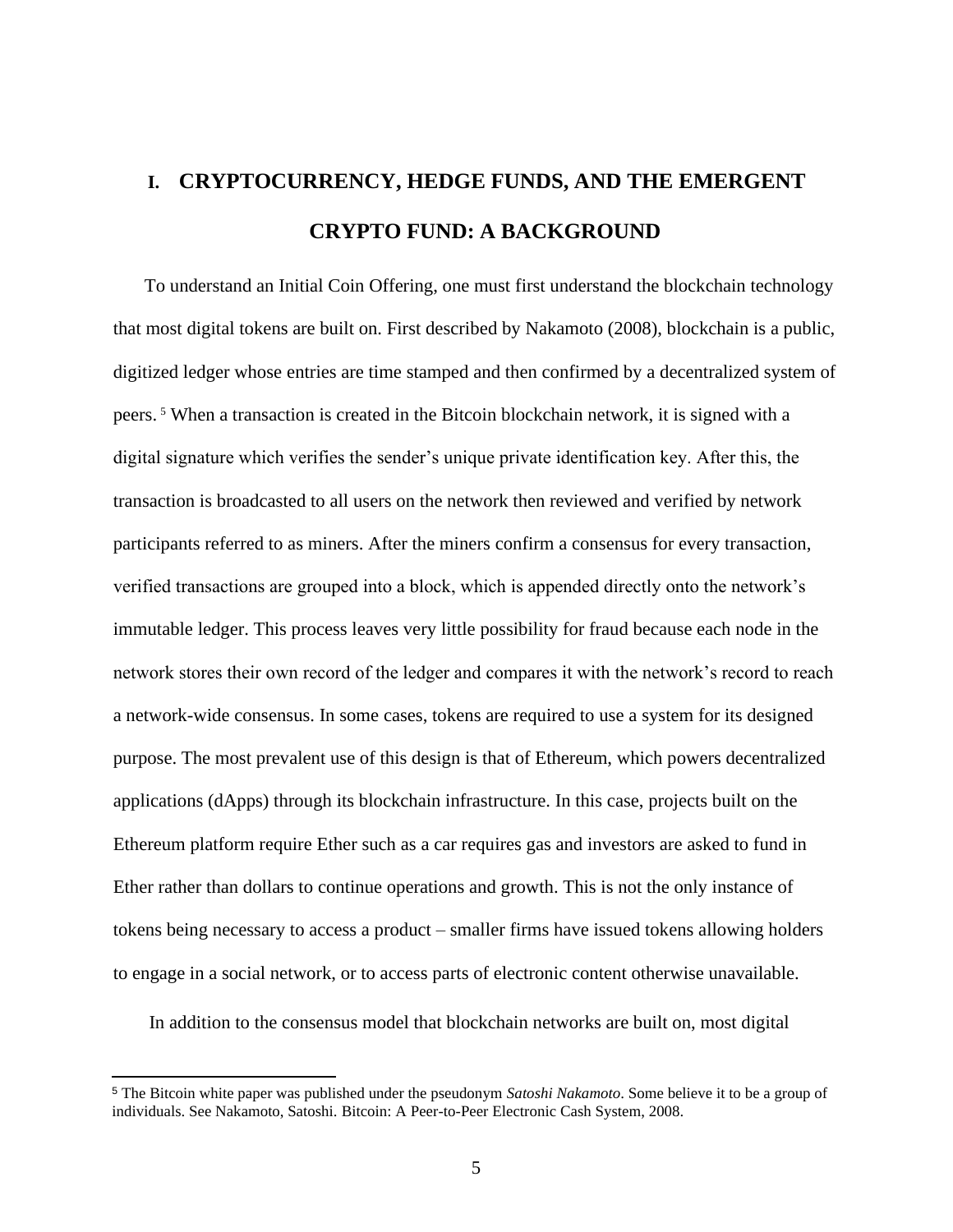tokens have "smart contracts" built into them.<sup>6</sup> The smart contract is one of the most powerful aspects of blockchain technology because it enables processes that currently rely on intermediaries to be done away with.

Bitcoin (BTC), the largest and most well-known blockchain cryptocurrency, was first mined in January 2009. While the modern invention of blockchain technology by Bitcoin's creator Satoshi Nakamoto started all digital currencies, the history of recorded thought surrounding decentralized currencies is much older.<sup>7</sup> The first Bitcoin exchange, Mt. Gox, launched in 2010 to facilitate Bitcoin trade, and Bitcoin's first major competitor, Litecoin (LTC), was launched in 2011.

As the ICO enables the democratization of digital public capital, it is important to recognize the different sorts of interest that an ICO firm may generate and how it could affect them. Some issuers are bound to strike brilliance with disruptive technologies, many others will likely be left in the middle, having ICO'd to capitalize on a popular investing trend, or simply for capital alone because they could not find funding elsewhere. At this stage, an institutional firm offering capital and guidance could be a saving grace – but a large firm looking only for a trading profit could bring large troubles.

<sup>6</sup> A smart contract was defined by computer scientist Nick Szabo (1994) as "a computerized transaction protocol that executes terms of a contract. The general objects of smart contract design are to satisfy common contractual conditions (such as payment terms, liens, confidentiality, and even enforcement), minimize exceptions […], and minimize the need for trusted intermediaries."

<sup>7</sup> Decentralized currencies were first discussed online in the late 1980's by a group of digital privacy and cryptography activists who called themselves the 'Cypherpunks' - some of the early proposals for decentralized currencies that this group created were later referenced in Satoshi Nakamoto's Bitcoin White Paper. See <https://goodbit101.com/learn/history>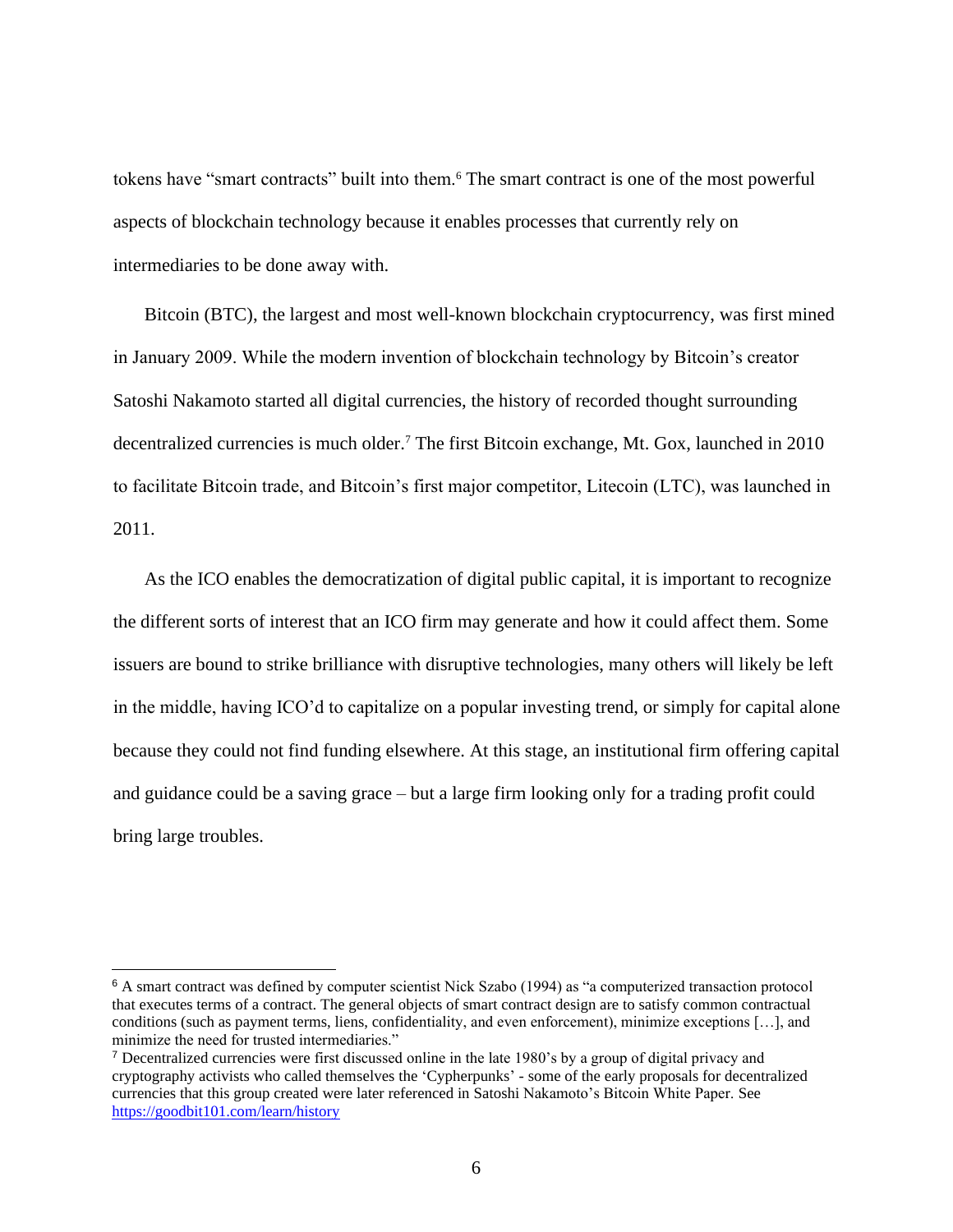#### What is a Digital Token?

<span id="page-14-0"></span>Of the over 5,000 projects to issue an ICO, the tokens issued can be generally grouped into three classifications. <sup>8</sup> Utility Tokens, sometimes called Platform Tokens or crypto-commodities, are intended to provide the holder digital access to an application or service – examples include SALT (a lending platform), and Augur (a prediction market). Asset Tokens, also referred to as Security Tokens, represent real assets and are analogous in function to the regulated securities available in markets today. Payment Tokens are pure cryptocurrencies – digital store of value, medium of exchange, and unit of account without further function or link to a development project or network. A popular sub classification of Payment Tokens is Privacy Tokens, which use advanced cryptographic methods and special blockchain protocols to make transactions entirely anonymous. In contrast, Bitcoin is a payment token which creates pseudonymous transactions using each user's identification key, and Ethereum uses utility tokens.<sup>9</sup>

Currently, the United States Security and Exchange Commission only recognizes two classifications of cryptocurrency – utility tokens (as commodities) and security tokens (as securities). The standard methodology for token classification in the U.S. is the Howey Test, derived from a famous 1946 Supreme Court case.<sup>10</sup> This official classification is only done by regulators on a case-by-case basis. Under the test, a security is derived from an investment

<sup>&</sup>lt;sup>8</sup> The first ICO on record was held by Mastercoin in July of 2013, raising 5,000 BTC for a total value of approximately \$500,000 at the time. Ethereum, the second largest blockchain network, raised funds with an ICO between July and August 2014, raising 3,700 BTC (\$2.3 million at the time of ICO) in its first 12 hours. Bitcoin did not ICO, as there is no central authority behind it; BTC are created by the network software to reward miners. <sup>9</sup> The largest difference between the Bitcoin and Ethereum blockchain networks is that possessing Ether (Ethereum's native currency) allows the user to run and build applications on a decentralized network run by the computing power of the miners, while Bitcoin uses its miners only to transfer digital information in the form of payments.

 $10$  See SEC Release No. 81207, "Report of Investigation Pursuant to Section 21(a) of the Securities Exchange Act of 1934: The DAO"<https://www.sec.gov/litigation/investreport/34-81207.pdf>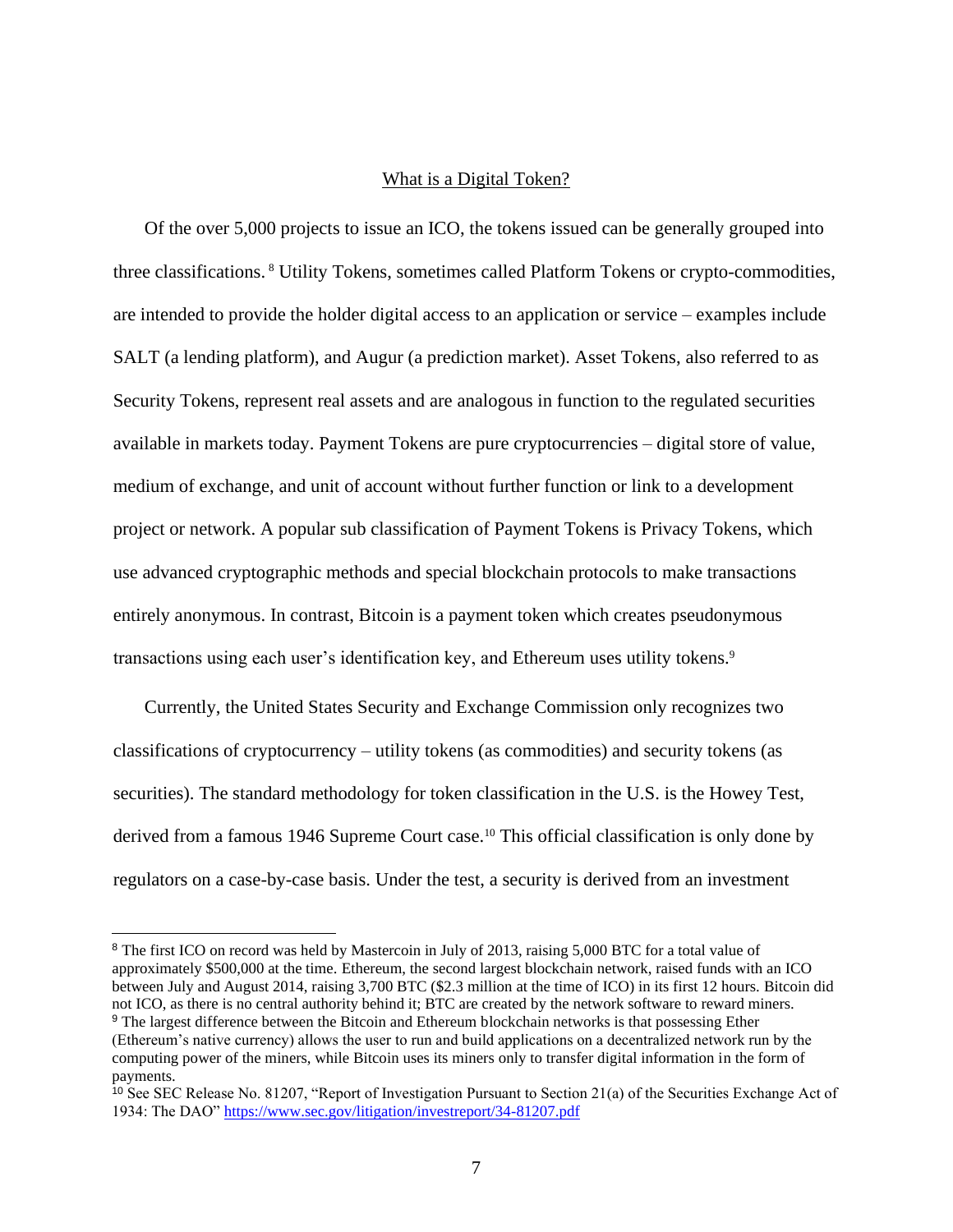contract, and transaction is classified as an investment contract (which in this case, means a security token) if it:

- 1. Is an investment of money; and
- 2. Is an investment in a common enterprise; and
- 3. Has an expectation of profit from the efforts of the promoter or a third party.

Many summarize this down to whether investors are investing in the coin for speculative purposes, since that would result in the profits being dependent only on the issuing firm. The industry considers this method of classification fundamentally improper, since many hybrid tokens may have elements that resemble a Utility or Security token (or even be created solely as so) but enable investors to make a capital profit because of the market dynamics surrounding the token or firm itself.

William Mougayar, a prolific crypto researcher and theorist, proposed a three-part framework for the value of a token based on its characteristics and uses in 2017.<sup>11</sup> It is comprised of the roles, features, and purposes of tokens. A token can possess any number of Mougayar's seven *roles*, each with its own purpose and specific features. These roles include: granting the holder *rights* to something such as a product or a vote, acting as a method of value exchange or a toll to get onto the blockchain network, providing function on a given platform, being used as a currency, or entitling the holder to some part of future earnings.

One of the first comprehensive reports on blockchain that caught public attention was done in 2015 by investment banking and asset management firm Needham & Company, titled

<sup>11</sup> Se[e https://medium.com/@wmougayar/tokenomics-a-business-guide-to-token-usage-utility-and-value](https://medium.com/@wmougayar/tokenomics-a-business-guide-to-token-usage-utility-and-value-b19242053416)[b19242053416](https://medium.com/@wmougayar/tokenomics-a-business-guide-to-token-usage-utility-and-value-b19242053416)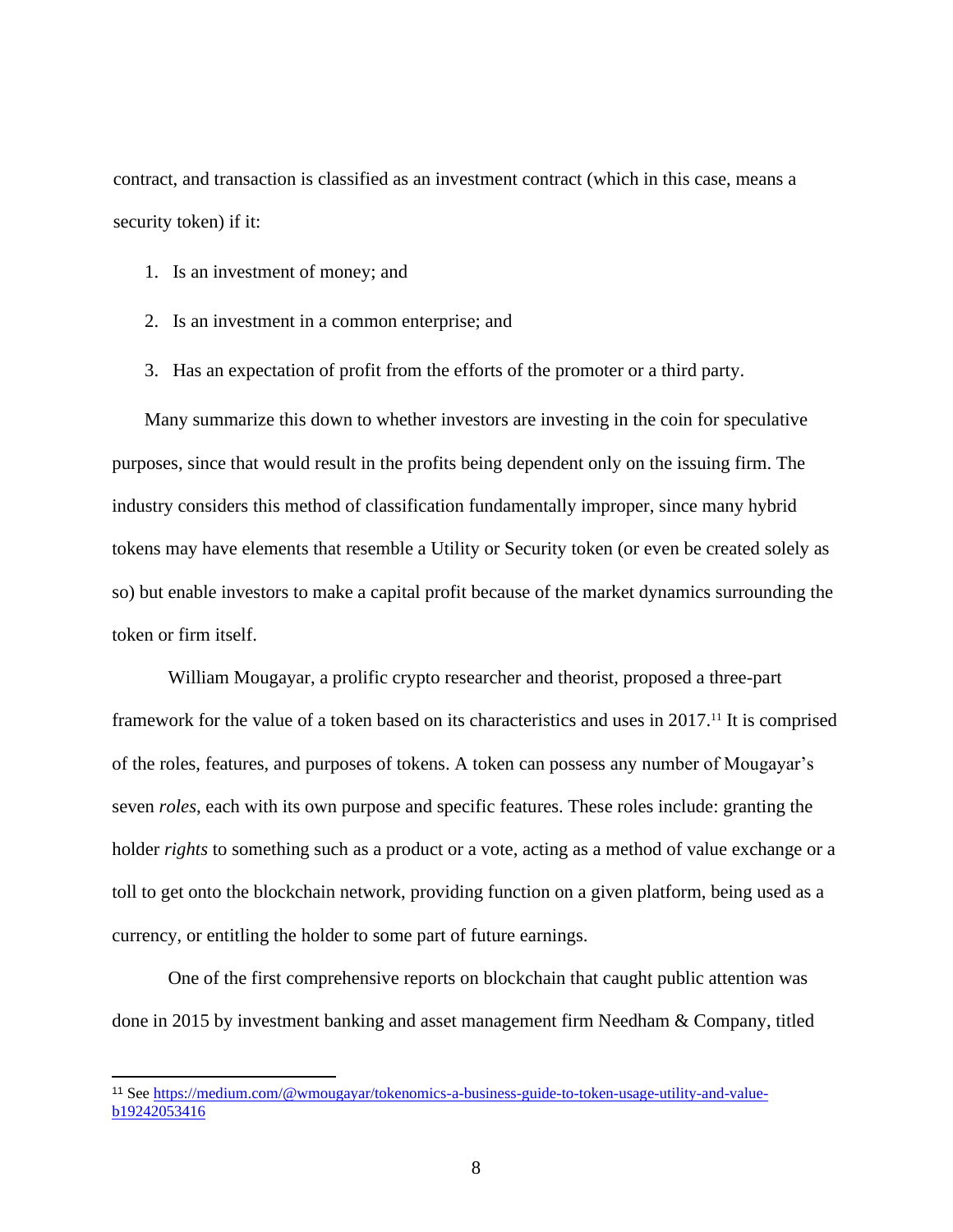"The Blockchain Report: Welcome to the Internet of Value."<sup>12</sup> The report details blockchain and its advantages, applications, and growth drivers/slash hurdles before discussing important digital currencies and their relative markets. Most importantly, the report posits that "In the same way that the internet enabled permissionless innovation for all things regarding information exchange, so too do public blockchains enable permissionless innovation for all things regarding value exchange." The amount raised by blockchain firms annually has grown from the under \$500 million reported at that time to over \$1.3 billion in the first half of 2019. 13

While there is a large amount of risk involved in ICO investing, the rewards are tantalizing for investors –the average token purchased in 2017 returned an incredible 12.8x on initial dollar investment. An EY study on the ICO class of 2017 reported that after a year 86% of top ICOs from 2017 were below their listing price, and 30% of them had lost virtually all value.<sup>14</sup> Unfortunately, due to the tremendous volatility of the market as a whole it is hard to tell whether these findings are due to market conditions or the quality of the ICOs themselves. "The [ICO] market is beginning to mature" according to ICOBench.<sup>15</sup> With many more capped ICOs, as well as an average ICO period of almost double that of 2017, market dynamics show that investors are becoming more diligent with their capital, and firms issuing ICOs are working to give investors accurate information regarding valuations. Approximately \$11.6 billion was raised by more than 2,500 ICOs in 2018<sup>16</sup>. This shows a 250% growth rate from the 718 ICOs recorded on

<sup>12</sup> Se[e https://www.weusecoins.com/assets/pdf/library/The%20Blockchain%20Report%20-](https://www.weusecoins.com/assets/pdf/library/The%20Blockchain%20Report%20-%20Needham%20(Huge%20report).pdf) [%20Needham%20\(Huge%20report\).pdf](https://www.weusecoins.com/assets/pdf/library/The%20Blockchain%20Report%20-%20Needham%20(Huge%20report).pdf)

<sup>&</sup>lt;sup>13</sup> See Circle Research, "2Q19 Crypto Retrospective[" http://research.circle.com/wp-content/uploads/2019/07/2Q19](http://research.circle.com/wp-content/uploads/2019/07/2Q19-crypto-retrospective.pdf) [crypto-retrospective.pdf](http://research.circle.com/wp-content/uploads/2019/07/2Q19-crypto-retrospective.pdf)

<sup>14</sup> See Ernst & Young, "Initial Coin Offerings (ICOs) The Class of 2017 – one year later", October 19, 2018 [https://www.ey.com/Publication/vwLUAssets/ey-study-ico-research/\\$FILE/ey-study-ico-research.pdf](https://www.ey.com/Publication/vwLUAssets/ey-study-ico-research/$FILE/ey-study-ico-research.pdf)

<sup>&</sup>lt;sup>15</sup> See ICOBench "ICO Market Analysis 2018" report [https://icobench.com/reports/ICO\\_Market\\_Analysis\\_2018.pdf](https://icobench.com/reports/ICO_Market_Analysis_2018.pdf) <sup>16</sup> See 15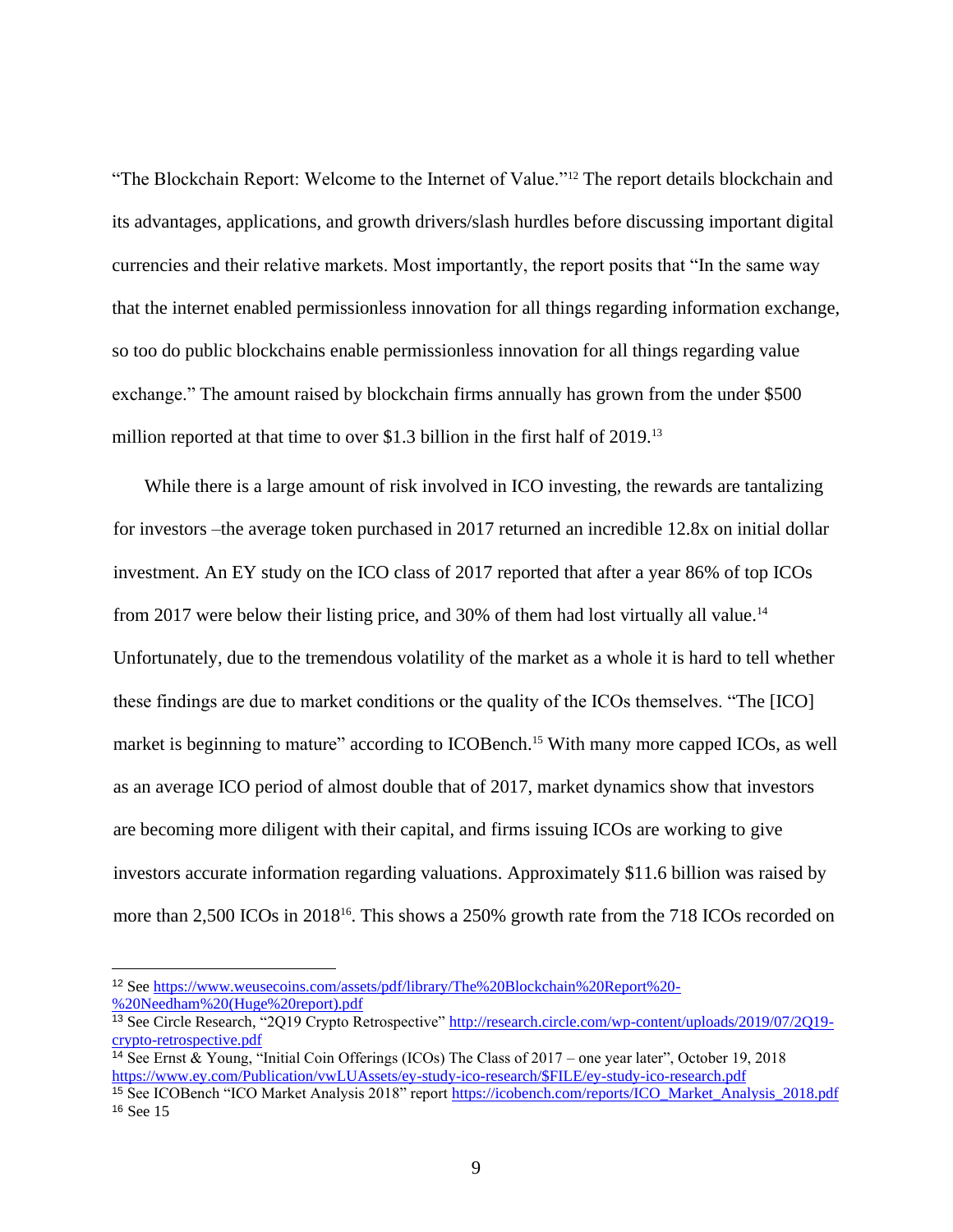the site in 2017. Since its start in 2010 at a market capitalization of \$0, the cryptocurrency market has grown to an enormous \$430 billion in just nine years.

The largest challenges for cryptocurrency adoption continue to be a lack of trust from the public as well as a lack of need.<sup>17</sup> Driving factors for adoption include Web 3.0 and the decentralized internet, open banking across the world, and crypto's ability to function as a scarce store of value against macroeconomic and political risk.

In certain jurisdictions, using an ICO as the source of a startup's capital may allow ventures to avoid certain regulatory compliances and skip over more traditional funding methods such as venture capitalists, banks, or stock exchanges. Unfortunately, the use of ICOs for funding projects may be not be allowed by existing regulations in some jurisdictions (depending on the nature of the project) or may be banned altogether under other regulatory systems including China, South Korea, Vietnam, India, Pakistan, and many other Asian and African countries. Regulation has hardly been improved or standardized across the globe in the past years, with very few countries issuing clear-cut laws or guidelines for cryptocurrency investing or ownership.

#### On Hedge Fund History and Structure

<span id="page-17-0"></span>In contrast, the hedge fund industry has been well-defined and seen maintained regulation since the middle of the 1900's.<sup>18</sup> This industry of quasi-private investment has been a hallmark of finance since its inception, but in recent years there has been competition imposed by more

<sup>17</sup> Detailed analysis is presented in Blockchain, "2019 Cryptoasset Investment Thesis." See <https://blog.blockchain.com/2019/06/25/introducing-our-crypto-investment-thesis/>

<sup>&</sup>lt;sup>18</sup> For a comprehensive summary of hedge funds as an alternative investment, see (Chambers, Black, and Lacey 2018), p20-47.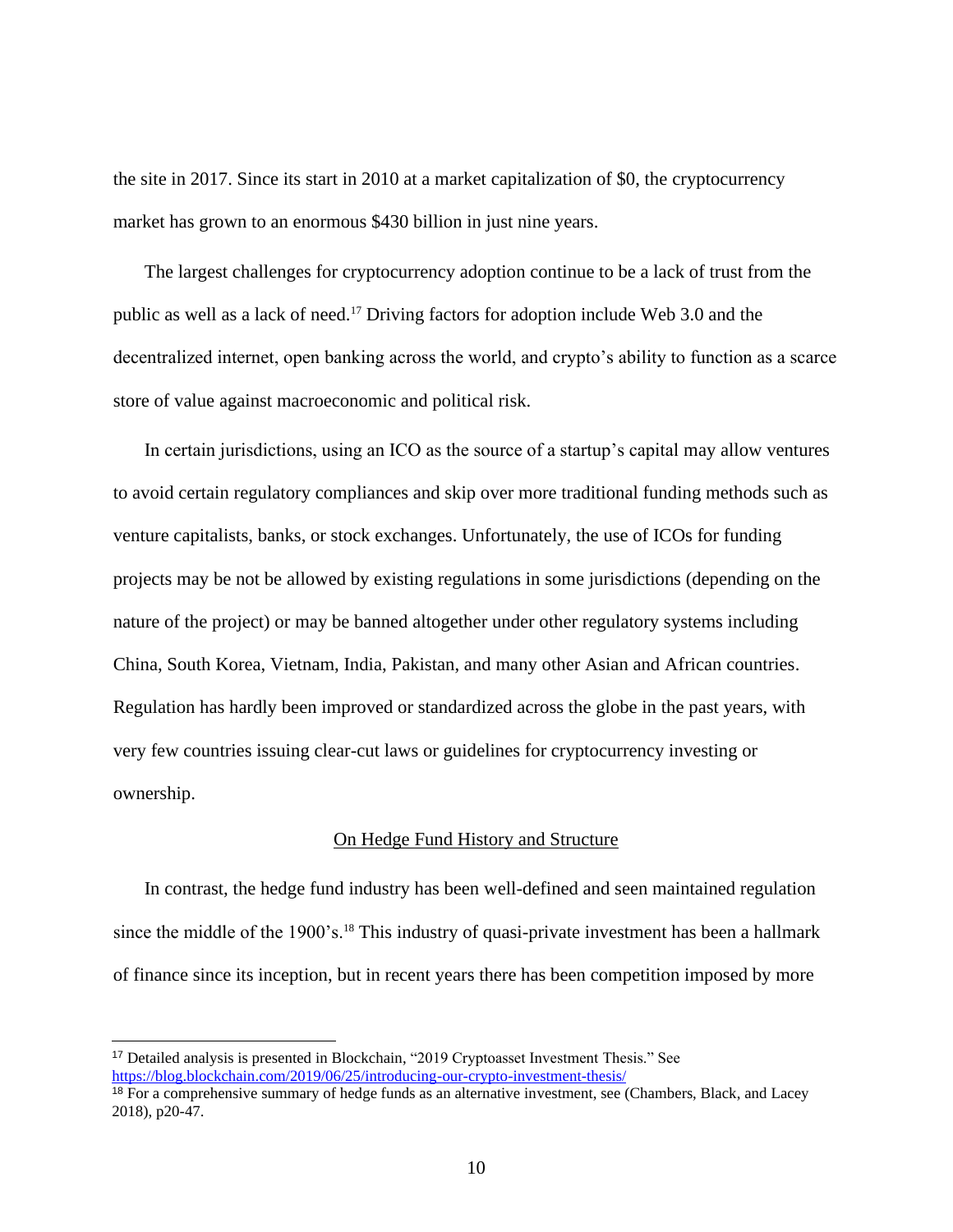passive investing strategies such as index funds, ETFs, and robo-advisors; hedge fund returns as well as inflows have seen better days.

Hedge funds can be modeled in several structures. The traditional fund structure is a private placement vehicle, which is not publicly available and has restrictions on the marketing it can do and the investors it can serve, as imposed by consumer protection regulations. Those who buy in must be an "accredited investor" or "qualified purchaser," many times needing to adhere to a certain minimum investment size or have a large enough net worth. The liquid alternative investment structure has gained in popularity. This allows a structure like that of an open-ended mutual fund or exchange traded vehicle that can implement many hedge fund strategies, although they may see limitation on leverage, net market position, or degree of illiquid investments due to their public availability.

The investment vehicle most like the hedge fund is the mutual fund, albeit the differences are quite significant. Using their specially allowed leverage, long and short positions, and accessing more illiquid assets, hedge funds are supremely dynamic in trading strategy and are unmatched in this facet by any other regulated investment vehicle. Academic literature has investigated how hedge funds characteristics differ from mutual funds and other asset classes for years, with the general conclusion that hedge funds are able to achieve higher performance using greater levels of risk. Research suggests this outperformance is likely due to the lax regulations imposed on their trading style allowing them superior and dynamic asset allocation strategies, as well as the better managerial incentives (Agarwal, Boyson, and Naik 2009; Eling and Faust 2010).

Hedge fund managers are compensated using a unique fee structure, composed typically of a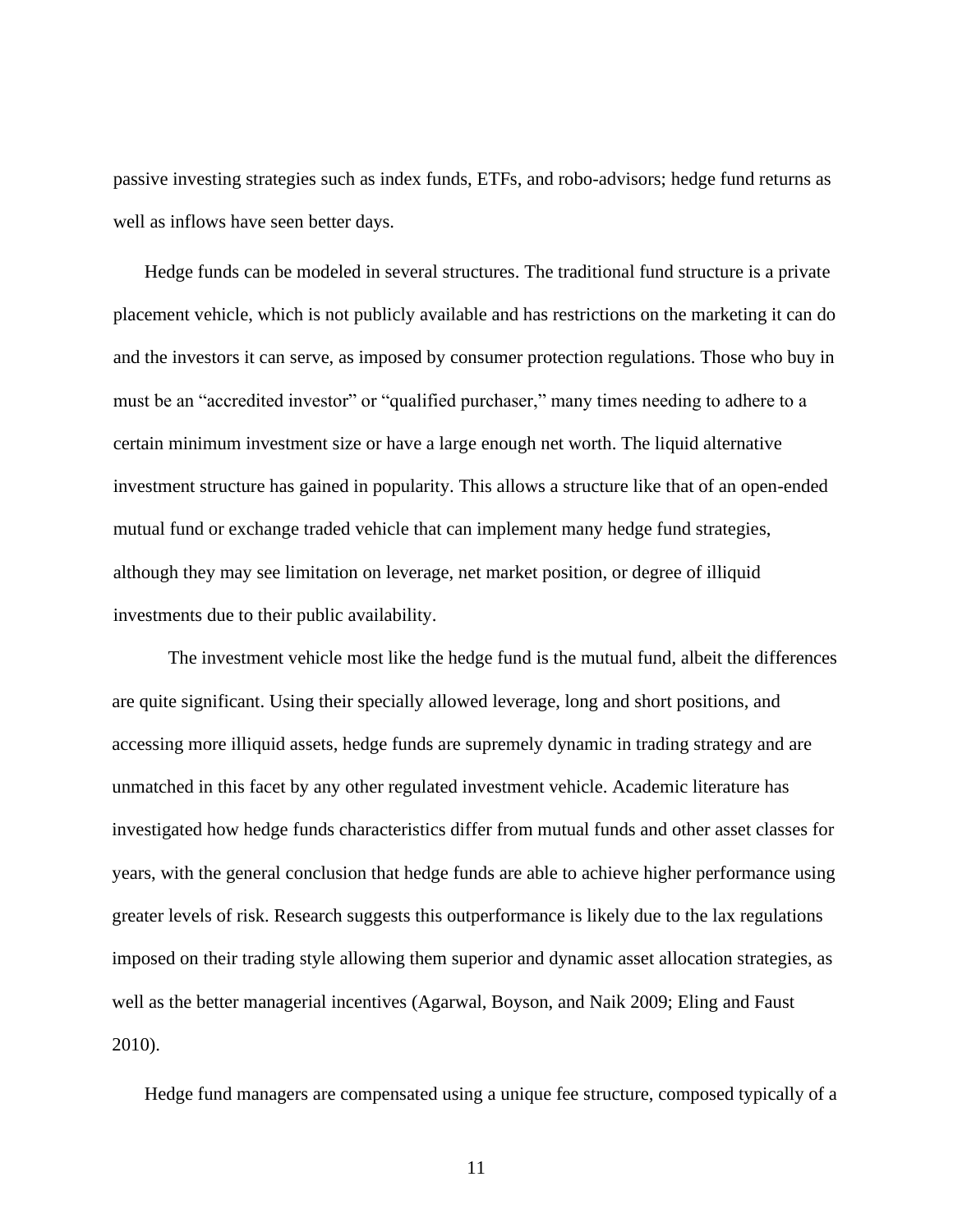management fee that is charged annually regardless of performance and an incentive fee based on a fixed percentage of annual profit. These fees are usually between 1-2% of assets under management and 10-20% of annual profits, respectively. Incentive fees are often charged only if returns net of management fees exceed a predetermined hurdle rate that is often set to a market risk-free rate; most funds also use a high-water mark to determine when incentive fees are charged to ensure that investors do not pay fees on the same profit twice.<sup>19</sup>

Incentive fee contracts are asymmetric and the fund manager receives all the benefit, having no greater financial obligation in the presence of losses or gains, and while some believe it is an appropriate common practice in the industry because it attracts top fund managers and incentivizes their best work, concerns have been raised about the agency problems it may generate in regard to incentivizing risky trading behavior and volatile strategies. A proposed solution to these agency issues is the investment of personal capital by fund managers, which reduces the asymmetry of risk (Chambers, Black, and Lacey 2018).

Due to the strategic flexibility and generally limited regulatory oversight of hedge funds, it makes sense that portfolio managers who possess a sensation-seeking nature would likely be drawn to the industry to increase their liberty in trading behavior.<sup>20</sup> Along with the asymmetrical fee structure, sensation-seeking fund managers may also be additionally incentivized to take substantial risks for illegitimate or purely personal reasons, increasing risk for investors. Cryptocurrencies, providing a highly volatile and liquid new market for investment, could indeed have large appeal to fund managers with a propensity to chase intense experiences.

<sup>19</sup> In other words, if a funds NAV falls from \$800M to \$750M in one period then increases to \$810M in the next, investors are only charged investment fees on the portion of that profit that is over the high-water mark of \$800M. 20 (Brown et al. 2018) present a detailed analysis of how sensation-seeking behavior by hedge fund manager's affects their fund's performance.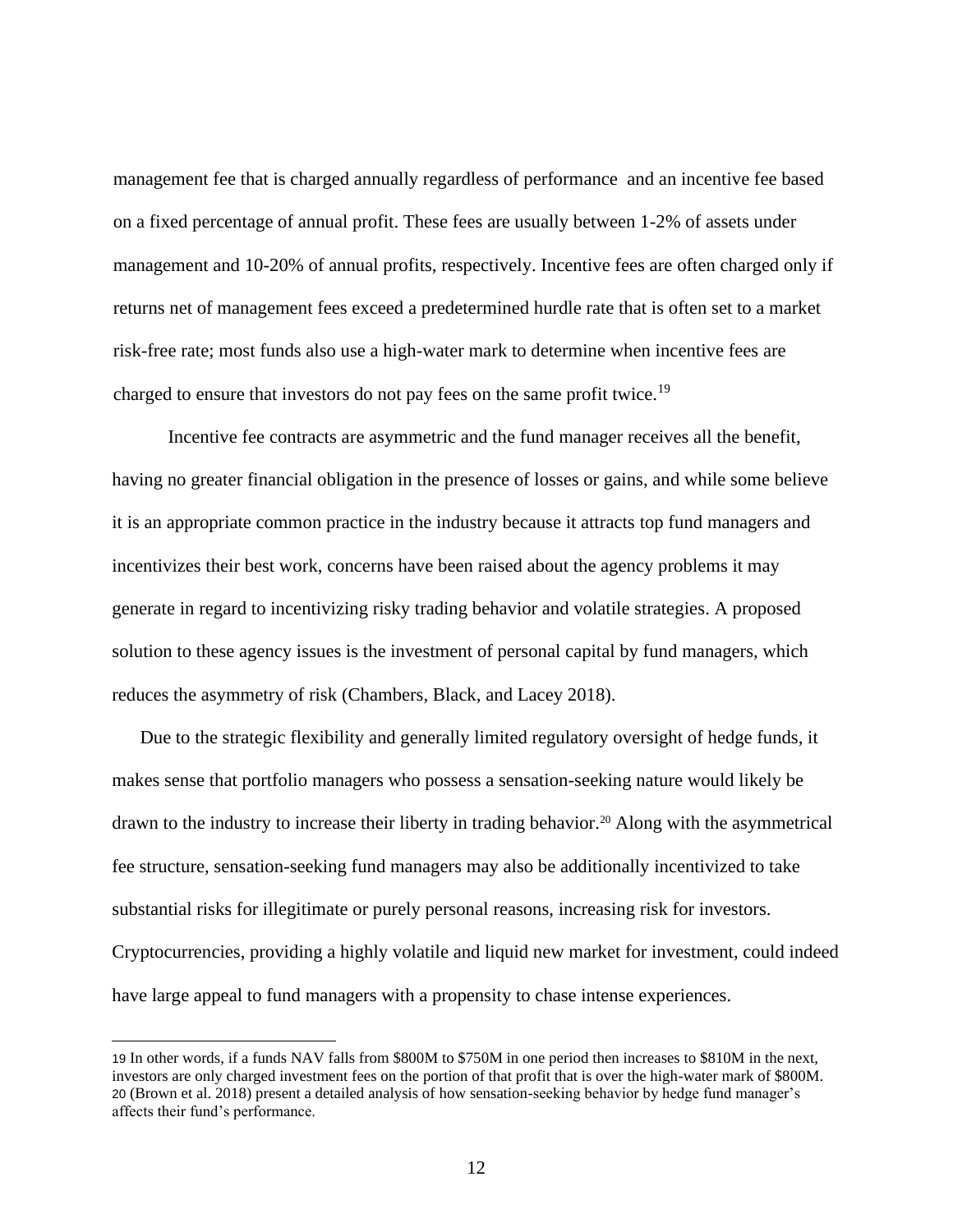Different hedge funds use a variety of strategies to attain investor return – of the most popular are futures funds, event-driven funds, relative-value funds, and equity funds. Futures funds maintain highly liquid long/short positions throughout equity, fixed income, currency, and commodity markets using derivatives, enabling them to do well even in volatile or crisis markets. Event-driven funds trade in specific companies anticipated to undergo composition changes such as mergers, spinoffs, and destressed debt situations. Relative-value funds focus on relationships in prices of related or similar securities. Both event-driven and relative-value funds perform best in stable environments and can suffer in crisis markets. Equity funds maintain long positions in undervalued stocks and short positions in overvalued stocks, using fundamental or quantitative strategies to pick their positions. They perform best when the equity market is rising.

The first cryptocurrency hedge fund, MetaStable, was launched in September 2014 with backing from Andreessen Horowitz, Sequoia Capital, Union Square Ventures, Founder's Fund, and Bessemer Venture Partners. This showed the first large institutional interest in the cryptocurrency markets and inspired many others to launch more crypto funds subsequently. In July 2019, Prime Factor Capital Limited was the first crypto hedge fund to receive approval from the UK Financial Conduct authority, recognizing it as a full-scope alternative investment fund manager.<sup>21</sup> The true number of crypto hedge funds is unknown and hard to measure due to the lack of uniform reporting regulations across countries, but recent estimates range from between 150 to around 220 and even as high as 400+. These funds manage somewhere between \$1 billion

<sup>21</sup> Se[e https://www.bloomberg.com/news/articles/2019-07-02/u-k-regulators-approve-a-crypto-hedge-fund-for-first](https://www.bloomberg.com/news/articles/2019-07-02/u-k-regulators-approve-a-crypto-hedge-fund-for-first-time)[time.](https://www.bloomberg.com/news/articles/2019-07-02/u-k-regulators-approve-a-crypto-hedge-fund-for-first-time)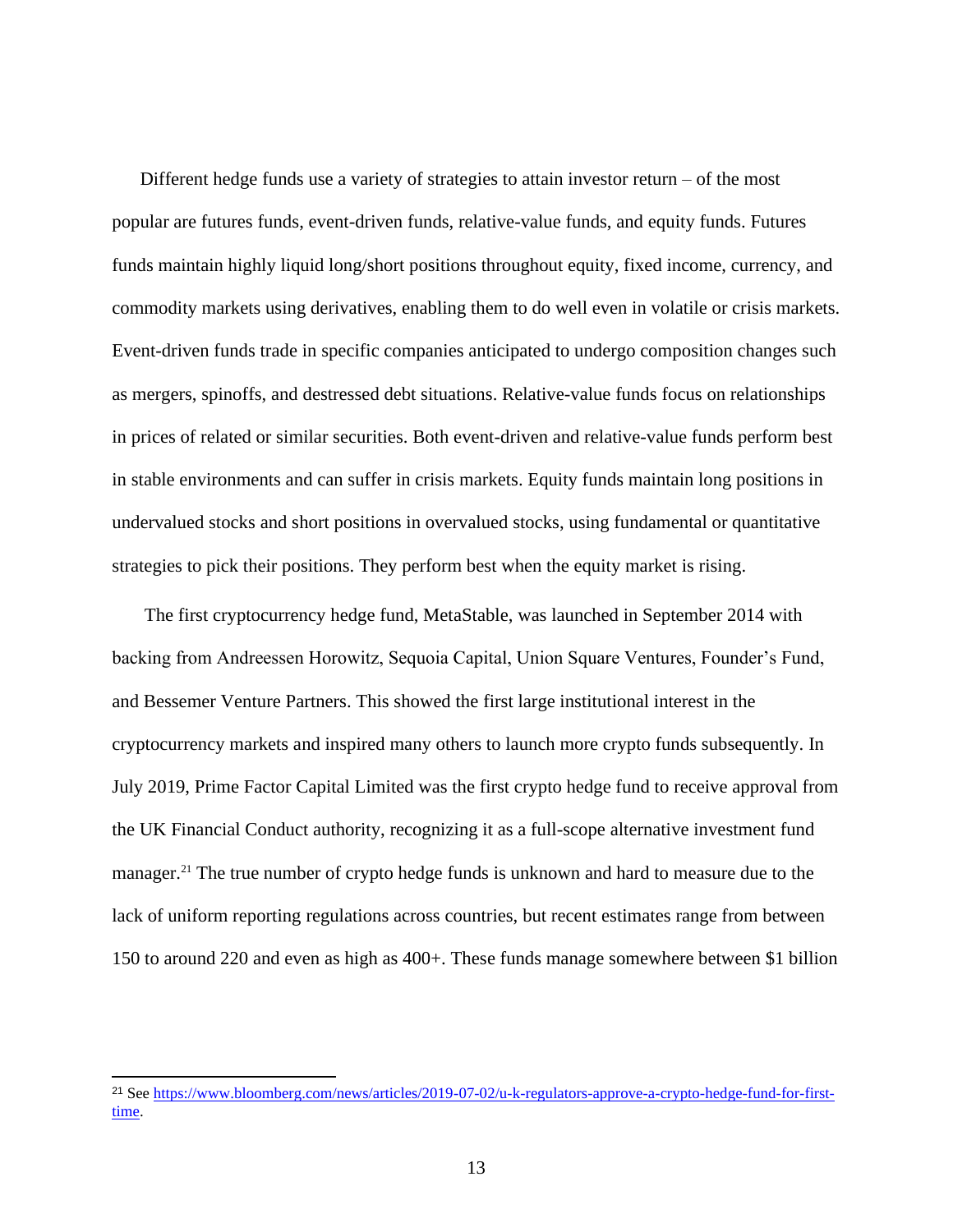and \$40 billion in assets according to the same estimates. $22$ 

According to the substantial report on crypto funds in 2019 done by PWC, only 36% of funds use leveraged trading, and 74% use short positions, although when long-only funds are excluded, over 80% of funds use short positions. 44% of funds use 'discretionary' strategies such as long/short, relative-value, and event-driven; 37% use 'quantitative' strategies which include market-making, arbitrage and low latency trading (these strategies need high liquidity, limiting them to the most popular cryptocurrencies); the remaining 19% of funds studied by PwC were classified as 'fundamental' funds, tending to invest in early stage projects on longer investment horizons and to use the longest lock-up periods of all crypto funds.<sup>23</sup>

<sup>&</sup>lt;sup>22</sup> Estimates provided are from crypto fund reports by PriceWaterhouseCooper, Morgan Stanley, and Autonomous Research. Se[e https://www.pwc.com/gx/en/financial-services/fintech/assets/pwc-elwood-2019-annual-crypto-hedge](https://www.pwc.com/gx/en/financial-services/fintech/assets/pwc-elwood-2019-annual-crypto-hedge-fund-report.pdf)[fund-report.pdf,](https://www.pwc.com/gx/en/financial-services/fintech/assets/pwc-elwood-2019-annual-crypto-hedge-fund-report.pdf) [https://cointelegraph.com/news/biggest-crypto-hedge-funds-and-what-they-tell-about-the-market,](https://cointelegraph.com/news/biggest-crypto-hedge-funds-and-what-they-tell-about-the-market) and [https://next.autonomous.com/cryptofundlist,](https://next.autonomous.com/cryptofundlist) respectively. <sup>23</sup> *Id.*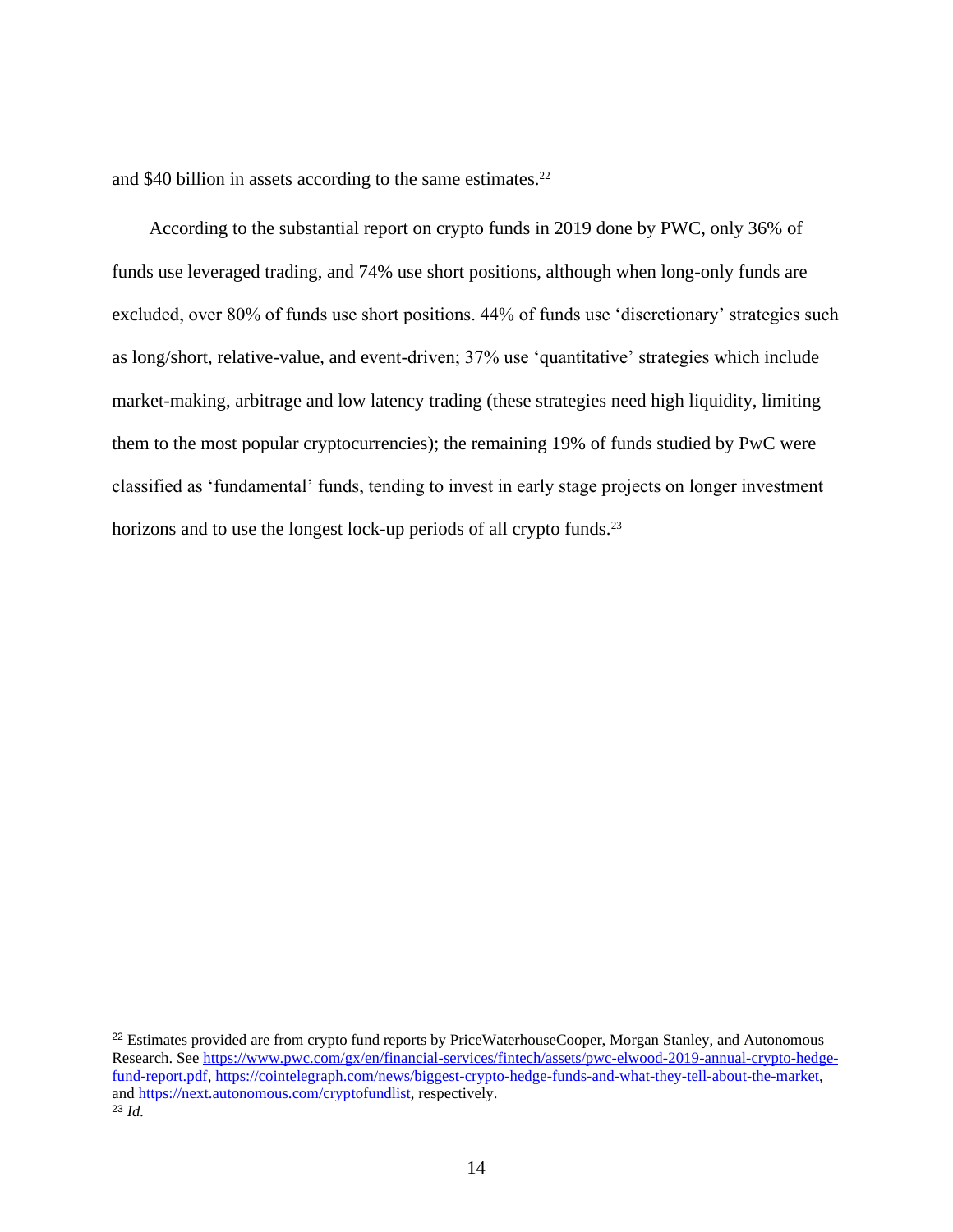#### **II. LITERATURE REVIEW**

#### Initial Coin Offerings and Digital Assets

<span id="page-22-1"></span><span id="page-22-0"></span>Initial Coin Offerings are a relatively new subject, being that the first digital currency (Bitcoin) was first created in 2009 and token sales have been around for less than 10 years. Academic literature about ICOs as well as that on the cryptocurrency market in general has proliferated along with the market itself in the past several years. Much of this prior research is concentrated in several areas.

Several recent papers have studied the determinants of ICO success, both empirically and theoretically. Amsden and Schweizer (2019) examine success determinants by first developing a theoretical framework in which venture uncertainty, venture quality, and investor opportunity set are signals for ICO success. Uncertainty is determined using variables such as source code being open, length of white papers, and percentage of tokens distributed, and quality is proxied by team characteristics such as number of employees and advisors and well-connected CEO's. Investor opportunity set is less well defined and considers a potential investor's transaction and opportunity costs when considering investing in an ICO. Their empirical findings reflect that ICO success is negatively correlated with uncertainty, and positively correlated with quality, pre-ICO hard caps, and issuing firms retaining a portion of tokens. They also introduce the "trust triangle framework" to explain how investors and firms agree on a valuation for the tokens using signaling, showing that there was little framework to filter out scammers, providing a possible explanation for the rampant ICO scams. Adhami, Giudici, and Martinazzi (2017) take a more empirical approach to researching success determinants and their findings are concurrent with those of Amsden and Schweizer (2019) as they found that publicly available source code and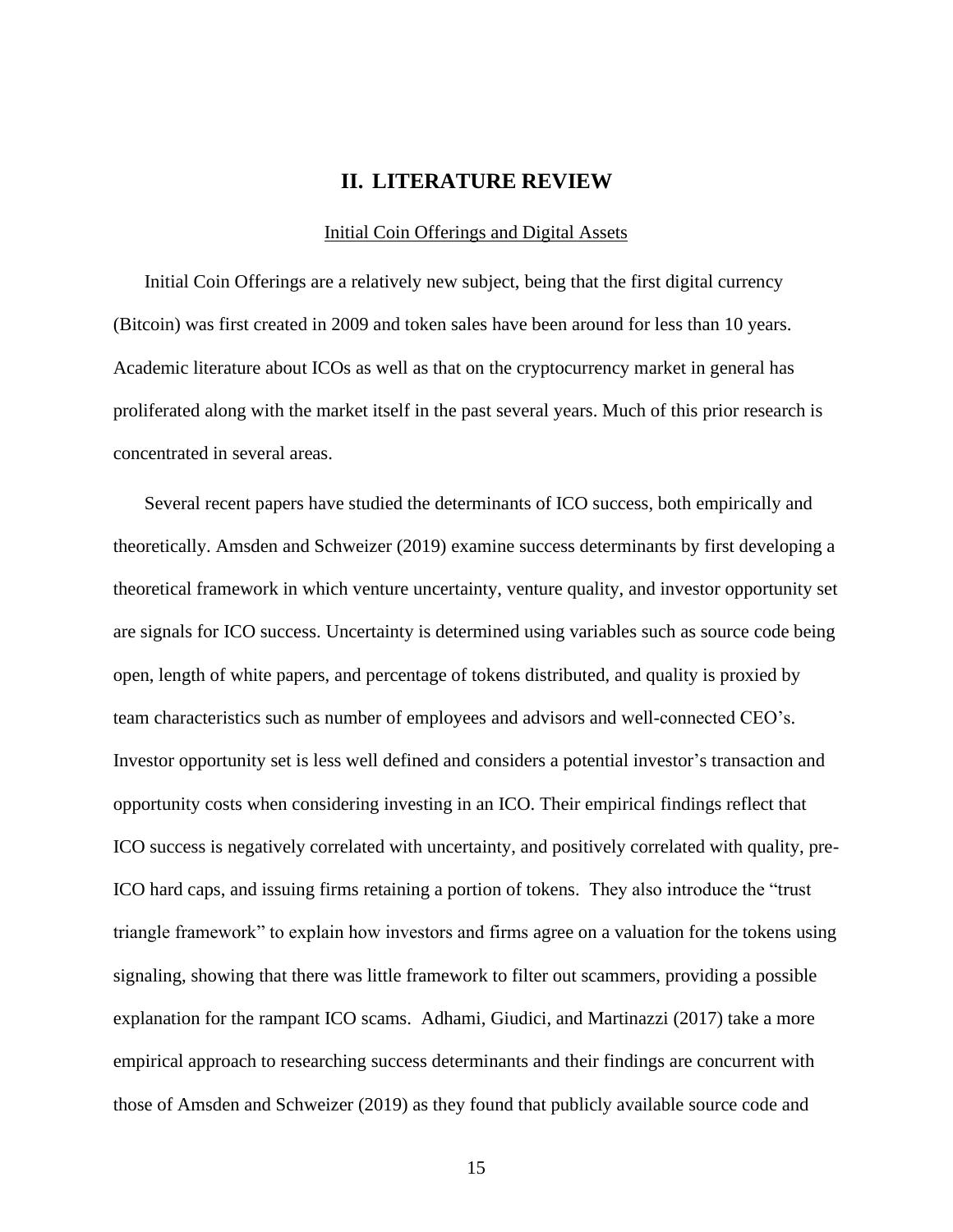token presales (pre-ICO hard caps) are correlated with success, although their sample is quite small at only 253 ICOs.

Boreiko and Sahdev (2018) examine several proxies for ICO success and find weak correlation between them and ICOs' long-term (six-month post-ICO) returns. They do, however, find a correlation with the performance of Ether, yet that may be because they could have had a large proportion of sample ICOs based on the Ethereum blockchain network. The rest of their findings concur with other works in that successful ICOs are self-compliant with anticipated regulations and work to reduce the asymmetric information problem through quality signaling.

Other theoretical works have examined models for token value in a variety of ways. Catalini and Gans (2018) build a game theory model in which tokens receive value solely from investor demand and buyer competition, thus informing the entrepreneur about the derived value of their product. In this model, funds raised are maximized by encouraging investors to save the tokens. Hunter and Kerr (2019) also use a theoretical framework to examine the fundamental value of "Non-Fiat Anonymous Digital Payment Methods" (N-FADs) in which demand for any 'money' is modeled into three parts: transactions demand, precautionary demand, and speculative demand. By adapting the fundamental quantity theory of money, they propose that 'the monetary authority' (i.e. governments) are incentivized to limit growth in N-FAD transactions, as they will lose control over inflation in fiat prices as the economy switches to an N-FAD. Multiple papers discuss the feasibility and advantages of using ICOs to build peer-to-peer platforms and encourage their adoption (Li and Mann 2018; Michael and Wei 2018).

Potential ICO market outcomes have been explained through a moral hazard framework and by considering the effect of behavioral biases. Momtaz (2019) posits that the lack of actors in the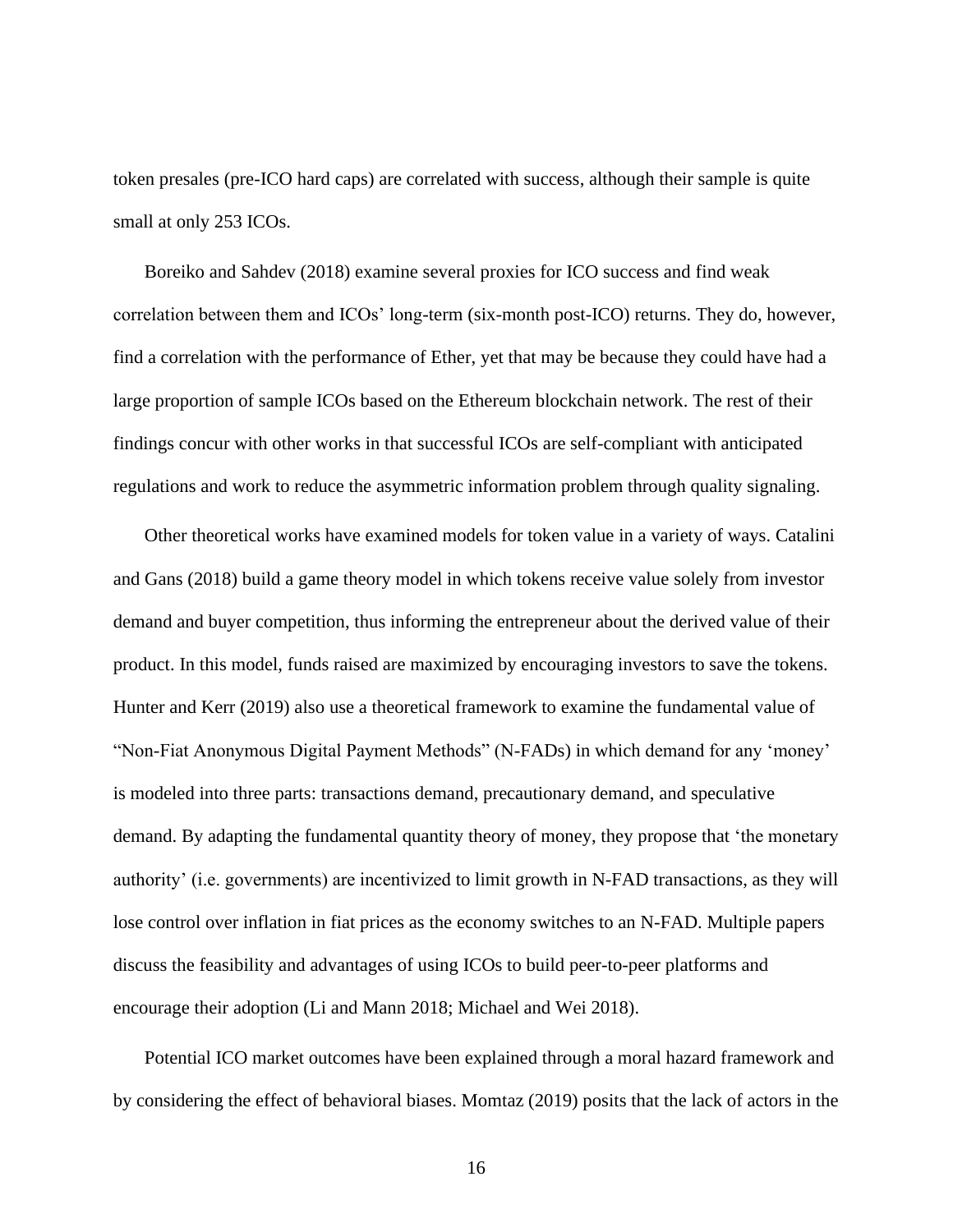market to verify signals from firms issuing ICOs provides incentive to fool investors about ICO quality. After examining over 1,000 ICO whitepapers, it was concluded that issuers do "systematically exaggerate information disclosed," and that biasing quality signals to investors results in more funds raised in a shorter period. After secondary trading happens, the market learns of the exaggeration and the token will depreciate, potentially leading the platform to failure. Stanley (2019) finds the correlations of ICO return-on-investment with six variables modeling behavioral heuristics, concluding that the easier understanding of an ICO whitepaper leads to increased investment. Combining this with a baseline model, a new hybrid model improved performance by 33.6%, showing that traditional fundamental analysis is not suitable for digital tokens – issuers and investors must consider this when doing analysis.

Luther (2016) examines the future of digital payments by analyzing the obstacles to Bitcoin from incumbent monies and alt-coins. In that both regulators of incumbent monies and new digital tokens have motivation to derail Bitcoin, whether by regulation or offering solutions to Bitcoin's problems, respectively, he concludes that even though digital payments will continue to become more prevalent and widely used, Bitcoin and other digital tokens will likely be no more than niche currencies except "in countries with especially weak currencies," or "in the unlikely event of hyperinflation or government support or both."

Empirical research on digital token returns and other market characteristics has been done using several methods. Benedetti and Kostovetsky (2018) use a broad sample of ICO data (2,390 ICOs), along with crypto market data and ICO Twitter account information to research digital token returns. They find evidence supporting a pattern of ICO underpricing, although it has improved over time and with the prevalence of pre-ICO sales. Momtaz (2018) examines ICOs on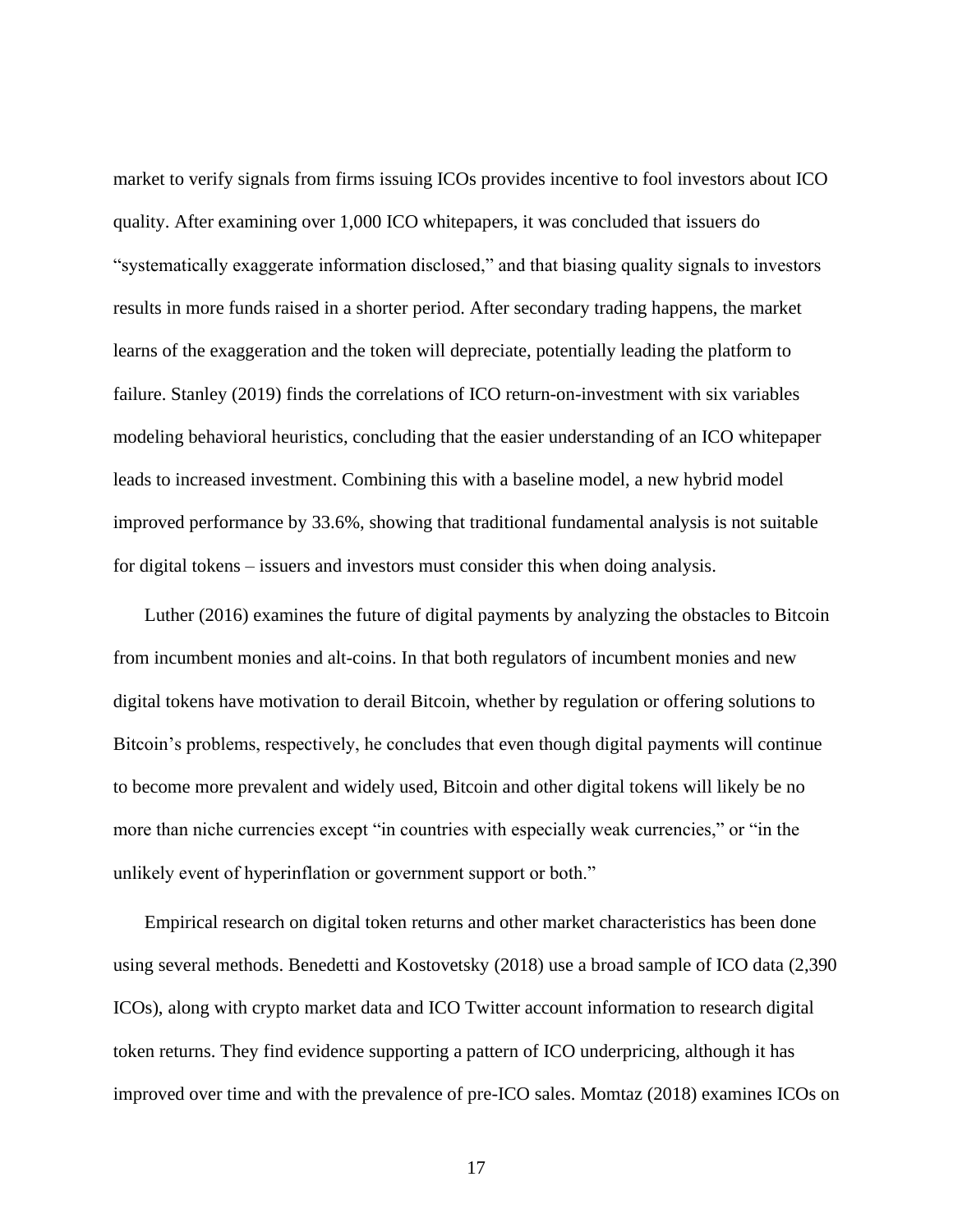the first day of trading. First day returns are found to be positive and significant, once again correlated with the quality of management, platform vision (visionary projects are less likely to succeed), and ICO profile as proxies for project quality. He also analyzes the sensitivity of the ICO market to large-scale "adverse industry events," using China's regulatory ban and Facebook's ban of ICO advertising as examples, finding that the market is very vulnerable to broad shocks causing volatility. His findings on ICO underpricing are consistent with those by Benedetti and Kostovetsky (2018).

Correlation and principal component analyses have been used to research daily crypto returns (Liew et al. 2019), finding that data in the period of February 2017 to February 2018 differs in variation component structure from periods including years prior, potentially suggesting that the increase of retail investors in crypto markets during the Bitcoin boom of 2017 added a new component. Results also found that Bitcoin has hidden beta-in-the-tails risk similar to hedge funds, and that rolling volatility and correlation among the crypto market are two of the most useful data types in regression analysis. Lee, Guo, and Wang (2018) examine cryptocurrencies as a new asset class and research its ability to act as a portfolio diversifier. Using the CRIX cryptocurrency index, they conclude that, due to its low correlation with traditional asset classes and relatively high daily return, "cryptocurrency as an asset class is a good diversifier in a traditional portfolio."

On another hand, a large portion of existing literature on digital tokens analyzes the regulatory and theoretical framework surrounding classification of tokens, the legal structures governing tokens and funds, and best practices for the industry moving forward. This has included examination of ICO White Papers (Zetzsche et al. 2017; Cohney et al. 2019), the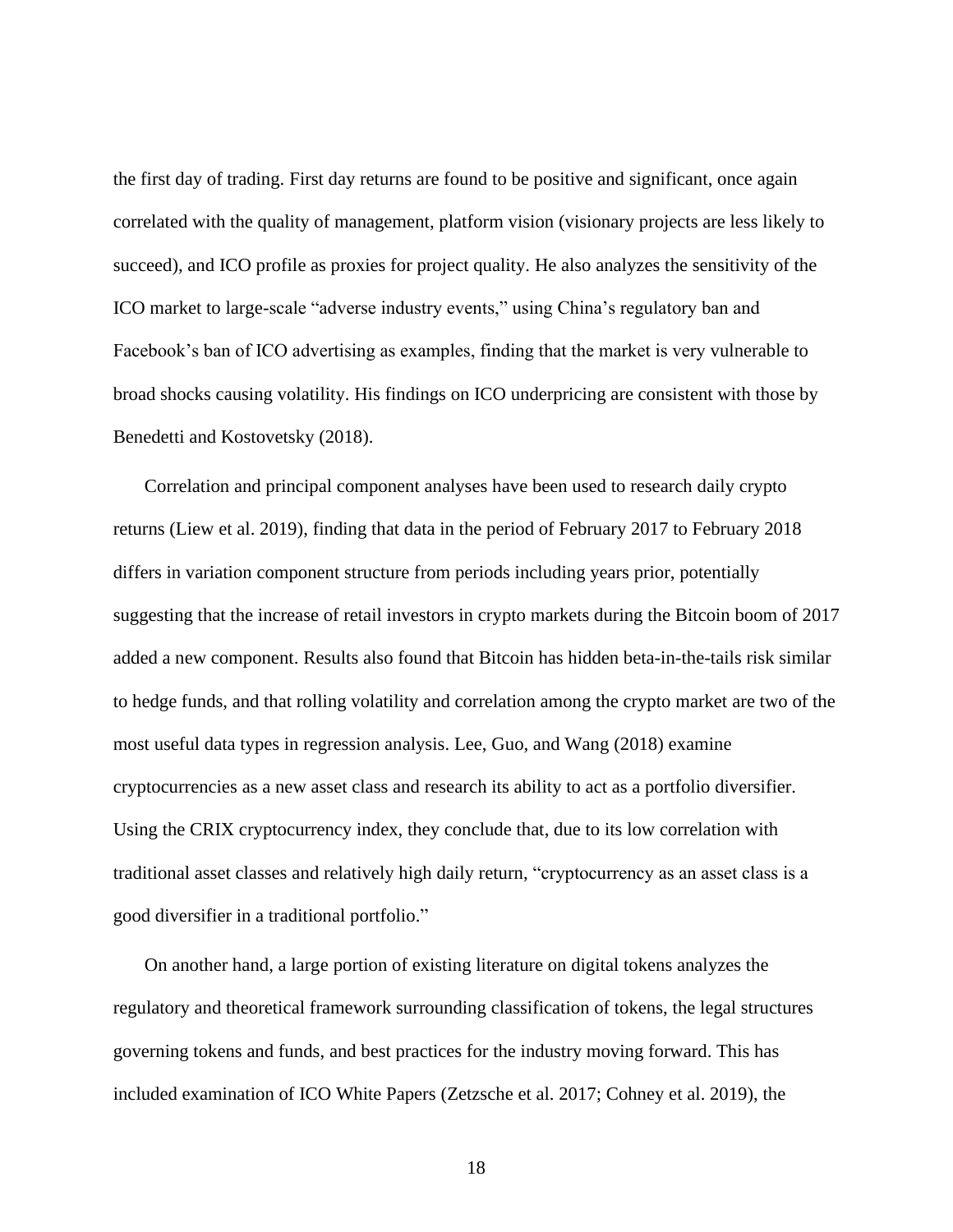Howey Test as a classification mechanism (Rohr and Wright 2017), and comparative analysis between the regulatory systems concerning cryptocurrencies in different parts of the world (Hacker and Thomale 2018; Chohan 2017; Kaal and Dell'Erba 2018; Kaal 2018; Di Maio and Vianelli 2018). Most papers that analyze token classification generate new frameworks that are more like the three-class system of described in the introduction than the simple commodity-orsecurity system that is currently used by the United States.

Many of these papers come to the same conclusions – that the current framework is not proper, and often, that regulators need to adjust their stance. The main risks and concerns that arise in regard to ICOs are: the lack of reliable information available to investors (information asymmetry), oversubscription due to hard caps, a lack of gatekeepers and regulators, ineffective and inconvenient classification of tokens, and insufficient consumer protections in the forms of control over the issuing firm, preemptive rights against dilution, liquidity preference in bankruptcy, or mandatory disclosures from issuing firms. General conclusions and proposed solutions include regulators mandating better reporting from ICO firms, increased gatekeepers and verification, and regulations tailored specifically to each token or type of token on a case-bycase basis.

#### Determinants of Skill in Hedge Fund Managers

<span id="page-26-0"></span>Academic literature on hedge funds is well developed and diversified, dating back to the mid-20th century. Literature especially relevant to this study involves the identification and examination of hedge fund trading skill. If hedge funds are the most skilled investors in the market, then their investment in ICOs could signal that either digital assets as an excellent investment opportunity or that particular ICO firms/applications of blockchain technology have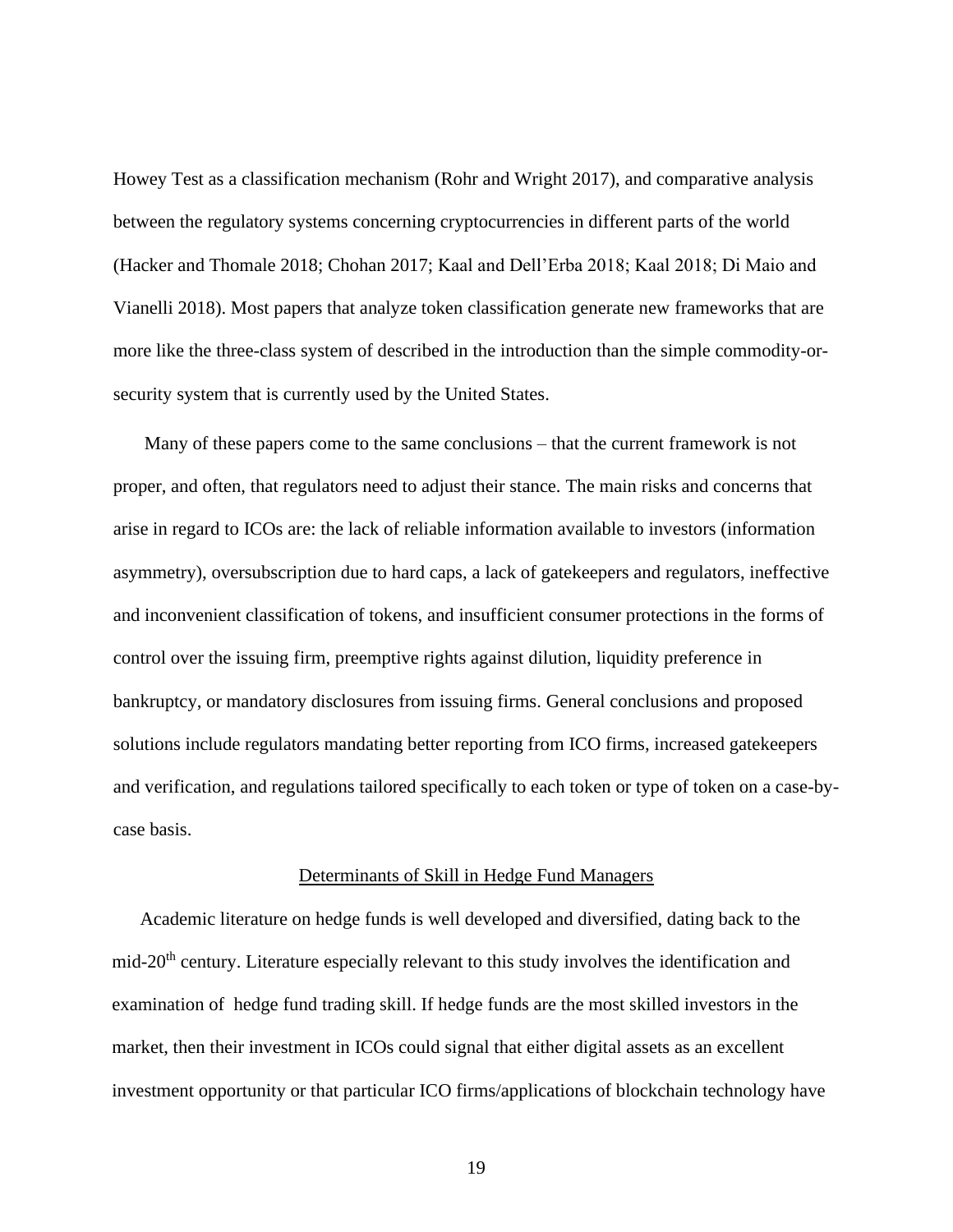the potential to disrupt their industry with change.

Research using statistical methods to examine manager skill has found that the best hedge funds have returns that are statistically significant and could not be achieved randomly (Kosowski, Naik, and Teo 2011), but also that the skill of fund managers must be conditioned relative to the macroeconomic context of the time period examined and the fund's strategy (Avramov et al. 2011). 24

Performance persistence is another possible sign of manager skill, as an especially skilled manager should, in theory, be consistently perform near the top relative to others. Studies examining this have suggested that performance persists over horizon periods of two to four quarters (Ter Horst and Verbeek 2004) and annually (Kosowski, Naik, and Teo 2011). In a model of fund performance as that of both equity market and fund style index performance, persistence was found even in a horizon of 3 years (Jagannathan, Malakhov, and Novikov 2011), with top performers accounting for a majority of the persistence and higher past performance of funds indicating higher future performance both relatively and absolutely.

Other studies have used fund holdings, Sharpe ratios, and covariance analyses to analyze manager skill in stock picking and market timing. For a large part, examination of fund holdings reached conclusions agreeing that managers of the funds researched have skill, whether that be managers of merger arbitrage funds (Cao et al. 2014), those who strategically apply for confidential treatment of certain holdings (Agarwal et al. 2012), or those in the top 10% of a cross-sectional return distribution (Jame 2012). Significant evidence of successful market timing

<sup>&</sup>lt;sup>24</sup> Some fund portfolios using directional and security selection strategies such as long/short, equity, value based are especially sensitive to market conditions.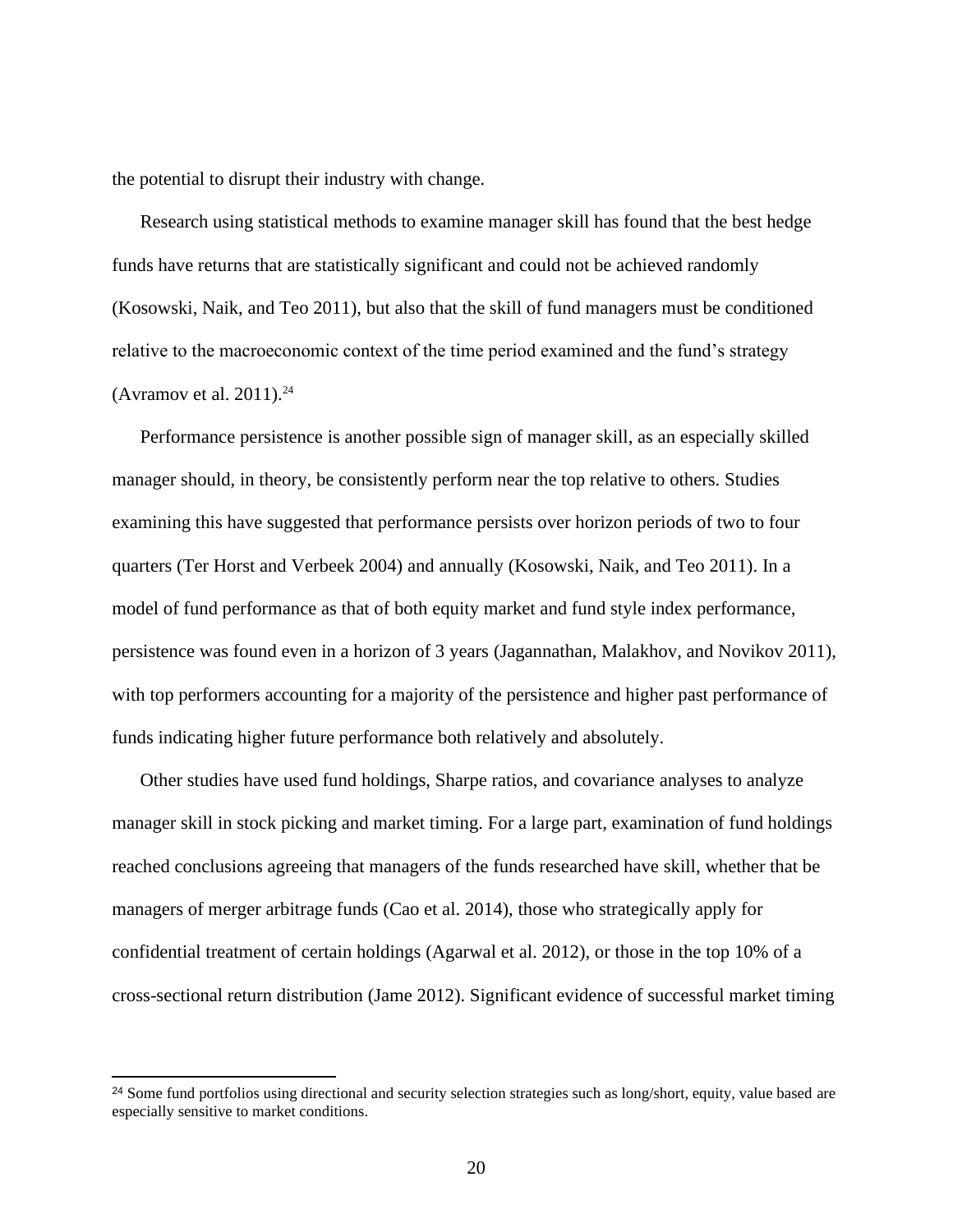has been found at both fund-category and individual fund levels (Chen 2011; Aragon and Spencer Martin 2012), although there is research that suggests stock picking is much more important (Park 2012).

For the purposes of this study, significant research has been done regarding hedge fund manager skill. We will hereon assume that there is certainly a portion of hedge funds that are led by the especially skilled managers, and that their investment in initial coin offerings are primarily based on legitimate analysis of the underlying markets or firms, not pure speculation.

#### Crypto Hedge Funds

<span id="page-28-0"></span>There is very limited empirical research (none was found) in respect to hedge funds' investment in digital assets. Instead, most of the literature comes from a regulatory or descriptive approach. (Di Maio and Vianelli 2018) examine the regulatory treatment of hedge funds in Europe and specifically Malta that invest in cryptocurrencies, detailing the regulatory framework to set up a fund and run it legally under the new Maltese Virtual Financial Assets Act (VFAA). The paper then assesses risks/regulations associated with cryptocurrencies and how they specifically affect an investment fund – including investment risk profile, liquidity, and custody.

Lin and Nestarcova (2019) analyze emerging models in venture capital crypto, finding that ICO issuers benefit from community engagement, lower transaction costs, avoiding possible dilution from stage-based fundraising, and the ability to gain market exposure while engaging early adopters; while venture capital firms still have advantages in reduced information asymmetry and the ability to add non-financial value. Hybrid venture models are discussed, and solutions are proposed such as including contractual protections, improving ICO quality signaling, creating insurance for investors, improving custodian solutions and using escrow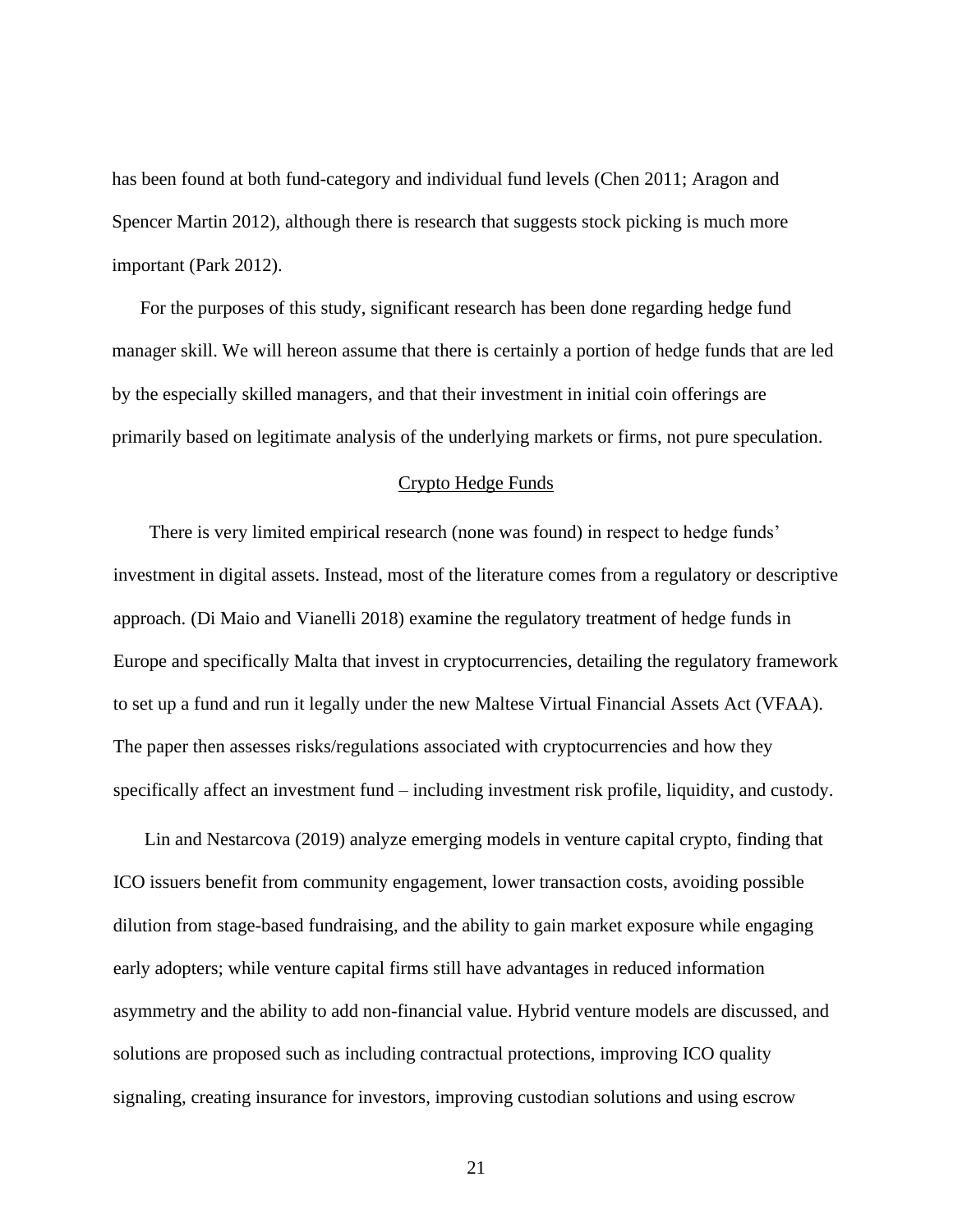accounts. Mokhtarian and Lindgren (2018) provide the most comprehensive analysis of the crypto hedge fund, detailing the state of crypto regulations including SEC governance and the Howey Test, as well as the non-regulation of "virtual currencies" (digital tokens considered commodities). They then examine the current state of regulations on hedge funds, from the Securities and Exchange Acts to the Investment Advisers and Investment Company Acts, regulation by the Commodities Futures Trading Commission (CFTC), and taxation statutes and exemptions. The paper then attempts to apply these regulations to a crypto fund, finding that because they invest in commodity tokens, most crypto funds face much less regulation and have greater flexibility than traditional hedge funds. It then analyzes "four key areas of advantages and risks" – solicitation of investors, custodianship of client assets, tax treatment, and disclosure obligations – before proposing some best practices for crypto funds to follow for a smooth future.

Current research on the landscape surrounding cryptocurrency and digital assets provides a varied level of understanding – the confusing and uncertain regulatory framework has been fleshed out and inspected many times over, as has token value through a range of approaches. The descriptive analysis of these funds will shed light onto the possible results that come from different methods of investment in the new digital space. The around-the-clock operation and volatility of cryptocurrency markets make them primed with opportunity for hedge fund trading styles, while the disruptive capabilities of blockchain technology present interesting

Empirical analysis on the market continues to better the understanding of how crypto markets compare to that of traditional assets, especially as the market grows older and data more plentiful. Current research does not, however, explore the crypto fund and institutional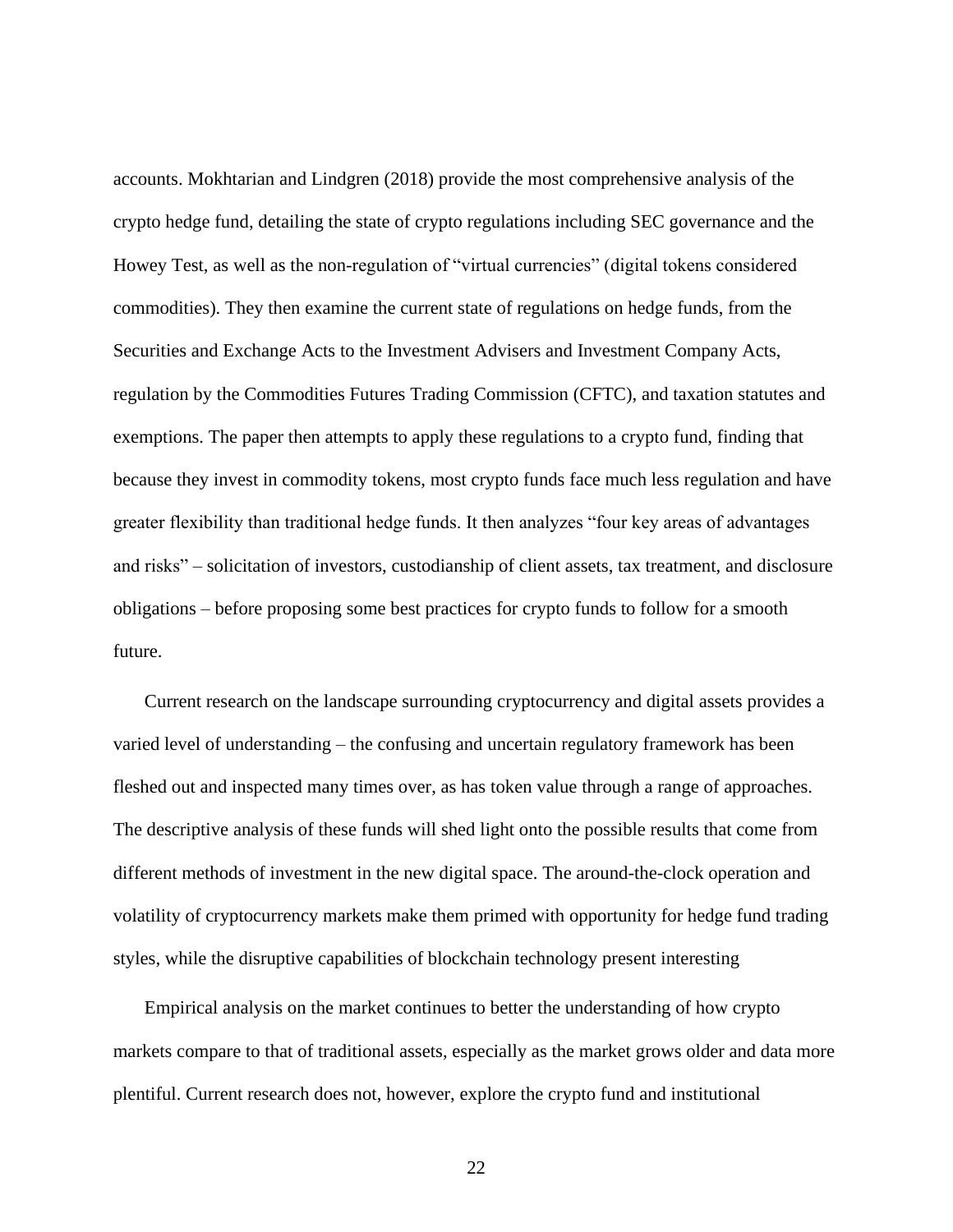investment any farther than that of regulatory examination and simple statistics from industry reports, leaving an important gap in knowledge that this study aims to fill. By examining the relationship between institutional investors and initial coin offerings, this paper will enhance knowledge of the subject for industry participants on both sides, providing valuable insight on how the two have affected each other thus far and a potential look into the future of investing in the digital space.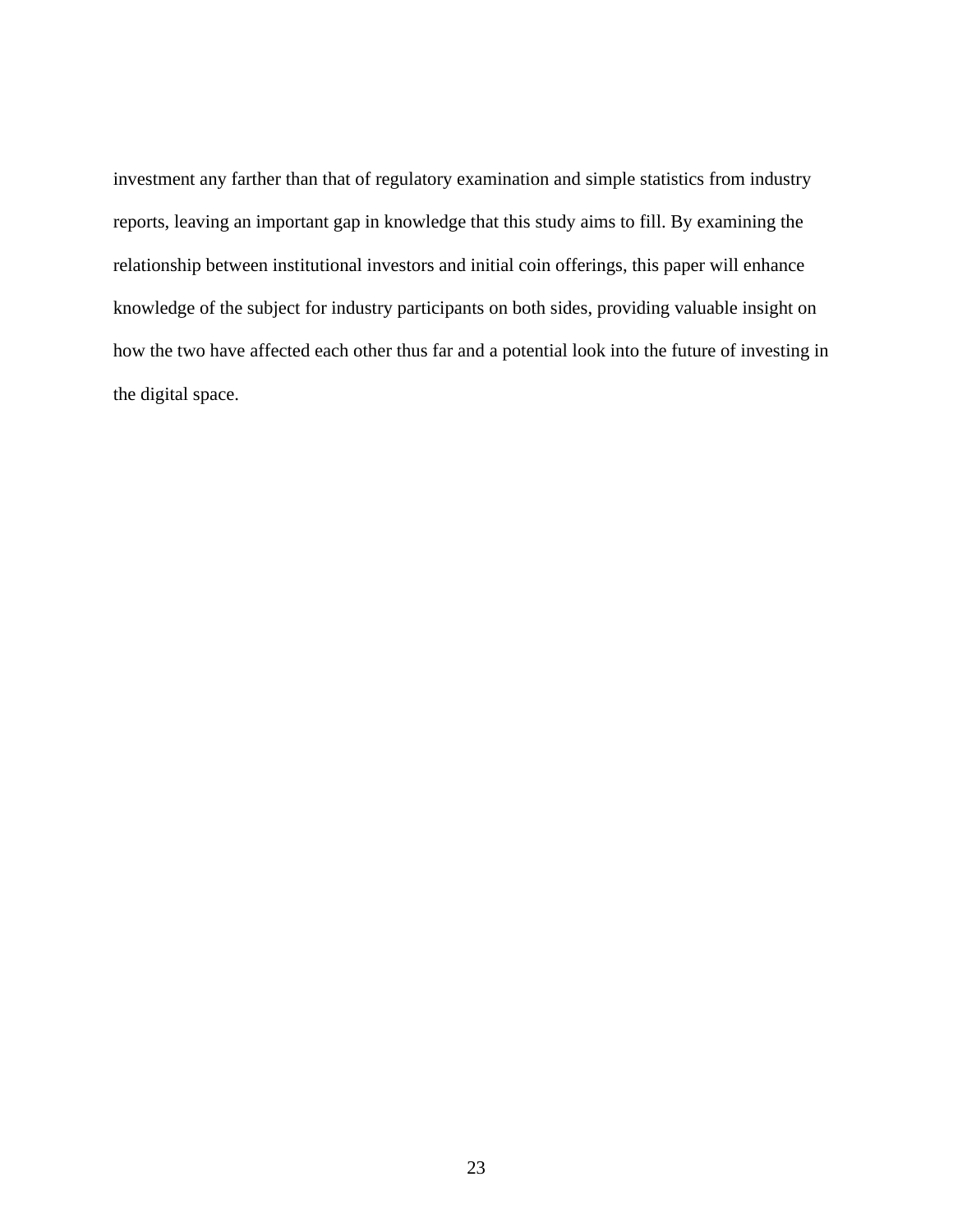#### **III.DATA & METHODOLOGY**

#### Data Sources and Variables

<span id="page-31-1"></span><span id="page-31-0"></span>The data to be used for analysis consists of two parts: information on the funds who invest in ICOs, and data on the ICOs invested in. Records of 811 Crypto funds were collected by hand from Crypto Fund List [\(www.cryptofundlist.com\)](http://www.cryptofundlist.com/). Approximately half of these funds (426) consider themselves hedge funds, while 355 are considered venture capital funds, 24 as private equity funds, and six uncategorized. Information collected includes fund strategies, their investments, location, founding date, assets under management, online information such as the fund's website, social media pages (LinkedIn, Crunchbase, Facebook, Twitter), and contact email address/phone number.

Table 1 provides summary statistics on the funds in our sample regarding their fund type, strategy, and the number of investments per fund for all funds in the sample as well as for the hedge funds specifically. It can be seen that the hedge funds in our sample have a more compact distribution around a slightly lower number of investments, likely due to private equity funds entering in a large number of very early-stage investments, while hedge funds are more interested in projects closer to completion. Both sets of funds show skewness to the right. Figure 1 and 2 show the location of the funds in our sample in respect to the United States and globally, and Figure 5 presents the distribution of hedge fund strategies in the dataset.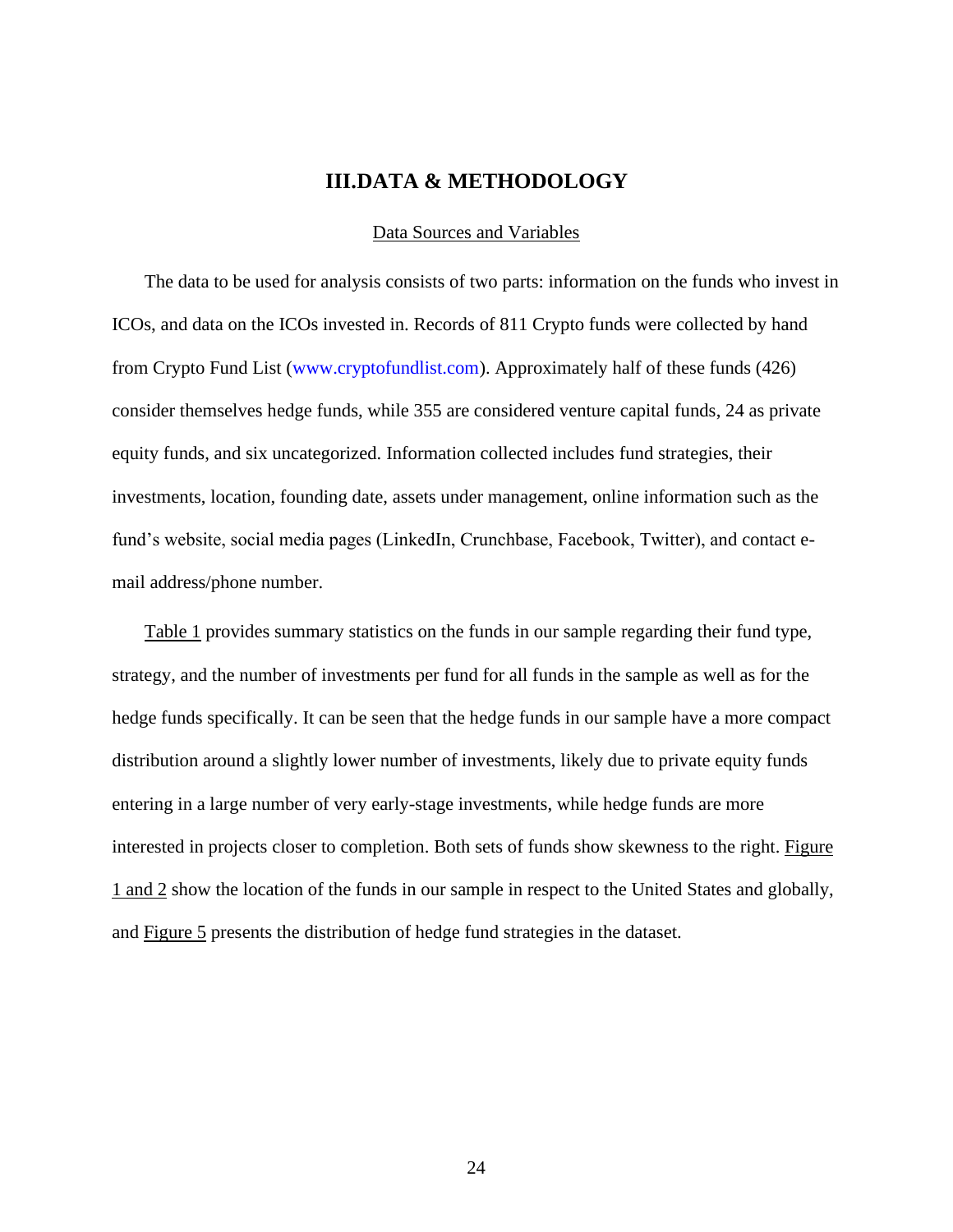#### TABLE 1

<span id="page-32-0"></span>

| Panel A: Investors by Fund |     |                           | Panel B: Count of Investments<br>Panel C: Count of Investments |                           |         |
|----------------------------|-----|---------------------------|----------------------------------------------------------------|---------------------------|---------|
| Type                       |     | Per Fund                  |                                                                | Per Hedge Fund            |         |
| N/A                        | 6   | Mean                      | 5.87                                                           | Mean                      | 5.07    |
| Private Equity             | 24  | Median                    | 4.00                                                           | Median                    | 3.00    |
| Venture Capital            | 425 | 25 Percentile             | 2.00                                                           | 25 Percentile             | 1.00    |
| Hedge Fund                 | 355 | 75 Percentile             | 8.00                                                           | 75 Percentile             | 7.00    |
| Total                      | 810 | <b>Standard Deviation</b> | 5.50                                                           | <b>Standard Deviation</b> | 5.26    |
|                            |     | Minimum                   | 1.00                                                           | Minimum                   | 1.00    |
|                            |     | Maximum                   | 24.00                                                          | Maximum                   | 22.00   |
|                            |     | Sum                       | 3366.00                                                        | Sum                       | 1110.00 |
|                            |     | Count                     | 553.00                                                         | Count                     | 207.00  |

#### Investor Summary Statistics

This table reports summary statistics on the digital asset holdings of investment firms originally collected from Crypto Fund List [\(www.cryptofundlist.com\)](http://www.cryptofundlist.com/). The data compiled for the sample is not necessarily exhaustive of all digital investments made by each of these funds, but it is concurrent with reported investments and comprehensive for the purposes of this study.

Data on 482 ICO projects was also collected from Crypto Fund List (CFL), with data on their coin/token name, category, investors, location, website, social media pages, and contact email addresses. ICO data was primarily collected from ICOBench [\(www.icobench.com\)](http://www.icobench.com/). The data collected includes: ICO name/description, ICO start and end dates, whether the ICO participated in ICOBench's Know Your Customer (KYC) program, whether the ICO had a preregistration for investors, and a proprietary rating from ICOBench. The rating

The performance of funds' crypto investments will be measured by aggregating daily price and market data on each currency and rebuilding an equally weighted crypto portfolio for each firm according to the holdings listed on CFL. CoinGecko [\(www.coingecko.com\)](http://www.coingecko.com/) will also be used to collect cryptocurrency market data such as daily price, volume, market capitalization, and tokens in circulation. This data was retrieved from *Coingecko.com* through their public API.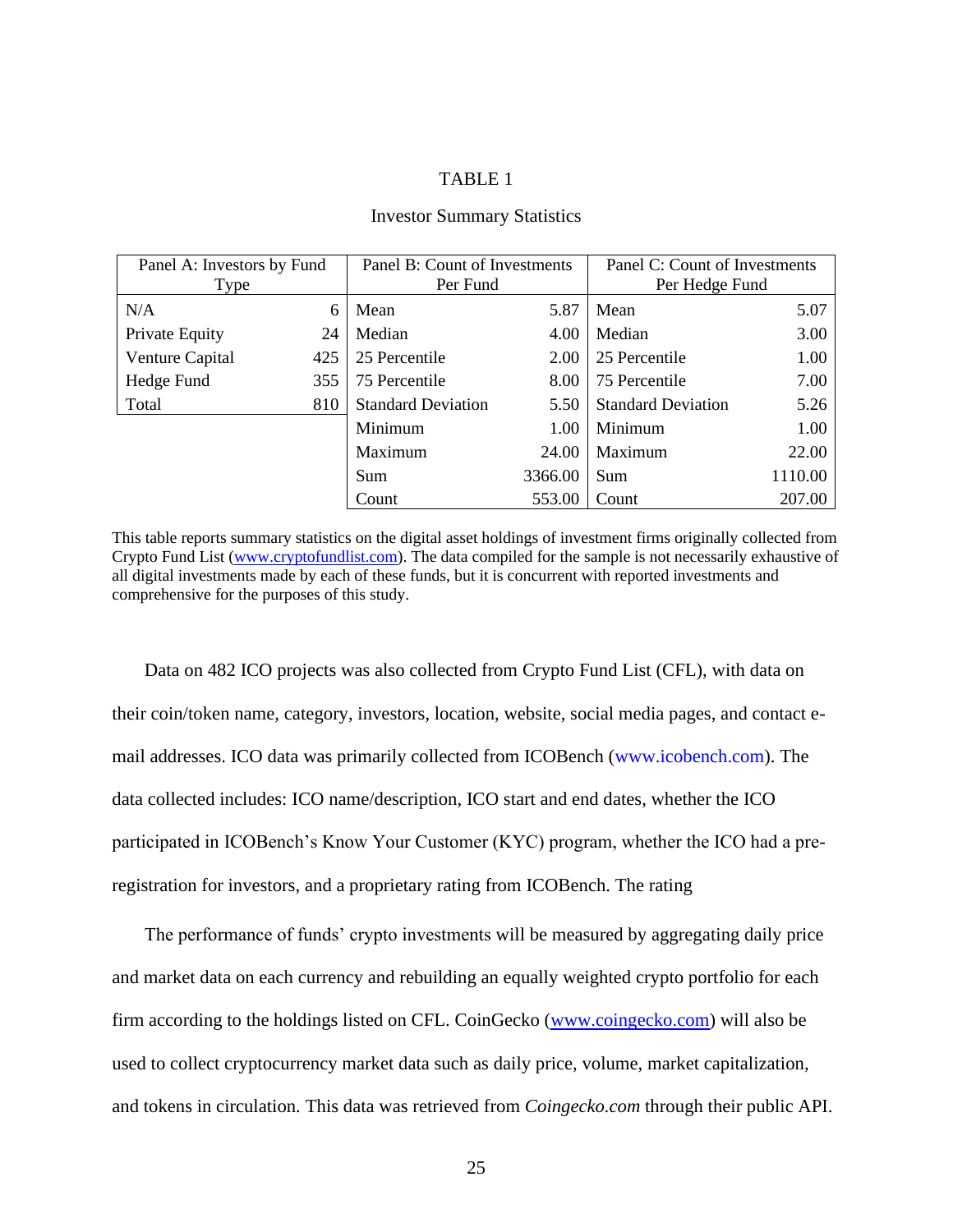This data was supplemented through the reference of a wide number of cryptocurrency exchanges as necessary.

Table 2 provides summary statistics on our sample of coins, finding significant skew to the right both in investor count per coin and all market data. Although 132 of the projects have only one investor, coins with between 2 and 8 investors account for 50.62% of the sample. This further exemplifies the state of cryptocurrency investing where the most developed coins attract a vast majority of attention and investment dollars from participants and smaller coins who are new to the market may have a hard time getting off the ground in any major way. The return offered by coins in the sample is particularly eye-catching due to the fact that while only around 17% of coins sampled were profitable at all, the sample on average returned an astronomical 2,096%, showing that returns seem to follow the same trend as investment. It should be considered whether the increased investment follows the returns or vice versa – unfortunately, that is beyond the scope of our data.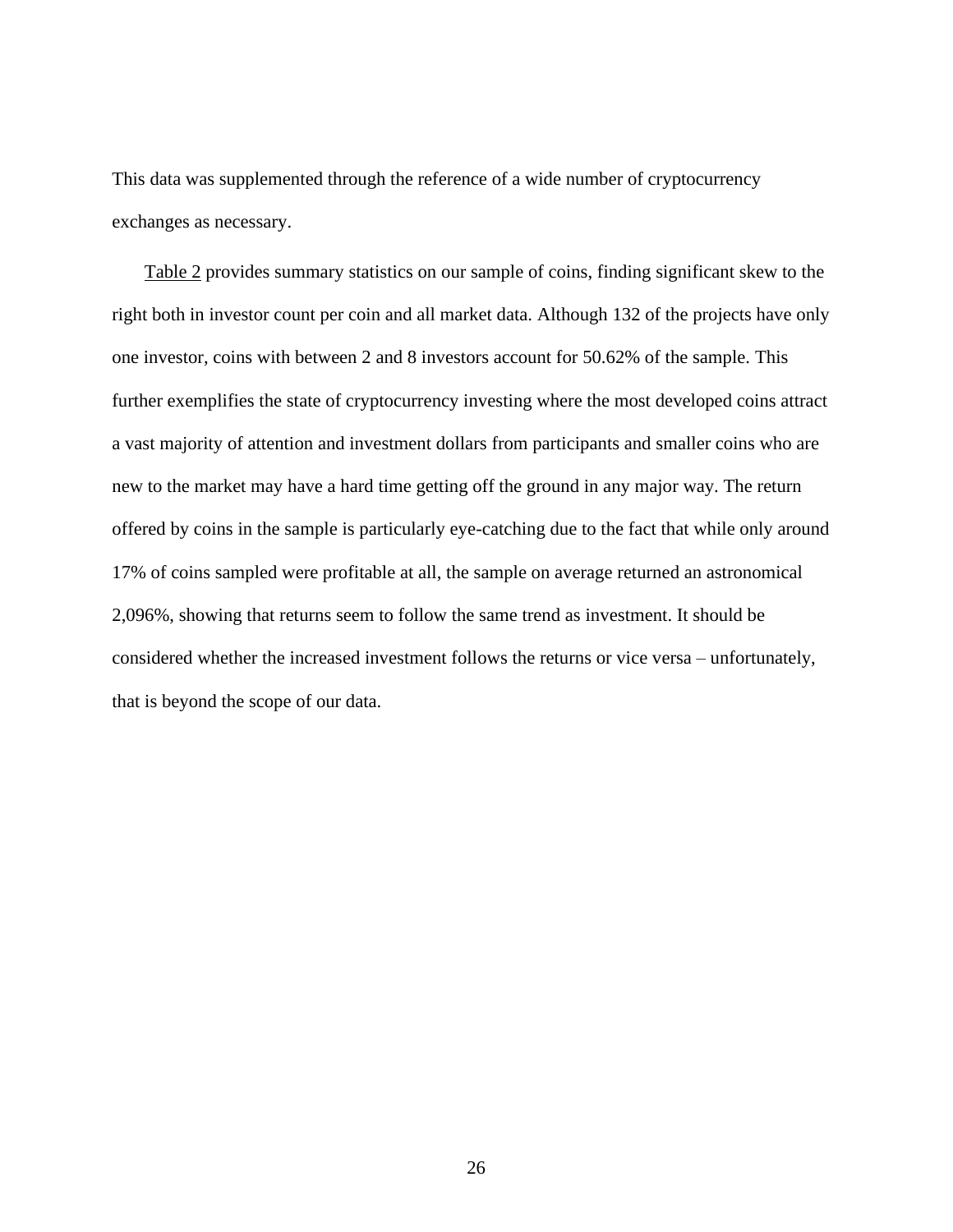#### TABLE 2

<span id="page-34-0"></span>

| Panel A: Investor Count Per Coin |           |                           | Panel B: ICOBench Ratings |                           |          |  |
|----------------------------------|-----------|---------------------------|---------------------------|---------------------------|----------|--|
| Mean                             | 6.61      |                           | Mean                      | 3.10                      |          |  |
| Median                           |           | 3.00                      | Median                    | 3.10                      |          |  |
|                                  |           |                           | 25                        |                           |          |  |
| 25 Percentile                    |           | 1.00                      | Percentile                | 2.70                      |          |  |
|                                  |           |                           | 75                        |                           |          |  |
| 75 Percentile                    |           | 7.00                      | Percentile                | 3.60                      |          |  |
| Standard                         |           |                           | Standard                  |                           |          |  |
| Deviation                        |           | 12.03                     | Deviation                 | 0.72                      |          |  |
| Minimum                          |           | 0.00                      | Minimum                   | 0.90                      |          |  |
| Maximum                          |           | 156.00                    | Maximum                   | 4.50                      |          |  |
| Sum                              | 3188.00   |                           | Sum                       | 518.30                    |          |  |
| Count                            | 482.00    |                           | Count                     | 167.00                    |          |  |
|                                  |           | Panel C: Market Data      |                           |                           |          |  |
| Return $(\%)$                    |           | Avg Volume (Millions)     |                           | Avg Market Cap (Millions) |          |  |
| Mean                             | $-40.54%$ | Mean                      | 34.56                     | Mean                      | 242.95   |  |
| Median                           | $-70.74%$ | Median                    | 2.70                      | Median                    | 30.24    |  |
| <b>Standard Deviation</b>        | 75.44%    | <b>Standard Deviation</b> | 91.98                     | <b>Standard Deviation</b> | 525.65   |  |
| Minimum                          | $-98.69%$ | Minimum                   | 0.01                      | Minimum                   | 0.97     |  |
| Maximum                          | 184.57%   | Maximum                   | 385.52                    | Maximum                   | 1,981.87 |  |
| Count                            | 189.00    | Count                     | 189.00                    | Count                     | 166.00   |  |

#### Coin Summary Statistics

This table reports summary statistics for the digital tokens issued by ICO firms in the sample. ICOBench ratings were obtained from [www.icobench.com](http://www.icobench.com/) and is comprised of four categories: 'Team,' 'ICO Information,' 'Product Presentation,' and 'Marketing & Social Media.' Coin investor data was obtained from CryptoFundList [\(www.cryptofundlist.com\)](http://www.cryptofundlist.com/), and coin market data was obtained from CoinGecko [\(www.coingecko.com\)](http://www.coingecko.com/). The data in Panel C was winsorized from 5% to 95% to control for outliers.

Information on 2,353 relevant people at these funds including their name, position, e-mail

address and LinkedIn page. Their most common job functions are reported in Table 3.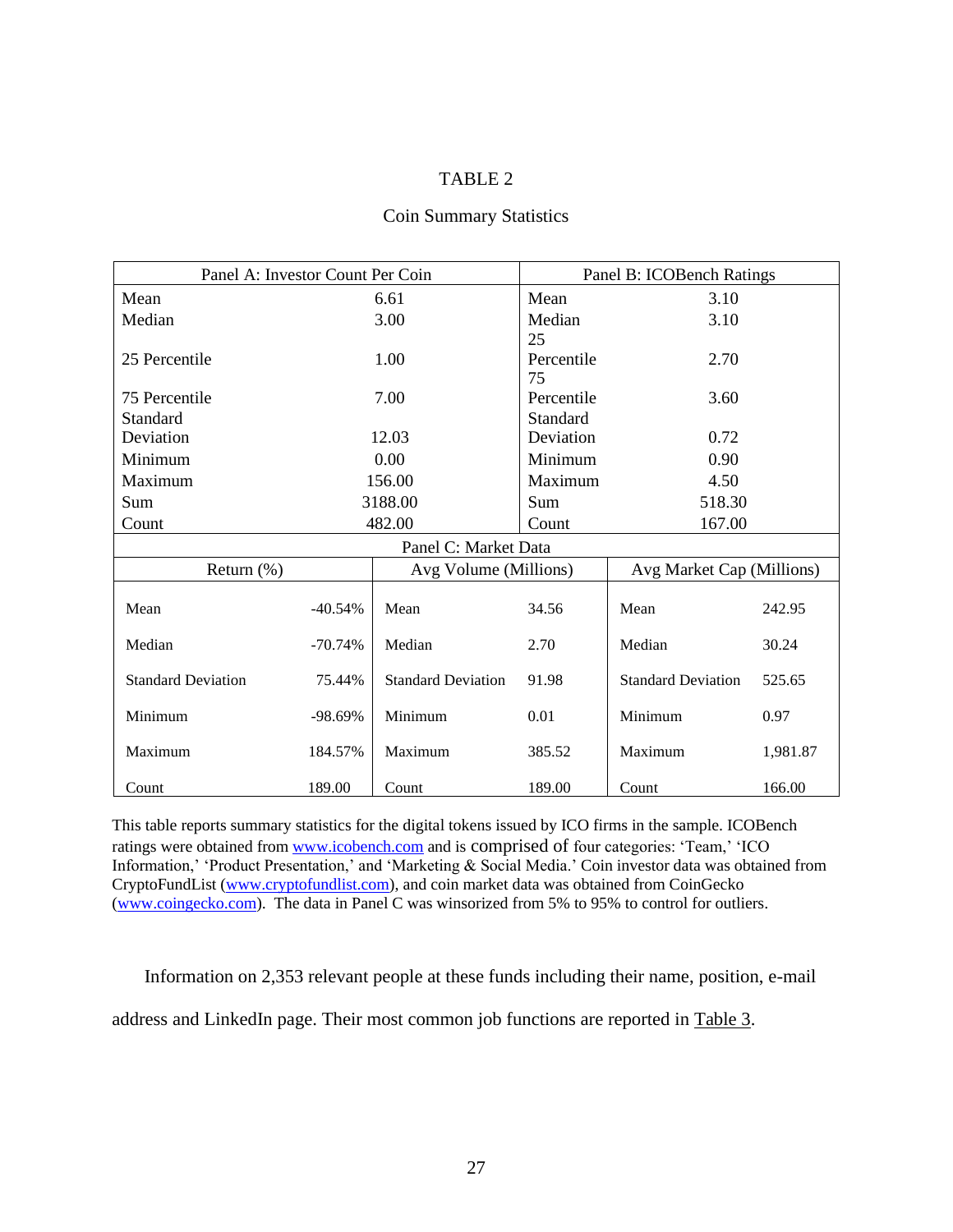#### TABLE 3

#### Crypto Fund Employees by Job Function

<span id="page-35-1"></span>

| Category    | Count | %      |
|-------------|-------|--------|
| Management  | 1311  | 65.45% |
| Investments | 213   | 10.63% |
| Technology  | 114   | 5.69%  |
| Research    | 105   | 5.24%  |
| Other       | 260   | 12.98% |

This table reports the most common job functions of 2,003 crypto fund employees as listed by CryptoFundList [\(www.cryptofundlist.com\)](http://www.cryptofundlist.com/).

#### Bias in Hedge Fund and ICO Databases

<span id="page-35-0"></span>Since reporting is voluntary, there is a natural self-selection bias in hedge fund databases. Concerns of backfill bias (the result of hedge funds including data prior to the listing date when listing on a database) have been raised by Bhardwaj, Gorton, and Rouwenhorst (2014) – these will be addressed by rerunning tests after removing return observations that were backfilled prior to the fund's listing date. Since we will be constructing our own dataset, these biases should not disturb any of our results.

There has been slight controversy over the existence of survivorship bias in the CoinMarketCap (CMC) database – Amsden and Schweizer (2019) state the "the website removes all evidence of a crypto-asset once it makes the decision to delist it," while Benedetti and Kostovetsky (2018) refer to CMC as "a survivorship-bias-free dataset that currently includes data from approximately 1600 active and 1100 defunct cryptocurrencies." Coin survivorship bias likely does not apply to this research, as the ICOs to be examined should inherently still be active, but the sheer size of CMC's records (more than double most other ICO aggregators with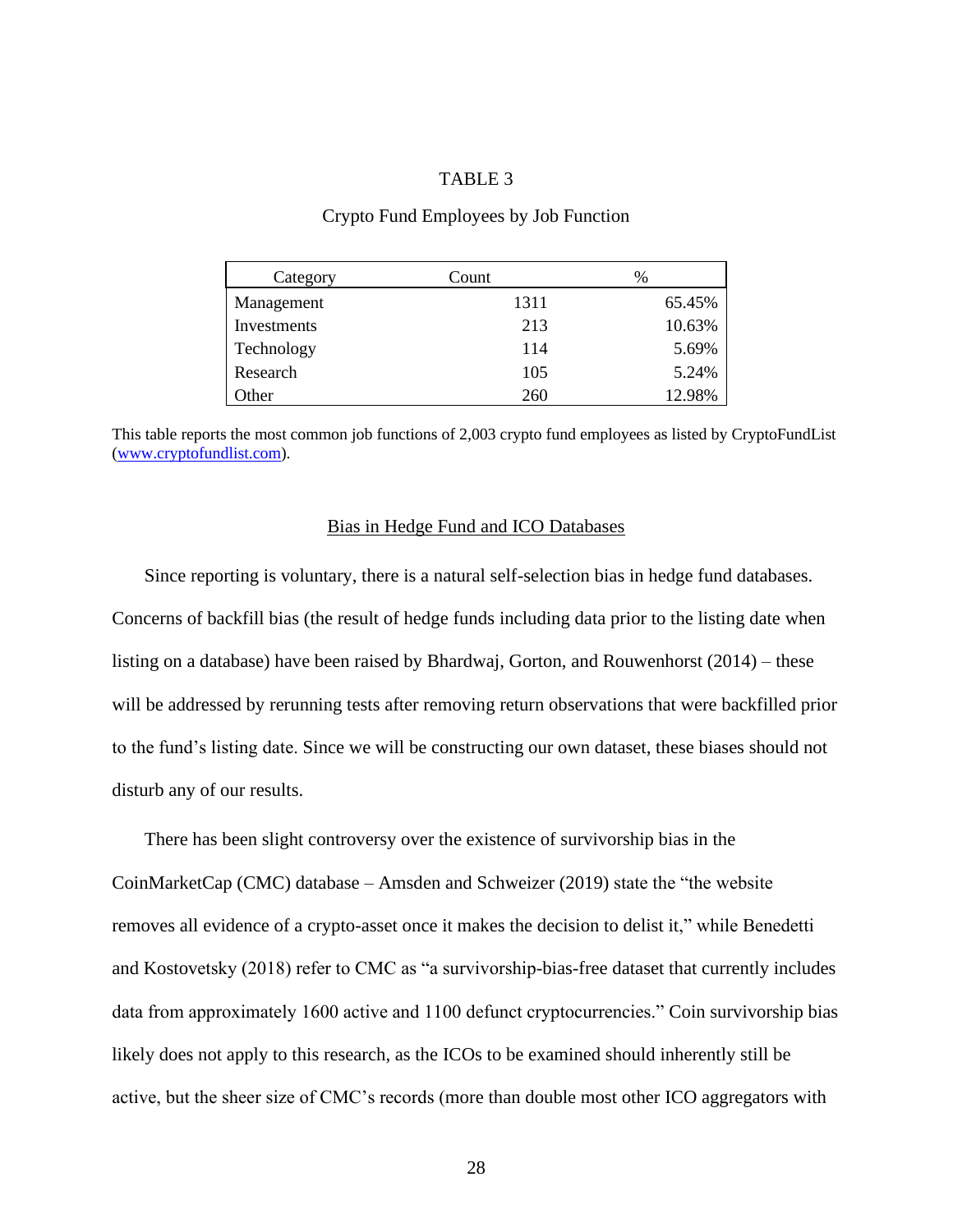data on over 4,800 tokens) gives us reason to believe that the bias is negligible if present at all.

Translation bias may be present in the data from CMC. This is because many early exchanges did not offer USD or any fiat currency trading options, leading to USD prices listed on CMC that result from the BTC/USD rates of other exchanges. The market data collected from CoinGecko should comprehensively supplement any of these biases.

#### Methodology

<span id="page-36-0"></span>Each fund's crypto performance was analyzed by building a composite portfolio of their listed investments. Each investment will be equally weighted – due to the stringency of data on institutional fund portfolios, as well as the pseudonymous nature of digital tokens, we were unable to retrieve explicit data on portfolio construction. Using the data from these portfolios, we will analyze the performance of the Hedge Fund firms against both Private Equity and Venture Capital firms to determine if there is a significant difference in return between them.

After using the CoinGecko API to download all available market data for every crypto project listed, our dataset consisted of approximately 200 tokens, with observations of volume, market capitalization, and price for each day CoinGecko was able to track them (for most coins this is since ICO). The average for each of these datapoints was calculated so that fund portfolios could be efficiently constructed by simply using the averaged variables corresponding to each token in a fund's portfolio and weighing them equally. Table  $\frac{4}{3}$  shows summary statistics for the return, market capitalization, and volume for the portfolios that were built – it is notable that most investments in the sample resulted in a loss (with many declining over 90%).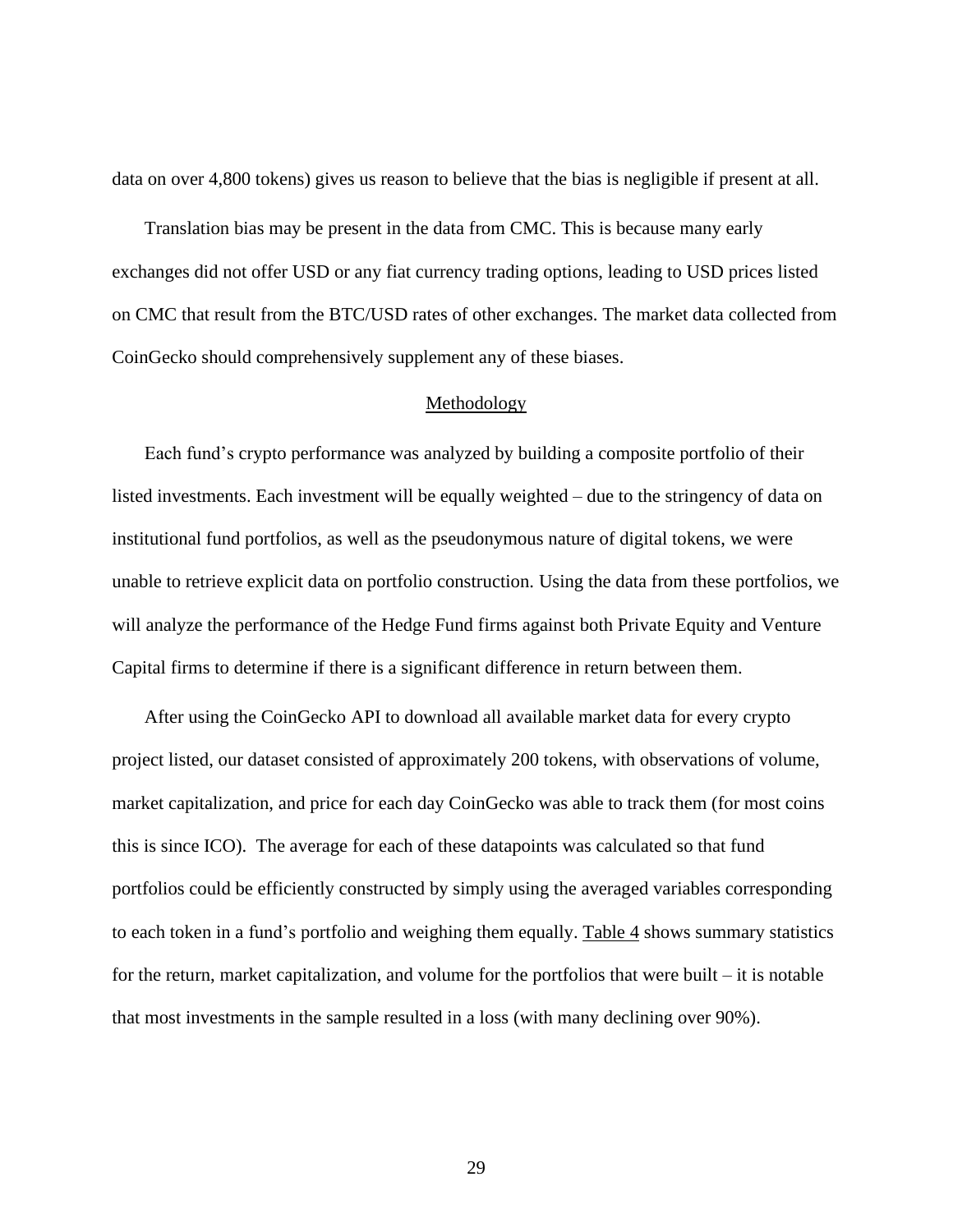#### TABLE 4

#### Average Composite Portfolio

<span id="page-37-0"></span>

| Panel A: Annual Portfolio<br>Return |           | Panel B: Portfolio Volume<br>(Millions) |          | Panel C: Portfolio Market<br>Capitalization (Millions) |           |
|-------------------------------------|-----------|-----------------------------------------|----------|--------------------------------------------------------|-----------|
| Mean                                | 62.60%    | Mean                                    | 900.63   | Mean                                                   | 10,115.56 |
| Median                              | $-21.55%$ | Median                                  | 60.45    | Median                                                 | 439.34    |
| <b>Standard Deviation</b>           | 83.57%    | <b>Standard Deviation</b>               | 1,333.39 | <b>Standard Deviation</b>                              | 16,143.05 |
| Minimum                             | $-93.18%$ | Minimum                                 | 0.58     | Minimum                                                | 2.08      |
| Maximum                             | 150.96%   | Maximum                                 | 4,216.5  | Maximum                                                | 53,233.10 |
| Count                               | 431.00    | Count                                   | 431.00   | Count                                                  | 431.00    |

This table reports summary statistics on the annual return, average market capitalization, and average daily volume for all composite investment portfolios built for funds in the sample. All coin market data was obtained from CoinGecko [\(www.coingecko.com\)](http://www.coingecko.com/) and fund type information as well as portfolio holdings were obtained from CryptoFundList [\(www.cryptofundlist.com\)](http://www.cryptofundlist.com/). Fund portfolios were put together by averaging the respective returns of all coins with data available. Data was winsorized from 5% to 95% to control for outliers.

Table 5 sorts the average fund portfolio's return, market capitalization, and volume grouped by fund type, our variable of interest. After winsorizing the data 5% to 95%, it can be seen that hedge funds significantly outperform both private equity and venture capital firms, posting the only positive mean return at 62.60%. The composite portfolios of hedge funds were also the only fund type with a positive median statistic, showing that well over half of the hedge funds in our sample had a profitable portfolio.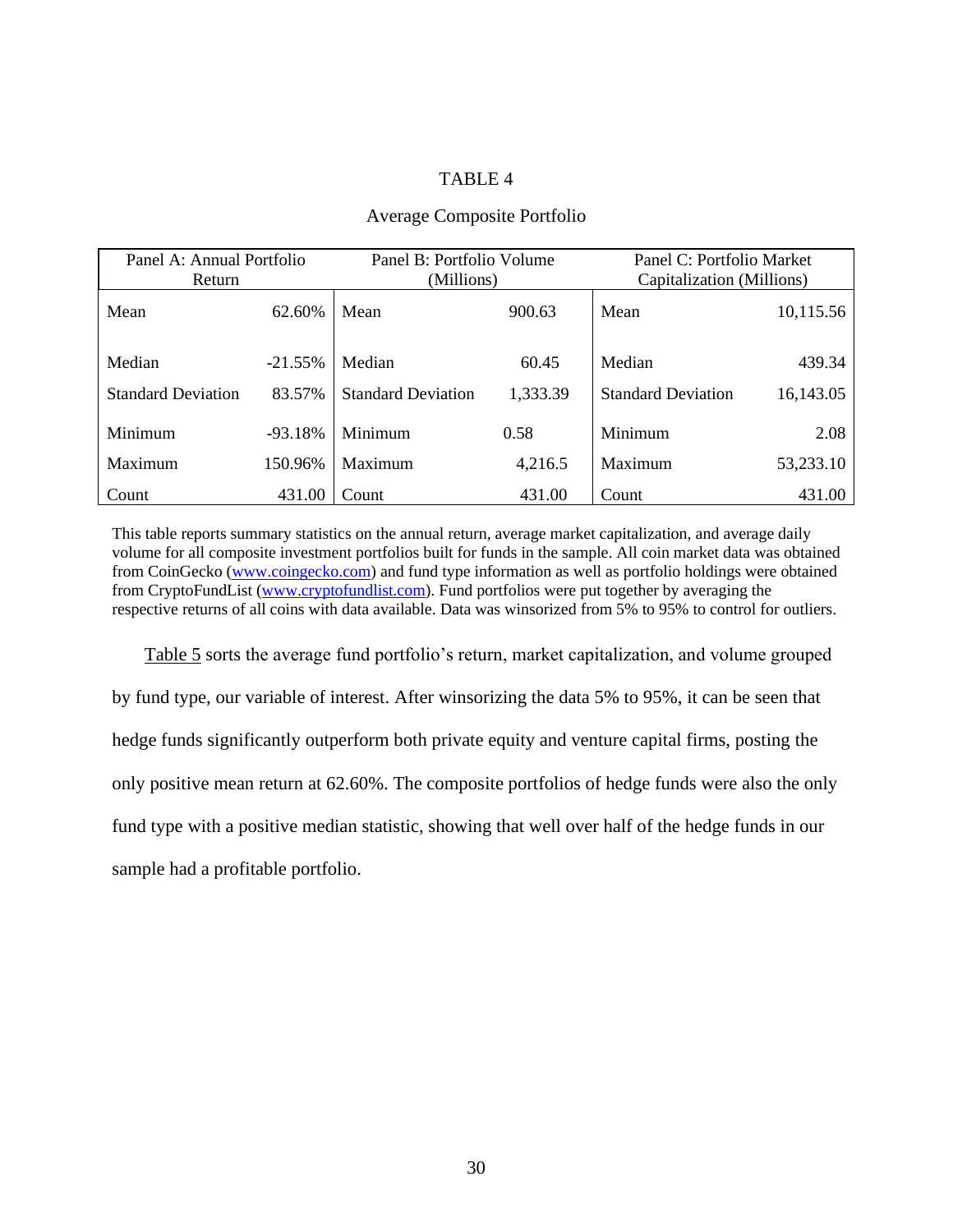#### TABLE 5

| Average Composite Portfolio Sorted by Fund Type |  |  |  |  |
|-------------------------------------------------|--|--|--|--|
|-------------------------------------------------|--|--|--|--|

<span id="page-38-0"></span>

| Panel A: Annual Portfolio Return on ICO Investment by Fund Type |                                                                  |                |                 |  |  |
|-----------------------------------------------------------------|------------------------------------------------------------------|----------------|-----------------|--|--|
|                                                                 | Hedge Fund                                                       | Private Equity | Venture Capital |  |  |
| Mean                                                            | 62.60%                                                           | $-30.82%$      | $-30.57%$       |  |  |
| Median                                                          | 93.35%                                                           | $-59.76%$      | $-60.29%$       |  |  |
| <b>Standard Deviation</b>                                       | 71.77%                                                           | 68.39%         | 69.00%          |  |  |
| Minimum                                                         | $-93.18%$                                                        | $-93.18%$      | $-93.18%$       |  |  |
| Maximum                                                         | 150.96%                                                          | 128.20%        | 150.96%         |  |  |
| Count                                                           | 173.00                                                           | 12.00          | 246.00          |  |  |
|                                                                 | Panel B: Portfolio Market Capitalization (Millions) by Fund Type |                |                 |  |  |
|                                                                 | Hedge Fund                                                       | Private Equity | Venture Capital |  |  |
| Mean                                                            | 21,014.87                                                        | 1,523.07       | 2,869.75        |  |  |
| Median                                                          | 18,732.37                                                        | 27.60          | 69.34           |  |  |
| <b>Standard Deviation</b>                                       | 18,773.76                                                        | 3,666.37       | 8,313.82        |  |  |
| Minimum                                                         | 2.08                                                             | 2.08           | 2.08            |  |  |
| Maximum                                                         | 53,233.10                                                        | 12,453.24      | 53,233.10       |  |  |
| Count                                                           | 173.00                                                           | 12.00          | 246.00          |  |  |
|                                                                 | Panel C: Portfolio Volume (Millions) by Fund Type                |                |                 |  |  |
|                                                                 | Hedge Fund                                                       | Private Equity | Venture Capital |  |  |
| Mean                                                            | 1,856.69                                                         | 236.69         | 260.67          |  |  |
| Median                                                          | 1,747.54                                                         | 4.86           | 10.85           |  |  |
| <b>Standard Deviation</b>                                       | 1,477.15                                                         | 512.03         | 706.11          |  |  |
| Minimum                                                         | 0.58                                                             | 0.58           | 0.58            |  |  |
| Maximum                                                         | 4,216.58                                                         | 1,415.54       | 4,216.58        |  |  |
| Count                                                           | 173.00                                                           | 12.00          | 246.00          |  |  |

This table reports summary statistics on the annual return, average volume, and average market capitalization of equally weighted composite fund portfolios sorted on fund type. All coin market data was obtained from CoinGecko [\(www.coingecko.com\)](http://www.coingecko.com/) and fund type information as well as portfolio holdings were obtained from CryptoFundList [\(www.cryptofundlist.com\)](http://www.cryptofundlist.com/). Fund portfolios were put together by averaging the respective returns of all coins with data available. Data was winsorized from 5% to 95% to control for outliers.

Hedge fund returns also have the highest standard deviation – much more of this variation appears to be to the upside when compared with private equity and venture capital. This shows that a majority of hedge funds likely have the same successful holdings and the holdings outside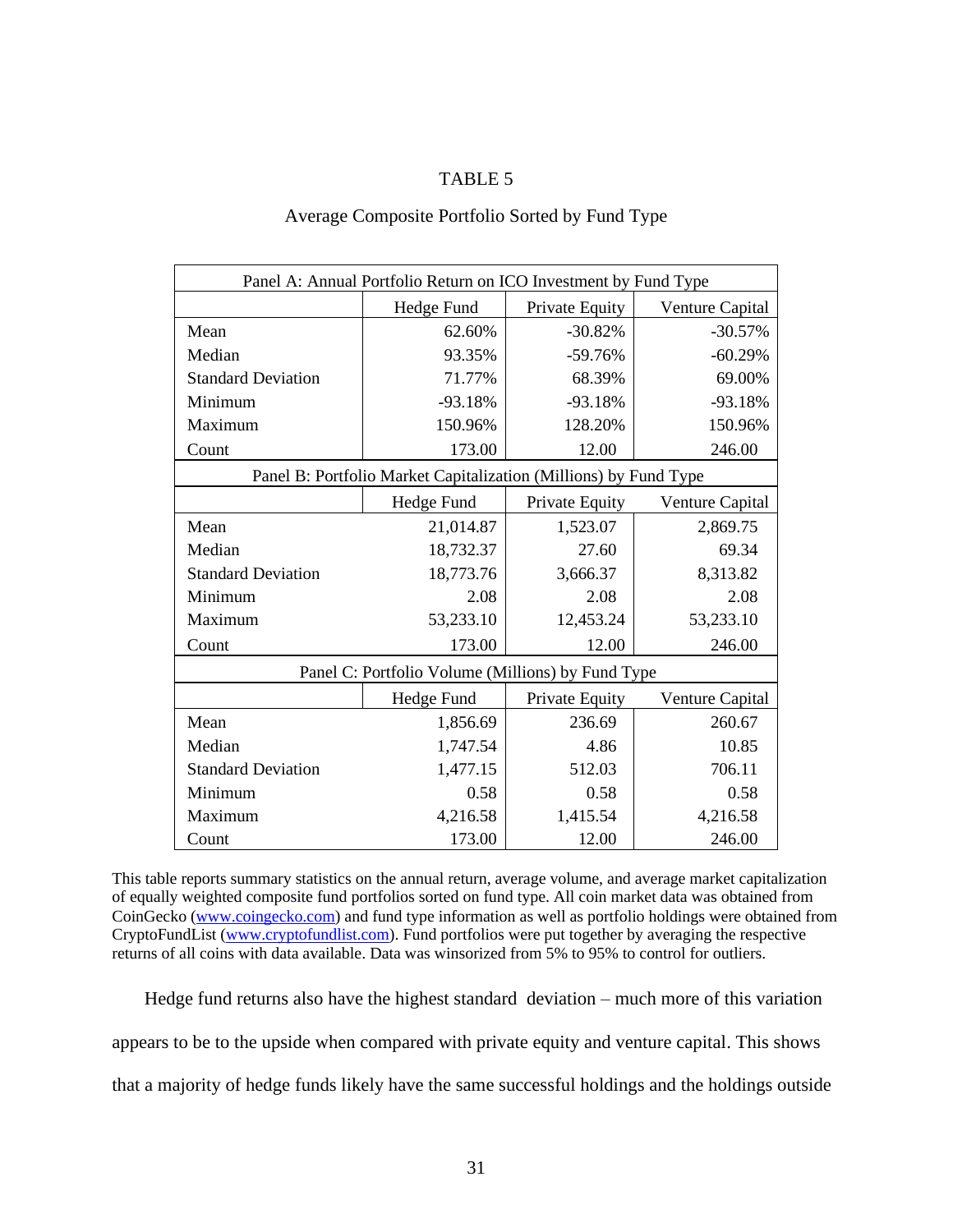of those major positions are likely the source of volatility in the sample. When examining market capitalization and trading volume, it appears to show that the hedge funds in our sample are more interested in trading the larger, more pronounced coins (likely due to their already developed markets), while both private equity and venture capital firms have much more investments in early-stage ICO projects that are still growing.

Private equity firms have the lowest average return, although the sample size is quite small compared to that of hedge funds and venture capital firms. This is could be attributed to private equity's tendency to enter businesses that are in later stages of funding, usually after operations have stabilized and cash flows can be accurately forecasted.

Table 6 displays the summary statistics of our coin sample when divided into two groups based upon these variables: Panel A and B examine coins with and without hedge fund investment, while Panel C and D examine coins with at least one hedge fund investor whose proportion of investors which are hedge funds is greater/less than the median proportion, which is 16.67% of a coin's investors.

Both sets of data show significant correlation between increased hedge fund investment and increased return. Coins with hedge fund investment have an average return that is around 26% higher than those with no hedge fund investment, although the large amount of failing ICO project means that all averages are negative. In Panels C and D, it is shown that the coins with more hedge fund investors are likely to perform better and have larger overall markets than those with less hedge fund investors.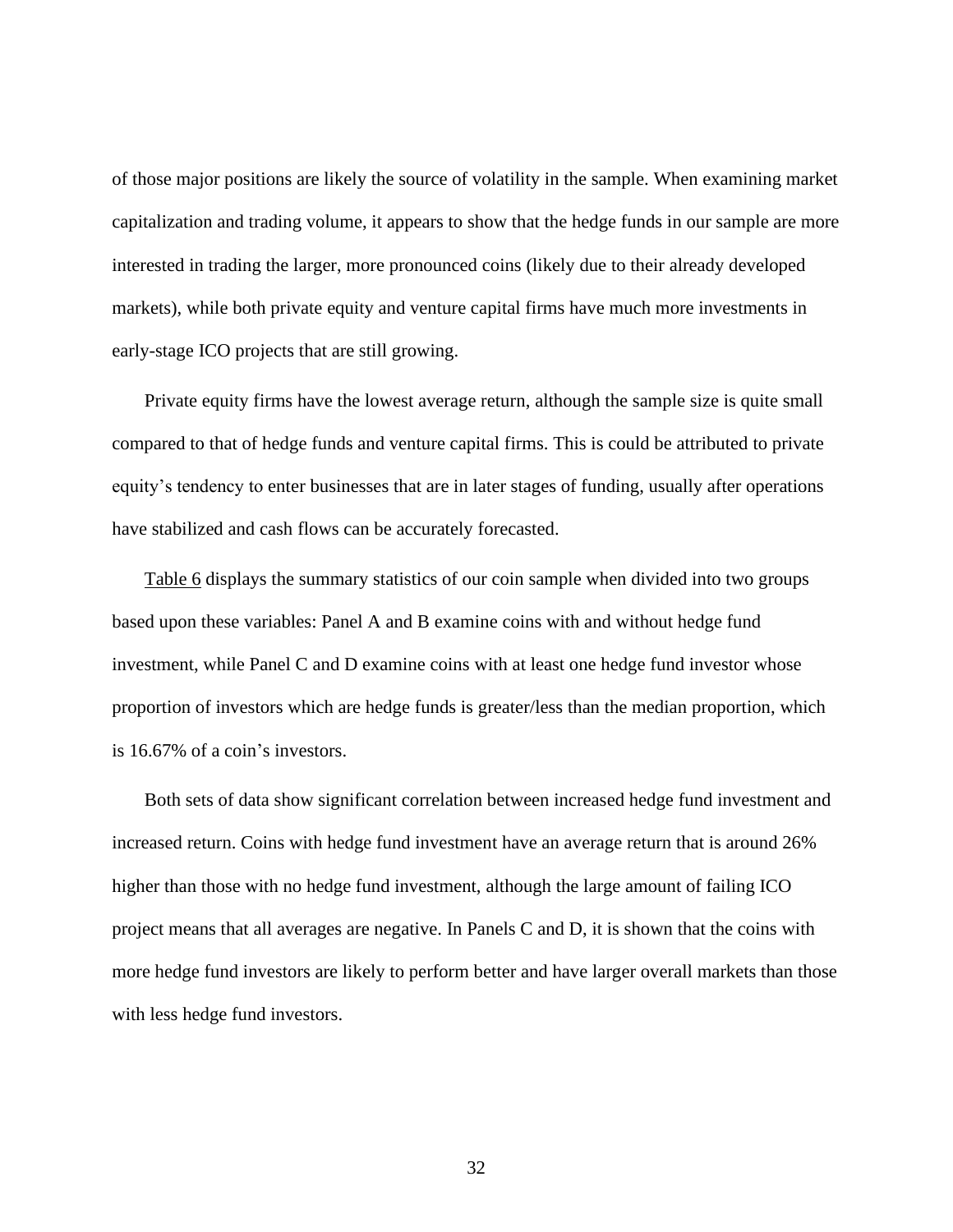#### TABLE 6

#### Coin Performance and Hedge Fund Investment

<span id="page-40-0"></span>

| Panel A: Coins with no HF Investors             |           |                                                 |        |                           |          |
|-------------------------------------------------|-----------|-------------------------------------------------|--------|---------------------------|----------|
| Annual Return (%)                               |           | Avg Volume (Millions)                           |        | Avg Market Cap (Millions) |          |
| Mean                                            | $-56.62%$ | Mean                                            | 10.83  | Mean                      | 90.34    |
| Median                                          | -78.97%   | Median                                          | 1.07   | Median                    | 22.26    |
| <b>Standard Deviation</b>                       | 66.35%    | <b>Standard Deviation</b>                       | 47.89  | <b>Standard Deviation</b> | 338.49   |
| Minimum                                         | -98.69%   | Minimum                                         | 0.01   | Minimum                   | 0.97     |
| Maximum                                         | 184.57%   | Maximum                                         | 385.52 | Maximum                   | 1,981.87 |
|                                                 |           |                                                 |        |                           |          |
| Count                                           | 75.00     | Count                                           | 75     | Count                     | 63       |
|                                                 |           | <b>Panel B: Coins with HF Investors</b>         |        |                           |          |
| Annual Return (%)                               |           | Avg Volume (Millions)                           |        | Avg Market Cap (Millions) |          |
| Mean                                            | $-29.95%$ | Mean                                            | 50.17  | Mean                      | 336.29   |
| Median                                          | $-63.85%$ | Median                                          | 3.71   | Median                    | 50.66    |
| <b>Standard Deviation</b>                       | 79.38%    | Standard Deviation 109.33                       |        | <b>Standard Deviation</b> | 595.10   |
| Minimum                                         | -98.69%   | Minimum                                         | 0.01   | Minimum                   | 0.97     |
| Maximum                                         | 184.57%   | Maximum                                         | 385.52 | Maximum                   | 1,981.87 |
| Count                                           | 114       | Count                                           | 114    | Count                     | 103      |
| Panel C: Coins with PercentHF < Median (33.33%) |           |                                                 |        |                           |          |
| Annual Return (%)                               |           | Avg Volume (Millions)                           |        | Avg Market Cap (Millions) |          |
| Mean                                            | $-57.83%$ | Mean                                            | 14.24  | Mean                      | 88.92    |
| Median                                          | $-78.03%$ | Median                                          | 1.44   | Median                    | 25.06    |
| <b>Standard Deviation</b>                       | 59.54%    | <b>Standard Deviation</b>                       | 56.14  | <b>Standard Deviation</b> | 298.97   |
| Minimum                                         | -98.69%   | Minimum                                         | 0.01   | Minimum                   | 0.97     |
| Maximum                                         | 184.57%   | Maximum                                         | 385.52 | Maximum                   | 1,981.87 |
| Count                                           | 103       | Count                                           | 103    | Count                     | 88       |
|                                                 |           | Panel D: Coins with PercentHF > Median (33.33%) |        |                           |          |
| Annual Return (%)                               |           | Avg Volume (Millions)                           |        | Avg Market Cap (Millions) |          |
| Mean                                            | $-19.82%$ | Mean                                            | 58.90  | Mean                      | 416.72   |
| Median                                          | $-57.24%$ | Median                                          | 3.80   | Median                    | 71.91    |
| <b>Standard Deviation</b>                       | 86.82%    | <b>Standard Deviation</b>                       | 117.60 | <b>Standard Deviation</b> | 658.33   |
| Minimum                                         | -98.69%   | Minimum                                         | 0.01   | Minimum                   | 0.97     |
| Maximum                                         | 184.57%   | Maximum                                         | 385.52 | Maximum                   | 1,981.87 |
| Count                                           | 86        | Count                                           | 86     | Count                     | 78       |

This table reports summary statistics on the annual return, average volume, and average market capitalization of coins with varying degrees of hedge fund investment. Panels A and B sort the coins into two groups based on having at least one hedge fund investor. Panels C and D then sort the coins into two unrelated groups based on the percentage of their investors which are hedge funds (above or below the median level). All coin market data was obtained from CoinGecko [\(www.coingecko.com\)](http://www.coingecko.com/) and coin investor information was obtained from CryptoFundList [\(www.cryptofundlist.com\)](http://www.cryptofundlist.com/). Fund portfolios were put together by averaging the respective returns of all coins with data available. Data was winsorized from 5% to 95% to control for outliers.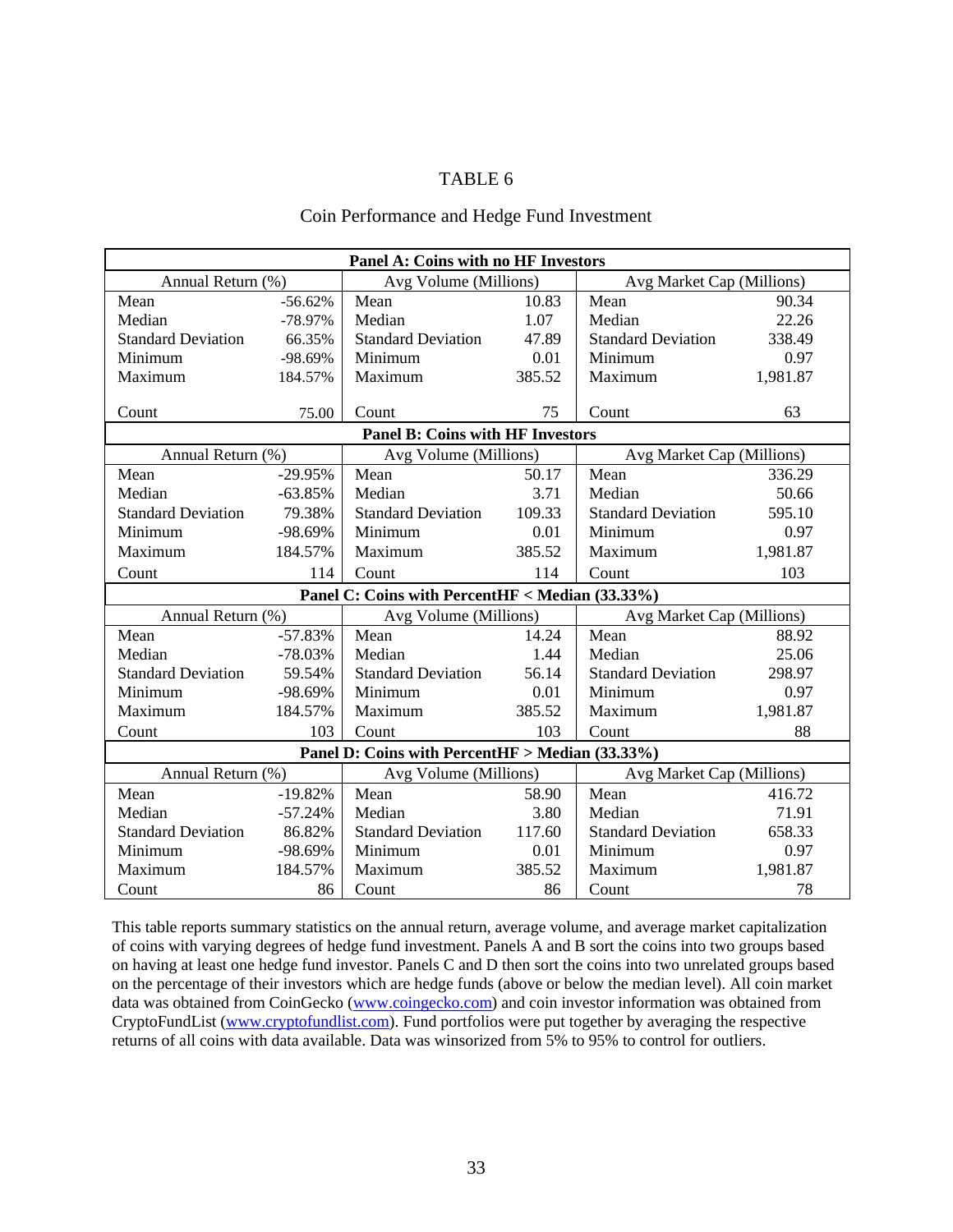While this data could be assumed to show that hedge fund investment is meaningful and helps ICO firms/coins fundamentally increase value, a more likely conclusions is that the hedge fund investment model is better suited for a high-risk, high-volatility environment such as digital assets. Proponents of hedge fund manager skill could use this data to add to claims that hedge fund managers simply pick better investments than their counterparts.

Using the previously calculated time-invariant returns for each coin and fund, linear regressions were used to estimate the effects of hedge fund investment on coin return, as well as the difference in fund return that hedge fund's exhibited against non-hedge fund firms. Three variables were created to help model these effects – two for regressions on coin return, and one for regression on fund return. For coins, *Hfinvested* is an indicator variable taking the value one if a coin has any hedge fund investors and zero if it has none. The second variable, *percentHF*, is simply the percent of a coin's listed investors that are hedge funds. In Model 1 and Model 2, seen below, these are used to model coin return in ordinary least squared regressions with robust standard errors. Regression results in Table 7 are consistent with the information seen in the other tables.

$$
Return_{coin} = \alpha + \beta_1 HF invested
$$
 (1)

$$
Return_{coin} = \alpha + \beta_2 PercentHF
$$
 (2)

Model 1 shows an increase to annual return of 0.267% when a coin has at least one hedge fund investor, while Model 2 assigns a 1.161% increase in annual return for each percentage of a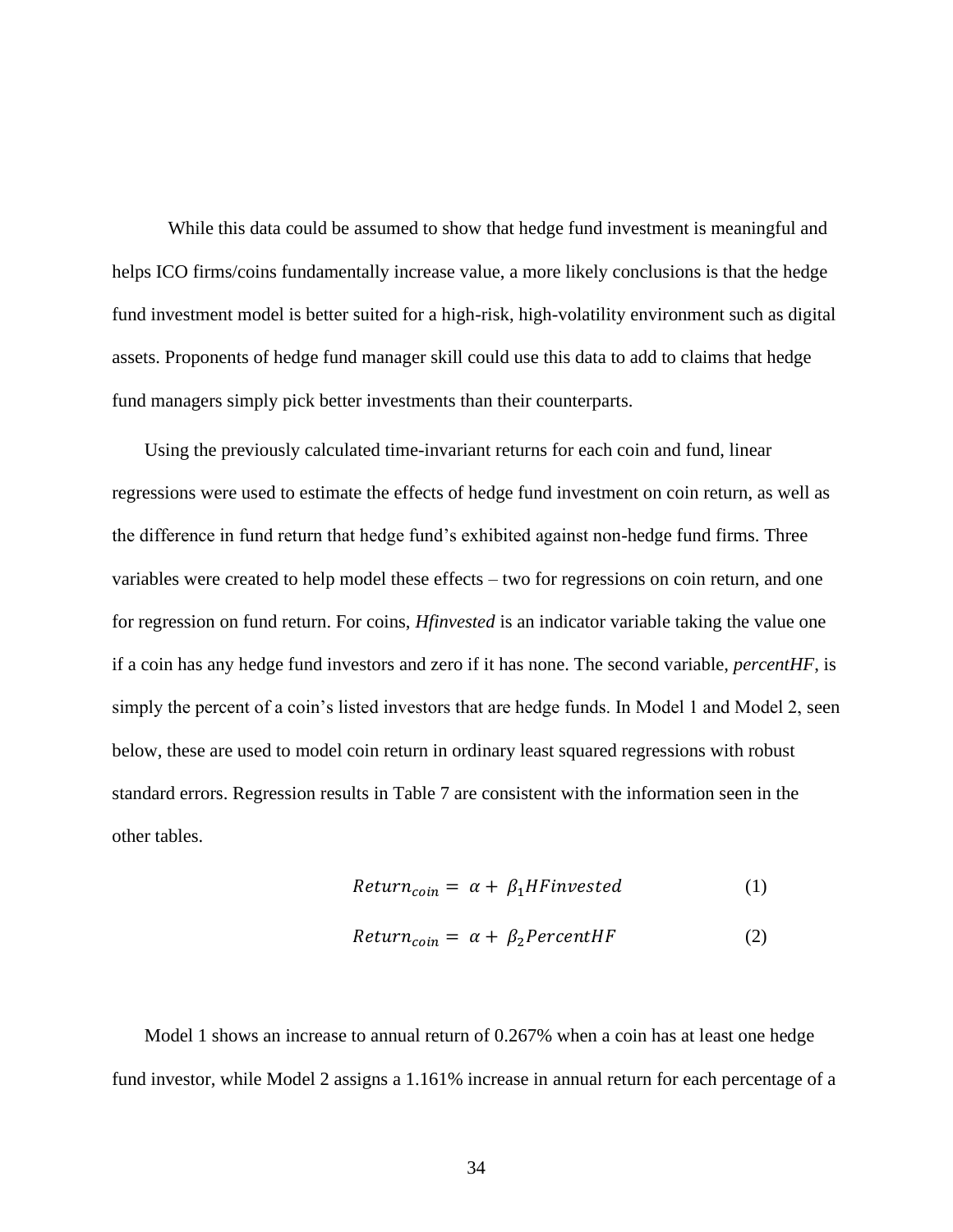coin's investors which are hedge funds. Both coefficients show significance at the 5% level, with *PercentHF* showing significance at the 1% level. Models 3 and 4 use the same independent variables as 1 and 2, respectively, but instead present the dependent variable as daily coin return. Coefficients are much smaller at 0.00161 for Model 3's *HFinvested* and 0.00472 for Model 4's *PercentHF* but remain statistically significant at the 1% level and consistent with the findings from earlier regressions as well as descriptive statistics. The coins that hedge funds are invested in continue to outperform the rest of the sample – while this may be due to hedge fund investment influencing the market or supplying much needed capital to an ICO firm, it could just as well be that hedge funds have no effect on the coin, but instead the correlation exists because hedge funds continue to invest in the largest and most profitable coins. The data also shows that many of the hedge funds in the sample are invested in the same coins, which could provide an explanation rooted in similar analysis or simply herd mentality by hedge fund managers.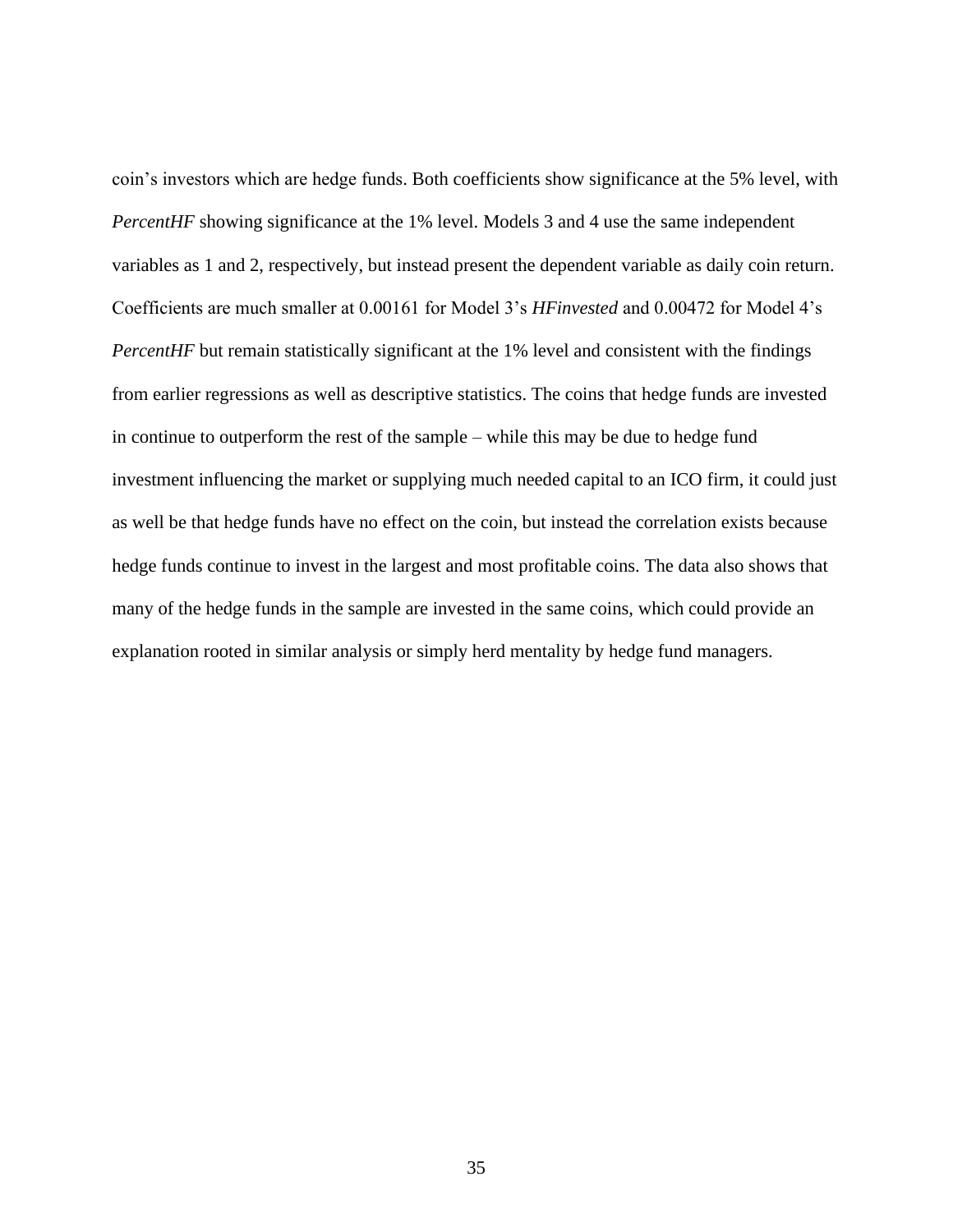#### TABLE 7

<span id="page-43-0"></span>

|                               | Model 1           | Model 2                                                                      | Model 3           | Model 4          |
|-------------------------------|-------------------|------------------------------------------------------------------------------|-------------------|------------------|
| Coin Return                   | $\sim$ HFinvested | $\sim$ PercentHF                                                             | $\sim$ HFinvested | $\neg PercentHF$ |
|                               |                   |                                                                              | (Time Series)     | (Time Series)    |
|                               |                   |                                                                              |                   |                  |
| Hfinvested                    | $0.267**$         |                                                                              | $0.00161***$      |                  |
|                               | (0.111)           |                                                                              | (0.0005)          |                  |
|                               |                   |                                                                              |                   |                  |
|                               |                   |                                                                              |                   |                  |
|                               |                   |                                                                              |                   |                  |
| percentHF                     |                   | $1.161***$                                                                   |                   | $0.00472***$     |
|                               |                   | (0.184)                                                                      |                   | (0.0007)         |
|                               |                   |                                                                              |                   |                  |
|                               |                   |                                                                              |                   |                  |
|                               |                   |                                                                              |                   |                  |
| Constant                      |                   |                                                                              | $-0.0074***$      | $-0.007414***$   |
|                               |                   |                                                                              | (0.0003)          | (50.13)          |
|                               |                   |                                                                              |                   |                  |
|                               |                   |                                                                              |                   |                  |
| Observations                  | 189               | 189                                                                          | 133,944           | 127,574          |
| R-squared                     | 0.03              | 0.175                                                                        | 0.0003            | 0.0007           |
| Number of Coins (Time Series) |                   |                                                                              | 193               | 187              |
|                               |                   | $\mathcal{C}_{\alpha\alpha}$ $\mathbf{e}_{\mathbf{e}}$ $\mathbf{e}_{\alpha}$ |                   |                  |

#### Coin-Level Return

**Coefficients Robust Standard Error in Parenthesis**

\*\*\* p<0.01, \*\* p<0.05, \* p<0.1

This table reports coefficient estimates from regressions on coin return. Models 1 and 2 present the dependent variable as annual coin return, while Models 3 and 4 present the dependent variable as daily coin return. Historical pricing data was obtained from CoinGecko [\(www.coingecko.com\)](http://www.coingecko.com/). The independent variables are used to track hedge fund investment in each coin. *HFinvested* is an indicator variable that takes the value of one for coins with at least one hedge fund investor. *PercentHF* is the percentage of listed investors in each coin that are recorded as hedge funds. Both listed investors and their fund type come from CryptoFundList [\(www.cryptofundlist.com\)](http://www.cryptofundlist.com/). Data was winsorized from 5% to 95% to control for outliers.

The investors dataset was assigned the variable *HF*, an indicator taking the value one for hedge funds and zero for private equity and venture capital funds. Model 5 below models return at the fund level with the same robust OLS function used in Models 1, and 2. Fund return was calculated by annualizing the holding period returns of each coin listed as a fund's investment in the CryptoFundList database (provided that historical pricing information for the coin was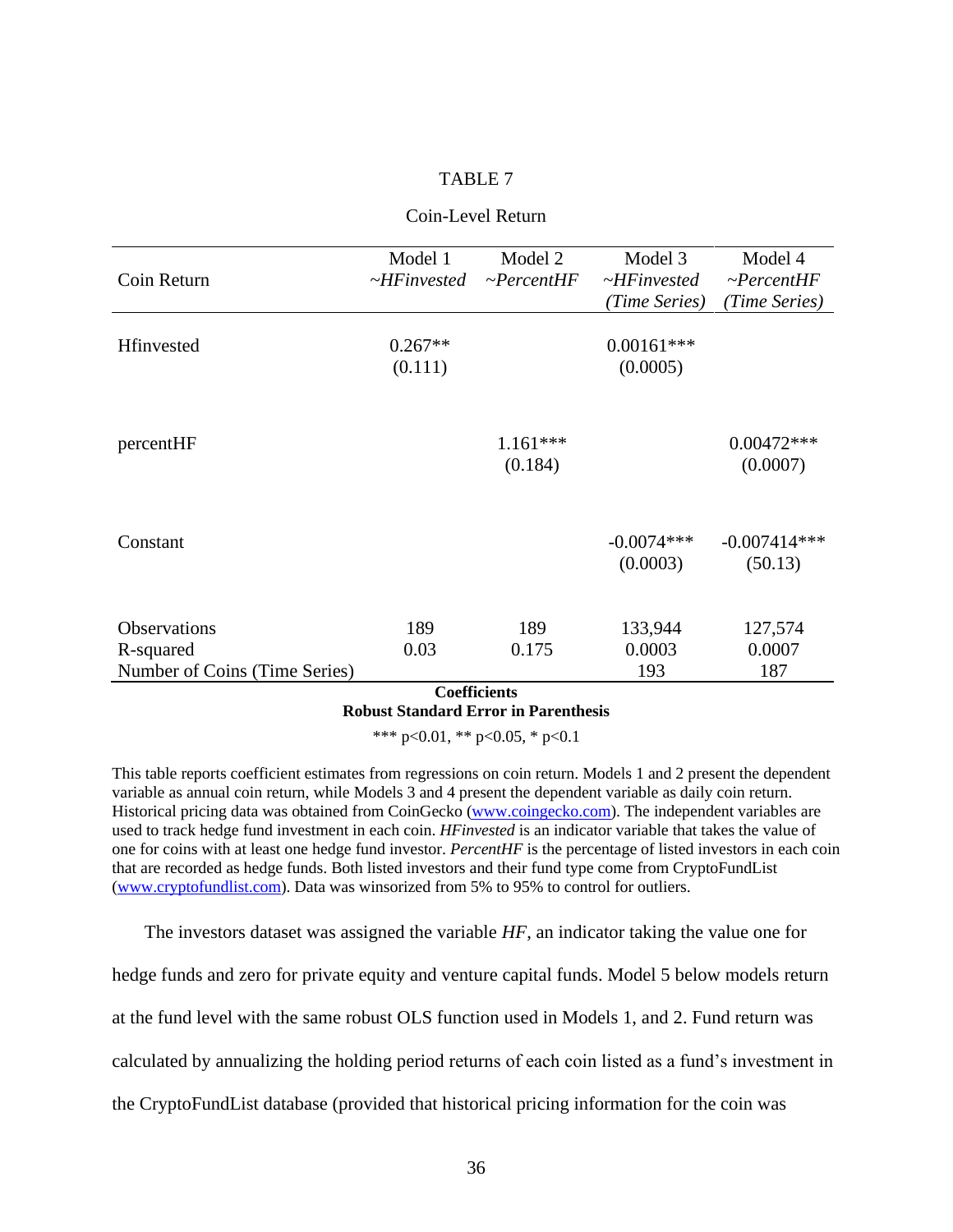<span id="page-44-0"></span>available from CoinGecko). It was assumed that all funds bought invested in each coin at ICO or earliest date recorded. Findings from Model 5 are consistent with previous tables, with the *HF* indicator variable increasing annual return by 0.932% and being statistically significant at 1%.

#### TABLE 8

| <b>Fund Return</b> | Model 5               |
|--------------------|-----------------------|
| HF                 | $0.932***$<br>(0.069) |

#### Fund-Level Return

Constant

| <b>Observations</b>                         | 431   |
|---------------------------------------------|-------|
| R-squared                                   | 0.299 |
| Number of Funds (Time Series)               |       |
| <b>Coefficients</b>                         |       |
| <b>Robust Standard Error in Parenthesis</b> |       |
| *** $p<0.01$ , ** $p<0.05$ , * $p<0.1$      |       |

This table reports coefficient estimates from regressions on the return of equally weighted portfolios created from recorded holdings of the funds in our sample. Models 5 presents the dependent variable as annual fund return. Historical pricing data was obtained from CoinGecko [\(www.coingecko.com\)](http://www.coingecko.com/), and fund portfolios were put together by averaging the respective returns of all coins with data available. *HF* is an indicator variable that takes the value of one for funds listed as hedge funds. Fund holdings and fund types were obtained from CryptoFundList [\(www.cryptofundlist.com\)](http://www.cryptofundlist.com/). Data was winsorized from 5% to 95% to control for outliers.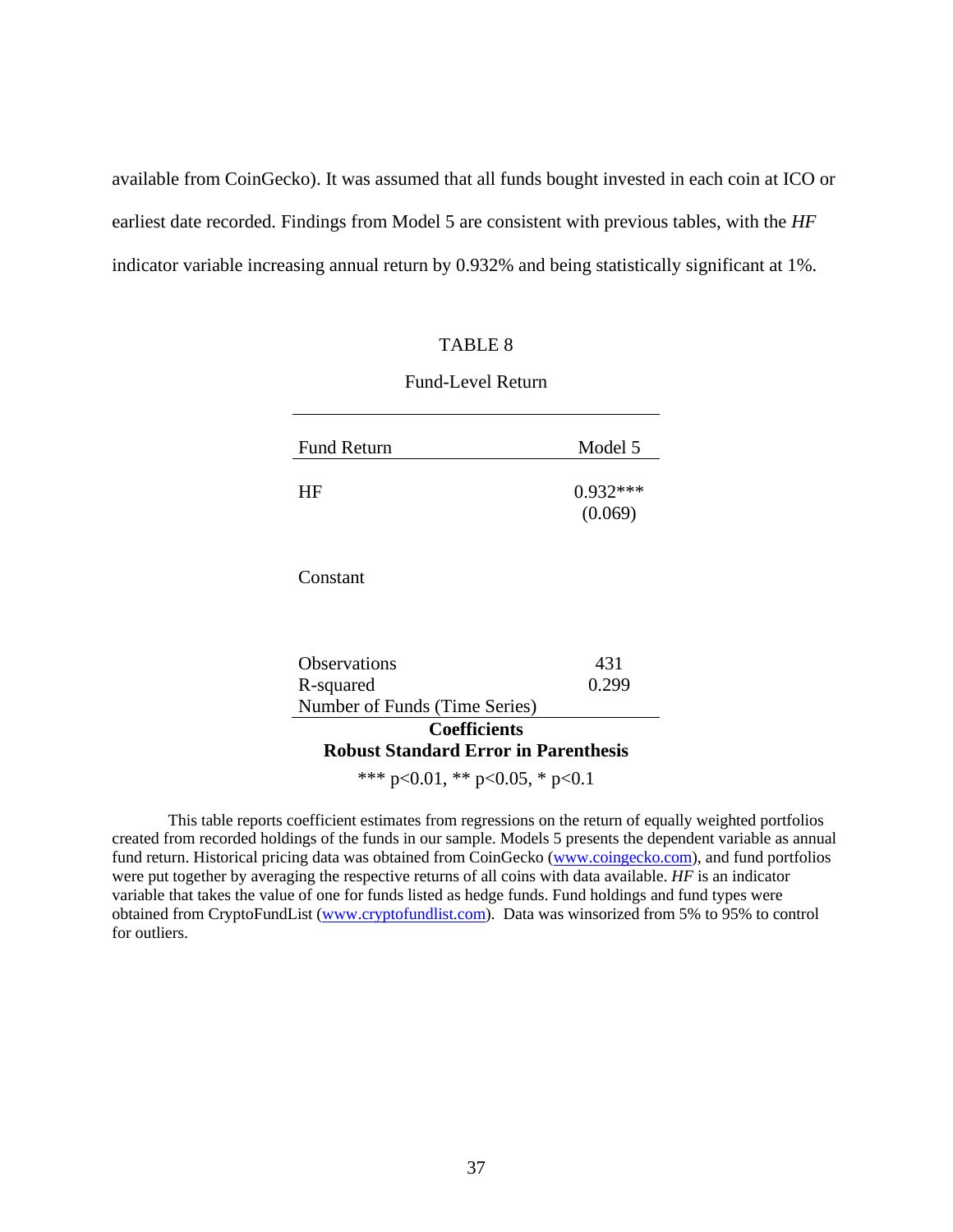#### **IV.DISCUSSION AND SUMMARY**

<span id="page-45-0"></span>This study's attempt to provide empirical analysis on the crypto hedge fund space and the dynamics of institutional investment in ICOs and digital tokens was severely limited by a lack of available data to the extent needed. While hedge funds do occasionally report their holdings, they are not obligated to due to their special treatment under financial law. This created significant problems for our study, most substantially in respect to timing and position sizing. Knowing *when* an investor purchased a given token provides insight not only on price but also on the investing strategy being pursued – for example, it would be likely to see venture capital funds investing much earlier than larger hedge funds due to their business model. Without these dates, it was acceptable to assume that all investments were made at ICO date, but that leads to problems with the oldest coins since many of them (Bitcoin, Litecoin) did not ICO and were launched far before cryptocurrencies had the attention of institutional investors. This limitation was acknowledged from the beginning, but relevant data available was even further lacking than I had worried about.

While unable to directly and empirically identify the large-scale relationships between institutional investment and initial coin offerings originally set upon, this research still contributes meaningfully to the field of hedge fund research by identifying comparative relationships between hedge funds and other institutional investors concerning digital asset investing.

The descriptive statistics listed in this study shine light on the risk taken on by institutional investment firms in the young digital asset space. For venture capital and private equity firms, whose investment models include investing heavily into individual businesses that often young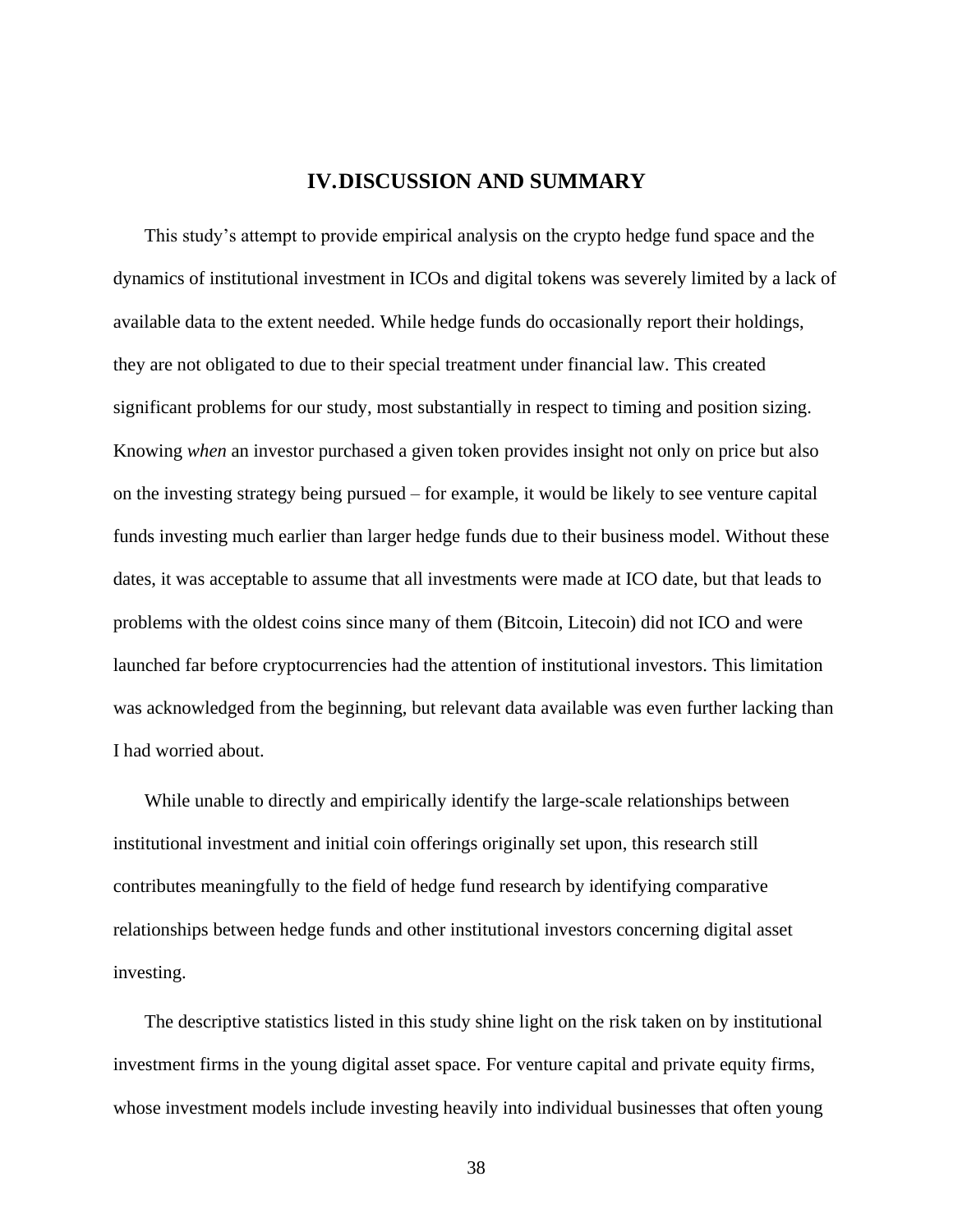and being involved at the project level, the risk in this industry is quite high, although appropriate when considering returns. The investment model of hedge funds, however, in some ways seems tailor-made for digital asset investing: these firms are familiar with high volatility and many approach the cryptocurrency markets the same way they approach commodity trading, which seems to be working quite well.

The statistics also point towards hedge fund managers having tangible skill in this market as well, with returns higher much higher than private equity and venture capital firms. While none of the models exhibited in the study were significant on their own, most of the hedge fund-based variables inside of them showed significance at levels of  $p = 0.1$  and  $p = 0.05$ . In the future this research should be revisited with more substantial data to reassess the findings. It would be interesting to see if hedge funds will lose their edge as the market grows into adolescence, and by how much PE and VC firms can increase their returns as the businesses they invest in grow as well.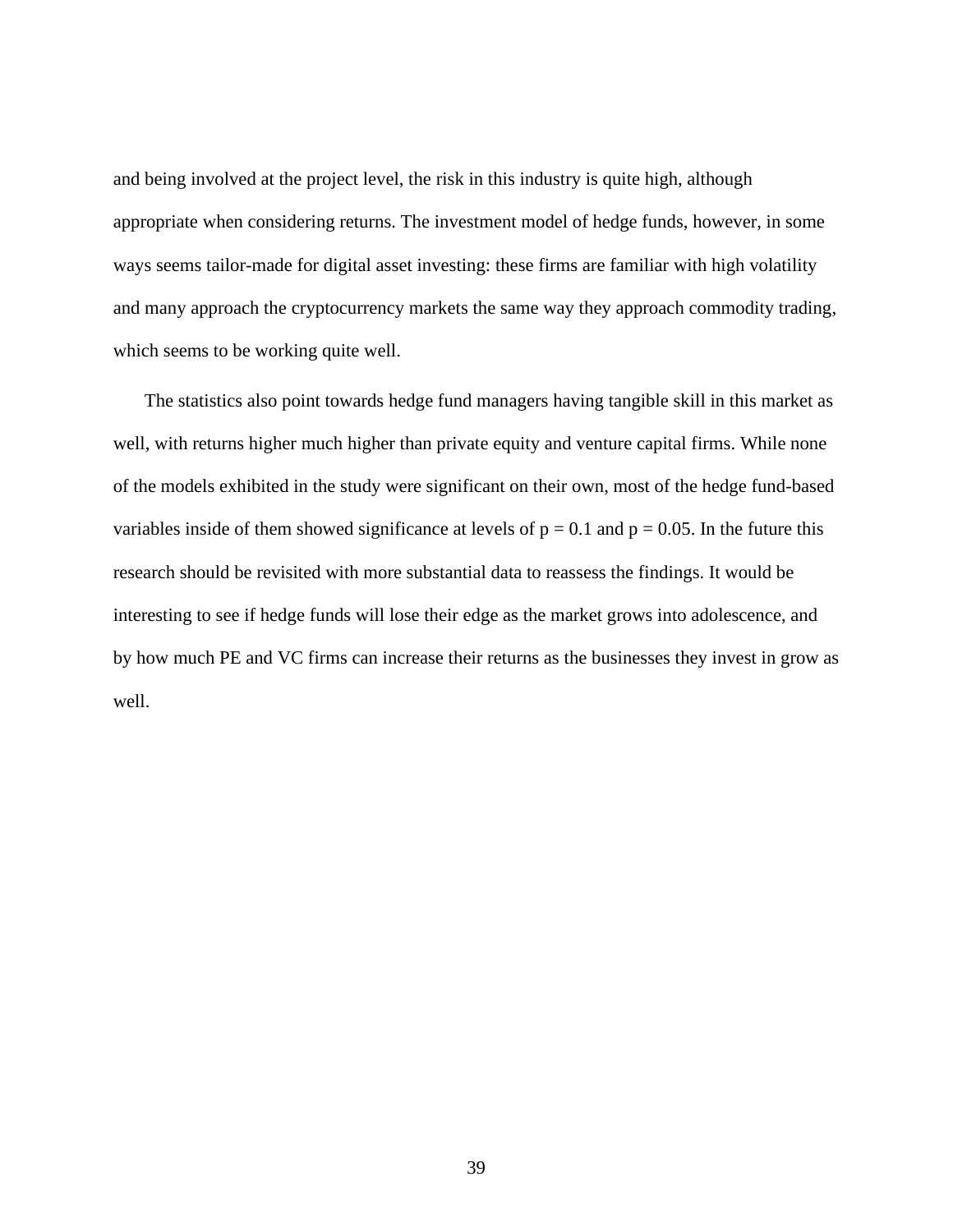# **APPENDIX**

# <span id="page-47-0"></span>**TABLES AND FIGURES**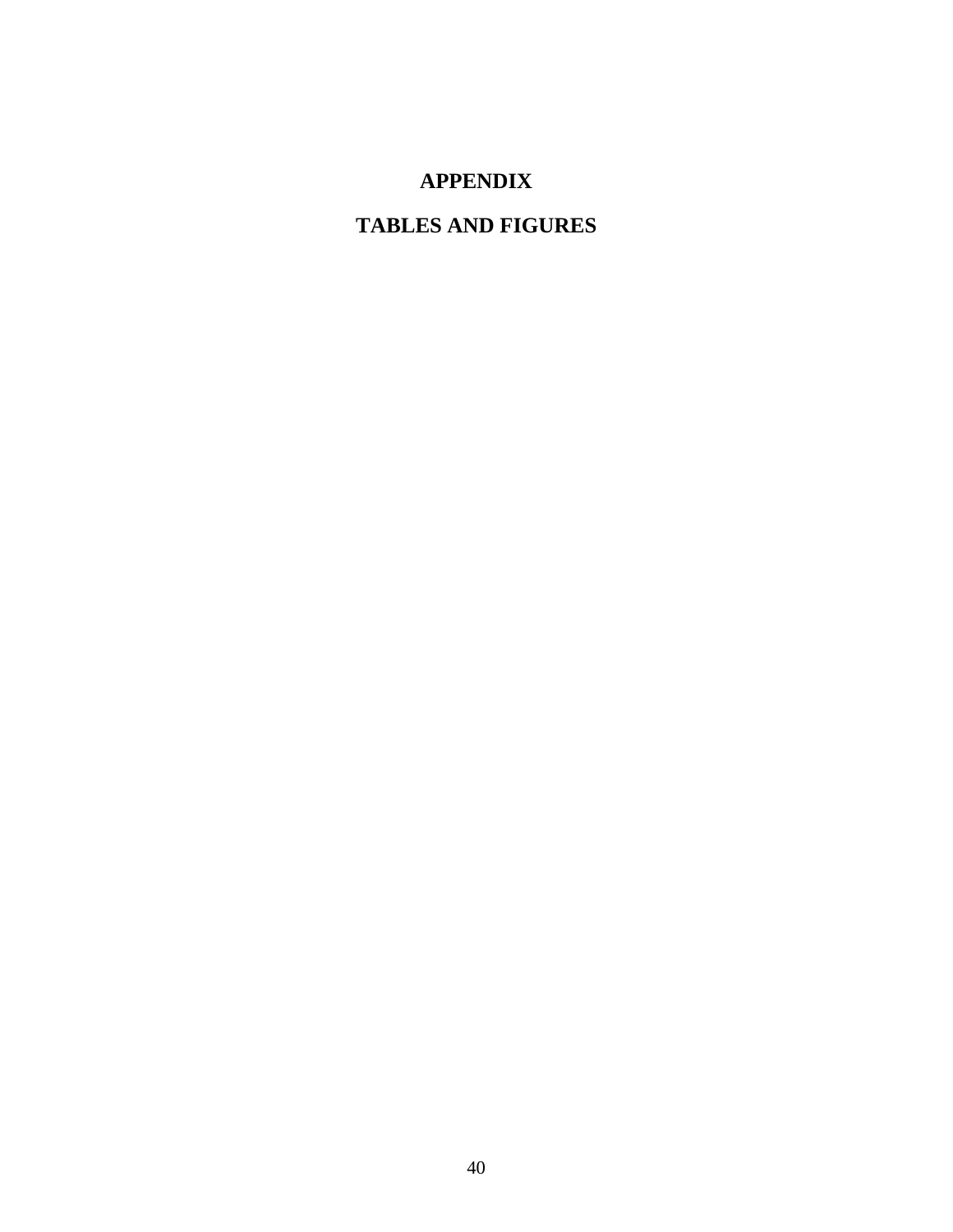

#### <span id="page-48-0"></span>FIGURE 1 *:* ICO Firm Locations (US Only)

This figure exhibits geographic locations of the American ICO firms in our sample. This data was collected from CryptoFundList [\(www.cryptofundlist.com\)](http://www.cryptofundlist.com/).



#### <span id="page-48-1"></span>FIGURE 2: ICO Firm Locations

This figure exhibits geographic locations of the all ICO firms in our sample that provided location data. This data was collected from CryptoFundList [\(www.cryptofundlist.com\)](http://www.cryptofundlist.com/).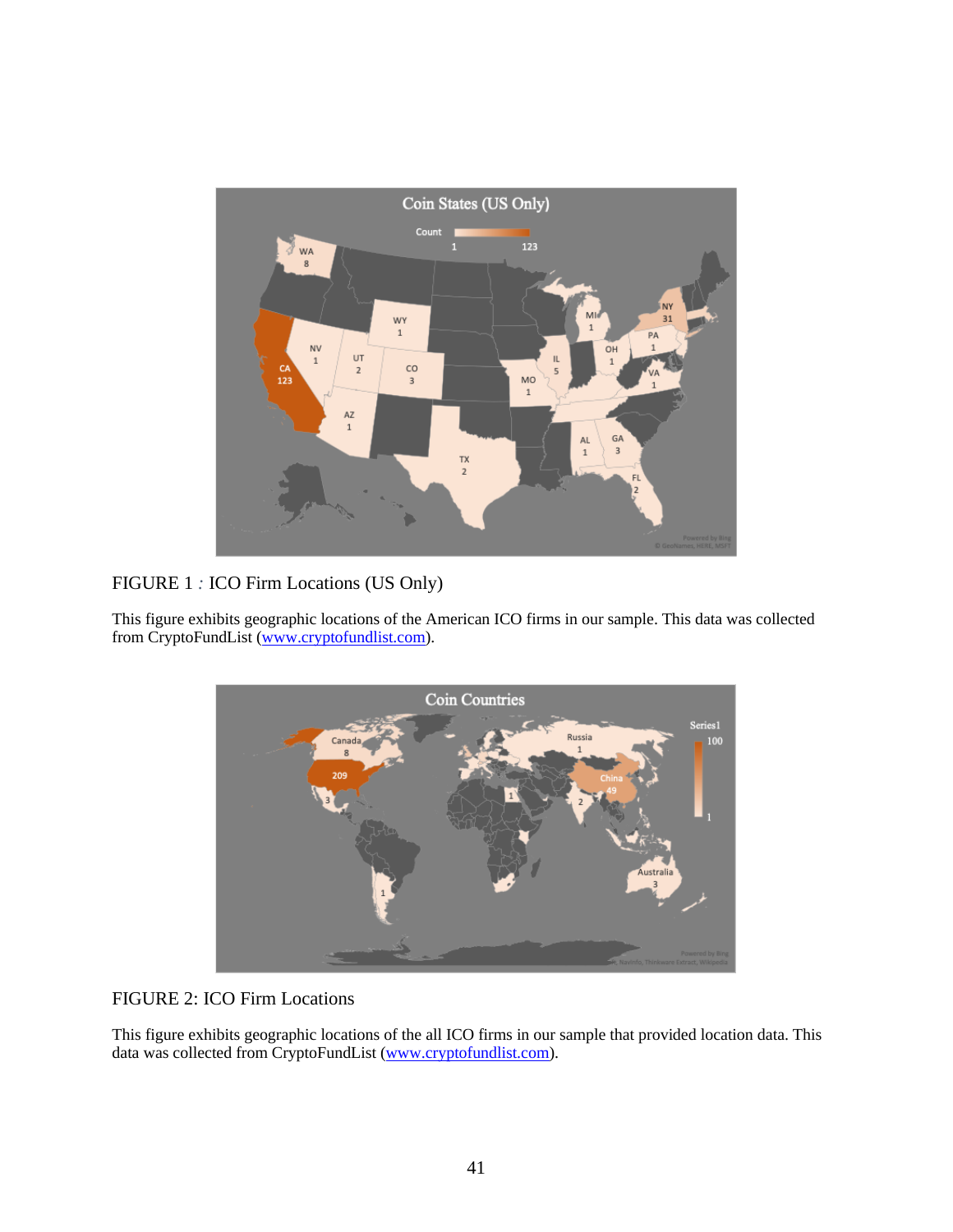

<span id="page-49-0"></span>FIGURE 3: Investment Firm Locations (US Only)

This figure exhibits geographic locations of the American investment firms in our sample. This data was collected from CryptoFundList [\(www.cryptofundlist.com\)](http://www.cryptofundlist.com/).



#### <span id="page-49-1"></span>FIGURE 4: Investment Firm Locations

This figure exhibits geographic locations of all investment firms in our sample that provided location data. This data was collected from CryptoFundList [\(www.cryptofundlist.com\)](http://www.cryptofundlist.com/).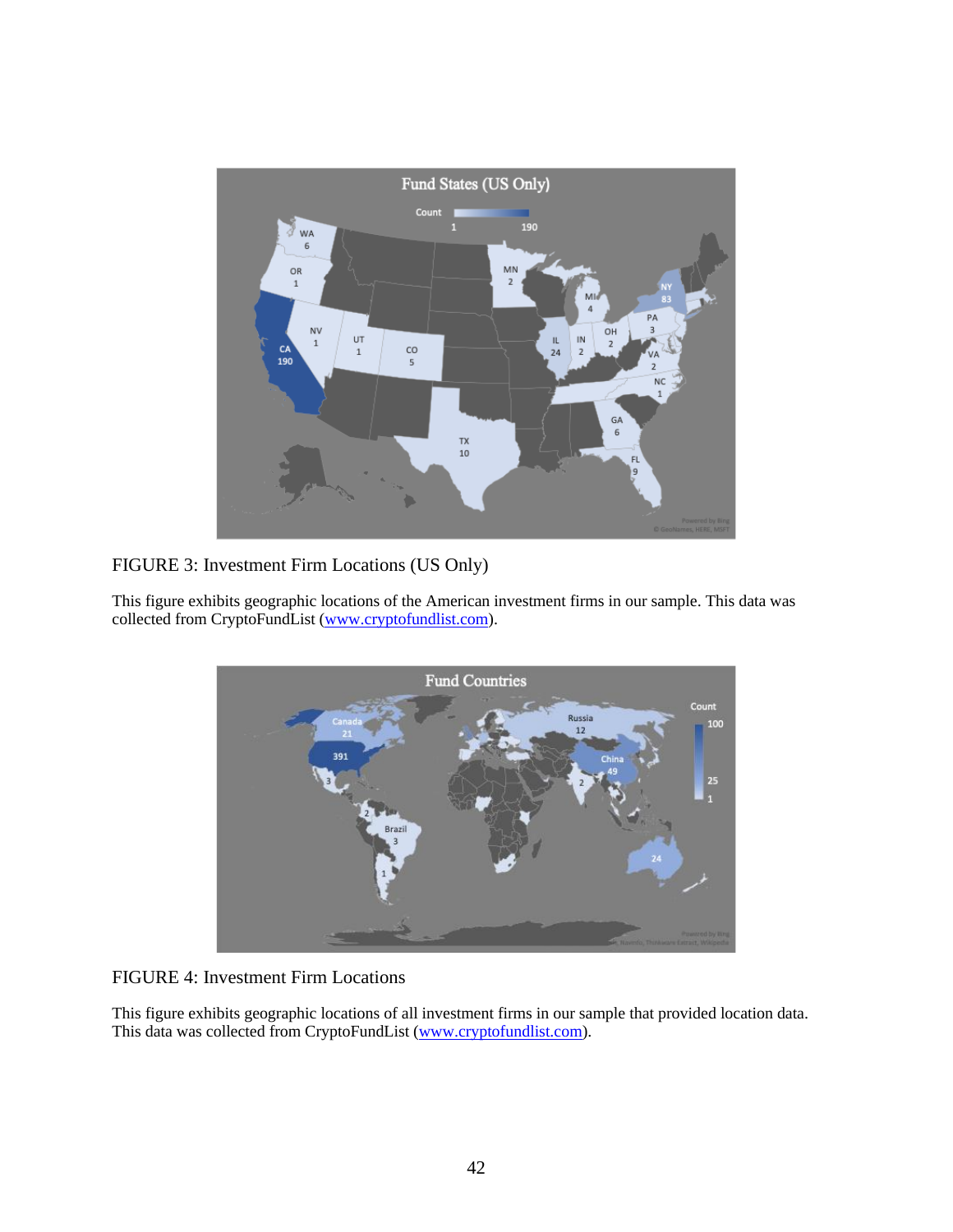

<span id="page-50-0"></span>FIGURE 5*:* Hedge Fund Strategies

This chart shows the listed strategies of all investment firms listed as hedge funds in our sample. Fund type and strategy were collected from CryptoFundList [\(www.cryptofundlist.com\)](http://www.cryptofundlist.com/).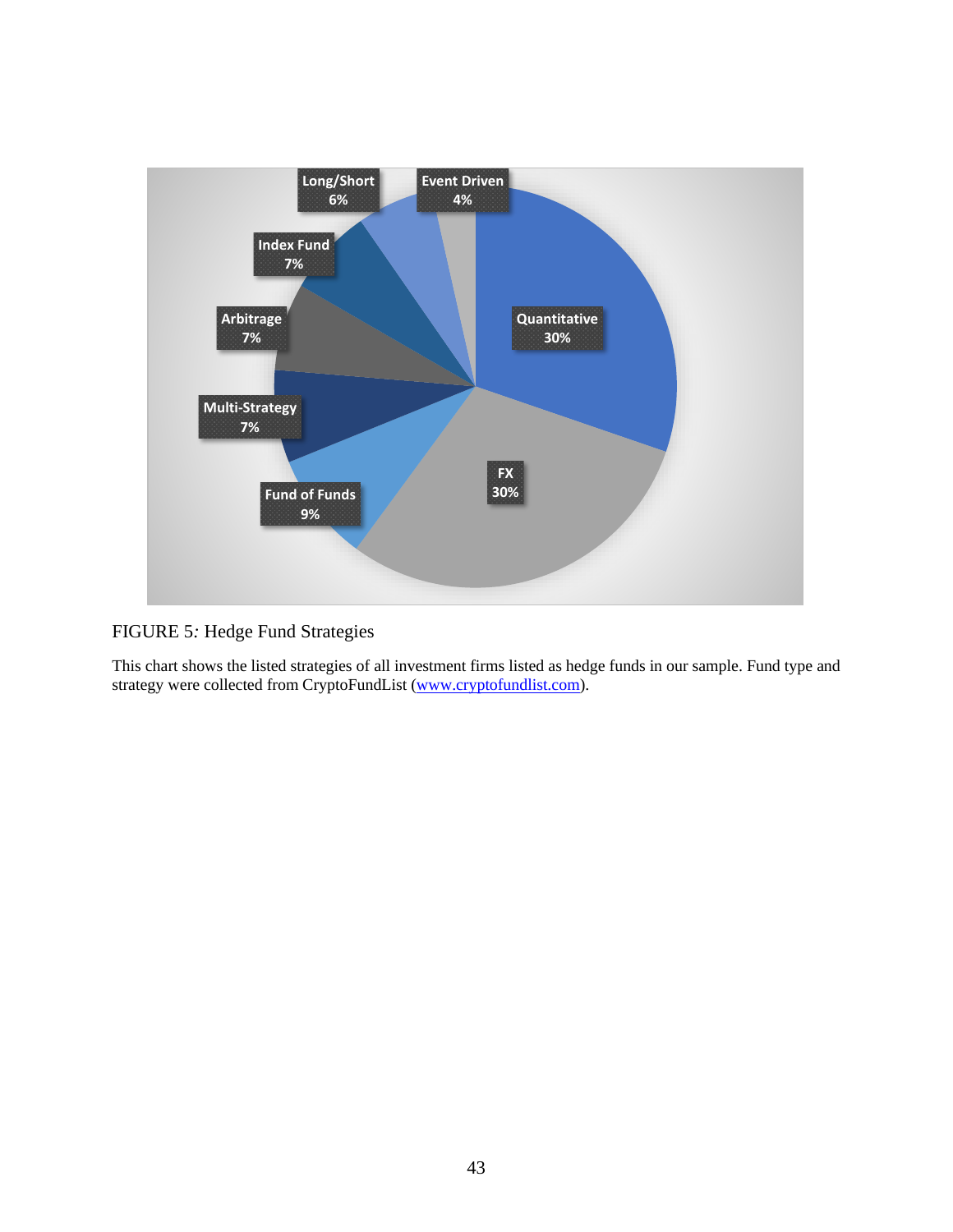#### **REFERENCES**

- <span id="page-51-0"></span>Adhami, Saman, Giancarlo Giudici, and Stefano Martinazzi. 2017. "Why Do Businesses Go Crypto? An Empirical Analysis of Initial Coin Offerings." *SSRN Electronic Journal*, 1–36. https://doi.org/10.2139/ssrn.3046209.
- Agarwal, Vikas, Nicole M. Boyson, and Narayan Y. Naik. 2009. "Hedge Funds for Retail Investors? An Examination of Hedged Mutual Funds." *Journal of Financial and Quantitative Analysis* 44 (2): 273–305. https://doi.org/10.1017/S0022109009090188.
- Agarwal, Vikas, Wei Jiang, Yuehua Tang, and Baozhong Yang. 2012. "Uncovering Hedge Fund Skill from the Portfolio Holdings They Hide." *SSRN Electronic Journal*. https://doi.org/10.2139/ssrn.1787171.
- Amsden, Ryan, and Denis Schweizer. 2019. "Are Blockchain Crowdsales the New 'Gold Rush'? Success Determinants of Initial Coin Offerings." *SSRN Electronic Journal*. https://doi.org/10.2139/ssrn.3163856.
- Aragon, George O., and J. Spencer Martin. 2012. "A Unique View of Hedge Fund Derivatives Usage: Safeguard or Speculation?" *Journal of Financial Economics* 105 (2): 436–56. https://doi.org/10.1016/j.jfineco.2012.02.004.
- Avramov, Doron, Robert Kosowski, Narayan Y. Naik, and Melvyn Teo. 2011. "Hedge Funds, Managerial Skill, and Macroeconomic Variables." *SSRN Electronic Journal*. https://doi.org/10.2139/ssrn.972058.
- Benedetti, Hugo E, and Leonard Kostovetsky. 2018. "Digital Tulips? Returns to Investors in Initial Coin Offerings." *SSRN Electronic Journal*. https://doi.org/10.2139/ssrn.3182169.
- Boreiko, Dmitri, and Navroop Sahdev. 2018. "To ICO or Not to ICO Empirical Analysis of Initial Coin Offerings and Token Sales \* Dmitri Boreiko † , Navroop Sahdev ‡."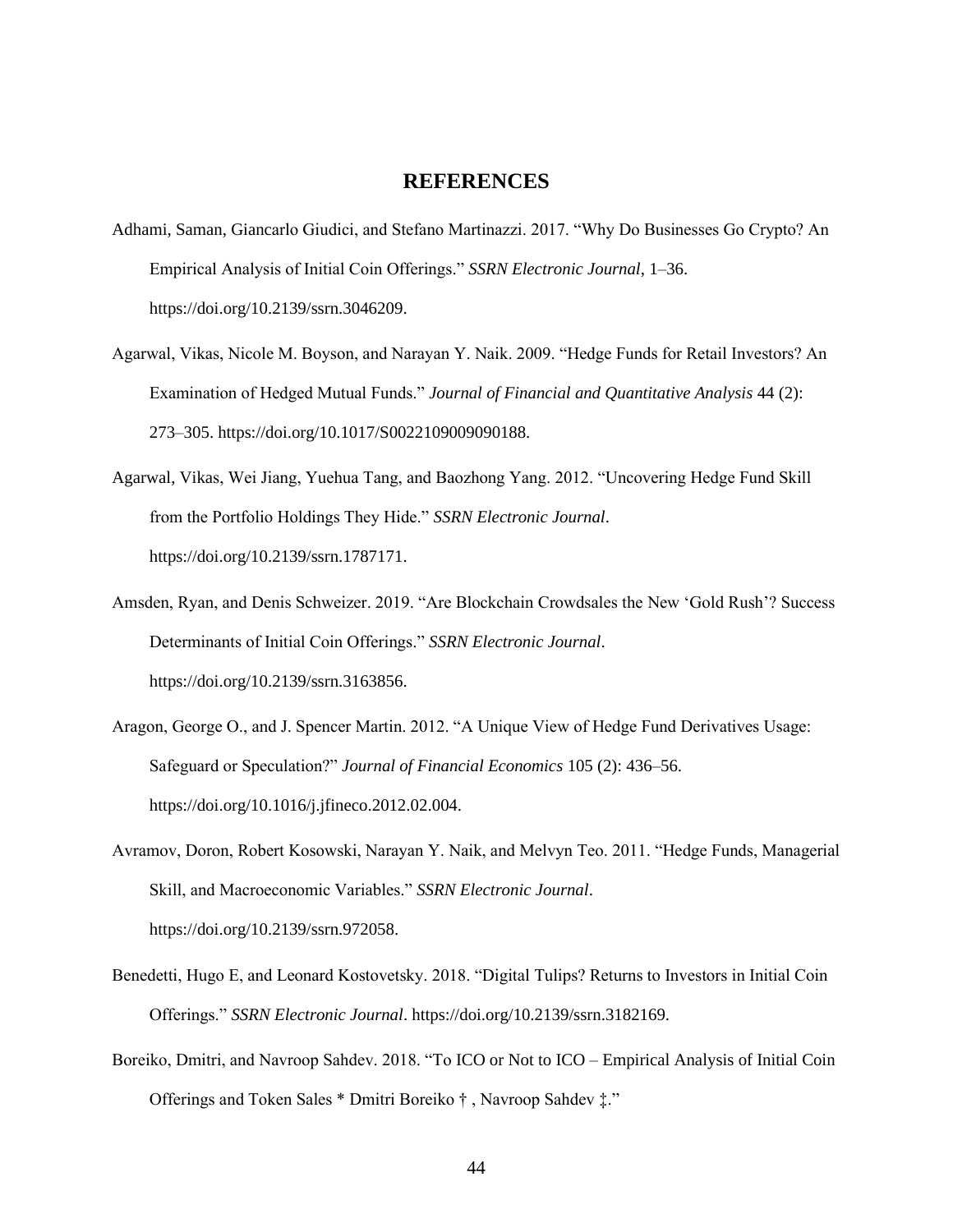- Brown, Stephen, Yan Lu, Sugata Ray, and Melvyn Teo. 2018. "Sensation Seeking and Hedge Funds." *Journal of Finance* 73 (6): 2871–2914. https://doi.org/10.1111/jofi.12723.
- Cao, Charles, Bradley A. Goldie, Bing Liang, and Lubomir Petrasek. 2014. "What Is the Nature of Hedge Fund Manager Skills? Evidence from the Risk-Arbitrage Strategy." *Journal of Financial and Quantitative Analysis* 51 (3): 929–57. https://doi.org/10.1017/S0022109016000387.
- Catalini, Christian, and Joshua S. Gans. 2018. "Initial Coin Offerings and the Value of Crypto Tokens." *SSRN Electronic Journal*, no. March: 1–37. https://doi.org/10.2139/ssrn.3137213.
- Chambers, Donald R., Keith Black, and Nelson J. Lacey. 2018. *Alternative Investments: A Primer for Investment Professionals*. *SSRN Electronic Journal*. https://doi.org/10.2139/ssrn.3254577.
- Chen, Yong. 2011. "Timing Ability in the Focus Market of Hedge Funds." *SSRN Electronic Journal*, no. 617. https://doi.org/10.2139/ssrn.687230.
- Chohan, Usman W. 2017. "Initial Coin Offerings (ICOs): Risks, Regulation, and Accountability." *SSRN Electronic Journal*. https://doi.org/10.2139/ssrn.3080098.
- Cohney, Shaanan, David Hoffman, Jeremy Sklaroff, and David Wishnick. 2019. "Coin-Operated Capitalism." *Columbia Law Review* 119 (3): 591–676. https://doi.org/10.2139/ssrn.3215345.
- Eling, Martin, and Roger Faust. 2010. "The Performance of Hedge Funds and Mutual Funds in Emerging Markets." *Journal of Banking and Finance* 34 (8): 1993–2009. https://doi.org/10.1016/j.jbankfin.2010.01.008.
- Hacker, Philipp, and Chris Thomale. 2018. *Crypto-Securities Regulation: Icos,Token Sales and Cryptocurrencies under Eu Financial Law*. *European Company and Financial Law Review*. Vol. 15. https://doi.org/10.1515/ecfr-2018-0021.
- Horst, Jenke Ter, and Marno Verbeek. 2004. "Fund Liquidation, Self-Selection and Look-Ahead Bias in the Hedge Fund Instustry." www.erim.eur.nl.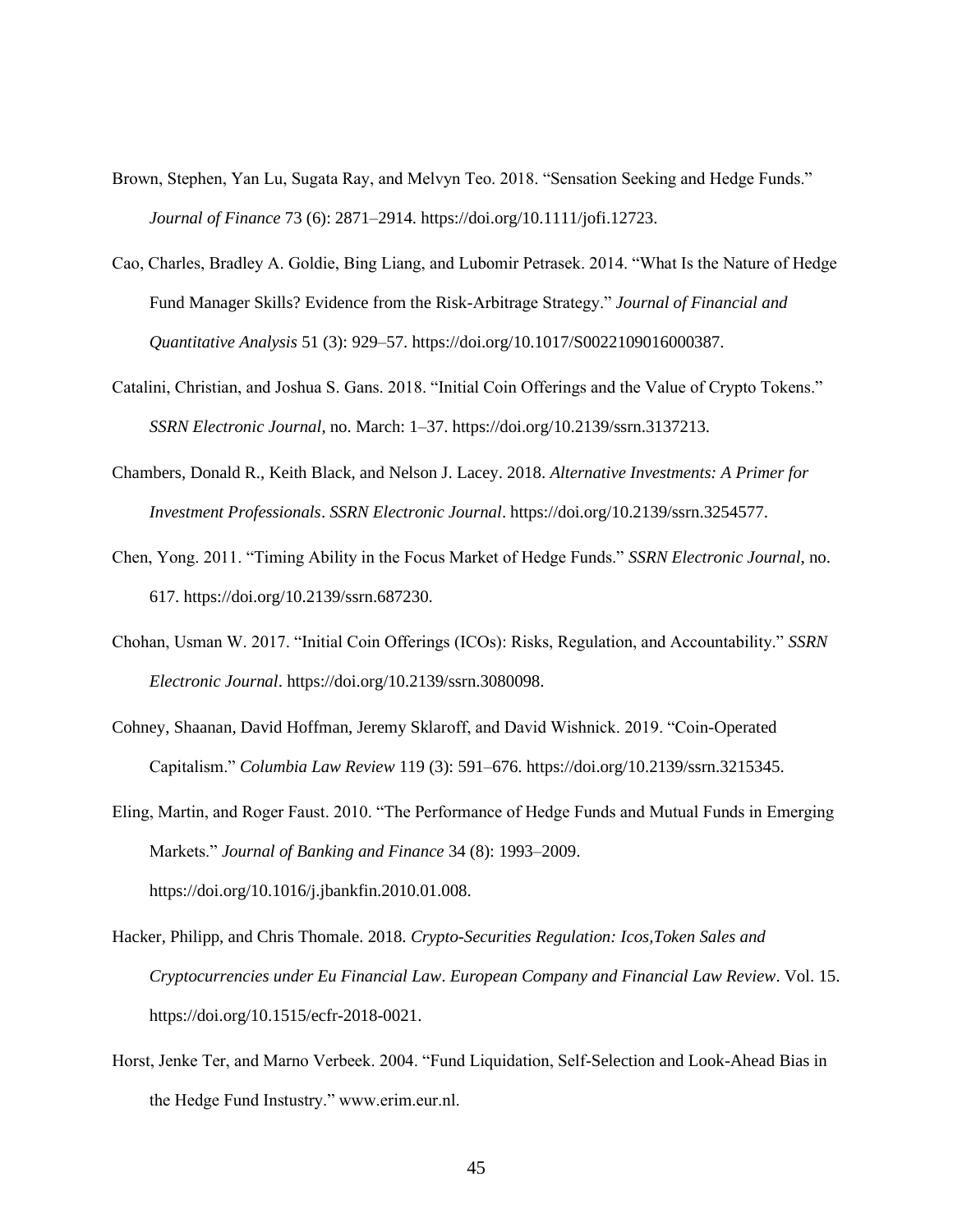- Hunter, Greg W., and Craig Kerr. 2019. "Virtual Money Illusion and the Fundamental Value of Non-Fiat Anonymous Digital Payment Methods: Coining a (Bit of) Theory to Describe and Measure the Bitcoin Phenomenon." *International Advances in Economic Research* 25 (2): 151–64. https://doi.org/10.1007/s11294-019-09737-4.
- Jagannathan, Ravi, Alexey Malakhov, and Dmitry Novikov. 2011. "Do Hot Hands Exist Among Hedge Fund Managers? An Empirical Evaluation." *SSRN Electronic Journal*, 1–49. https://doi.org/10.2139/ssrn.686604.
- Jame, Russell E. 2012. *How Skilled Are Hedge Funds? Evidence from Their Daily Trades*. *SSRN Electronic Journal*. https://doi.org/10.2139/ssrn.2159572.
- Kaal, Wulf A. 2018. "Initial Coin Offerings: The Top 25 Jurisdictions and Their Comparative Regulatory Responses." *SSRN Electronic Journal*, 0–28. https://doi.org/10.2139/ssrn.3117224.
- Kaal, Wulf A., and Marco Dell'Erba. 2018. *Blockchain Innovation in Private Investment Funds - A Comparative Analysis of the United States and Europe*. *SSRN Electronic Journal*. https://doi.org/10.2139/ssrn.3002908.
- Kosowski, Robert, Narayan Y. Naik, and Melvyn Teo. 2011. "Do Hedge Funds Deliver Alpha? A Bayesian and Bootstrap Analysis." *SSRN Electronic Journal*. https://doi.org/10.2139/ssrn.829025.
- Lee, David Kuo Chuen, Li Guo, and Yu Wang. 2018. "Cryptocurrency: A New Investment Opportunity?" *Journal of Alternative Investments* 20 (3): 16–40. https://doi.org/10.3905/jai.2018.20.3.016.
- Li, Jiasun, and William Mann. 2018. "Initial Coin Offering and Platform Building." *SSRN Electronic Journal*, 1–47. https://doi.org/10.2139/ssrn.3088726.
- Liew, Jim Kyung-Soo, Richard Ziyuan Li, Tamás Budavári, and Avinash Sharma. 2019. "Cryptocurrency Investing Examined." *The Journal of the British Blockchain Association* 2 (2): 1–12. https://doi.org/10.31585/jbba-2-2-(2)2019.